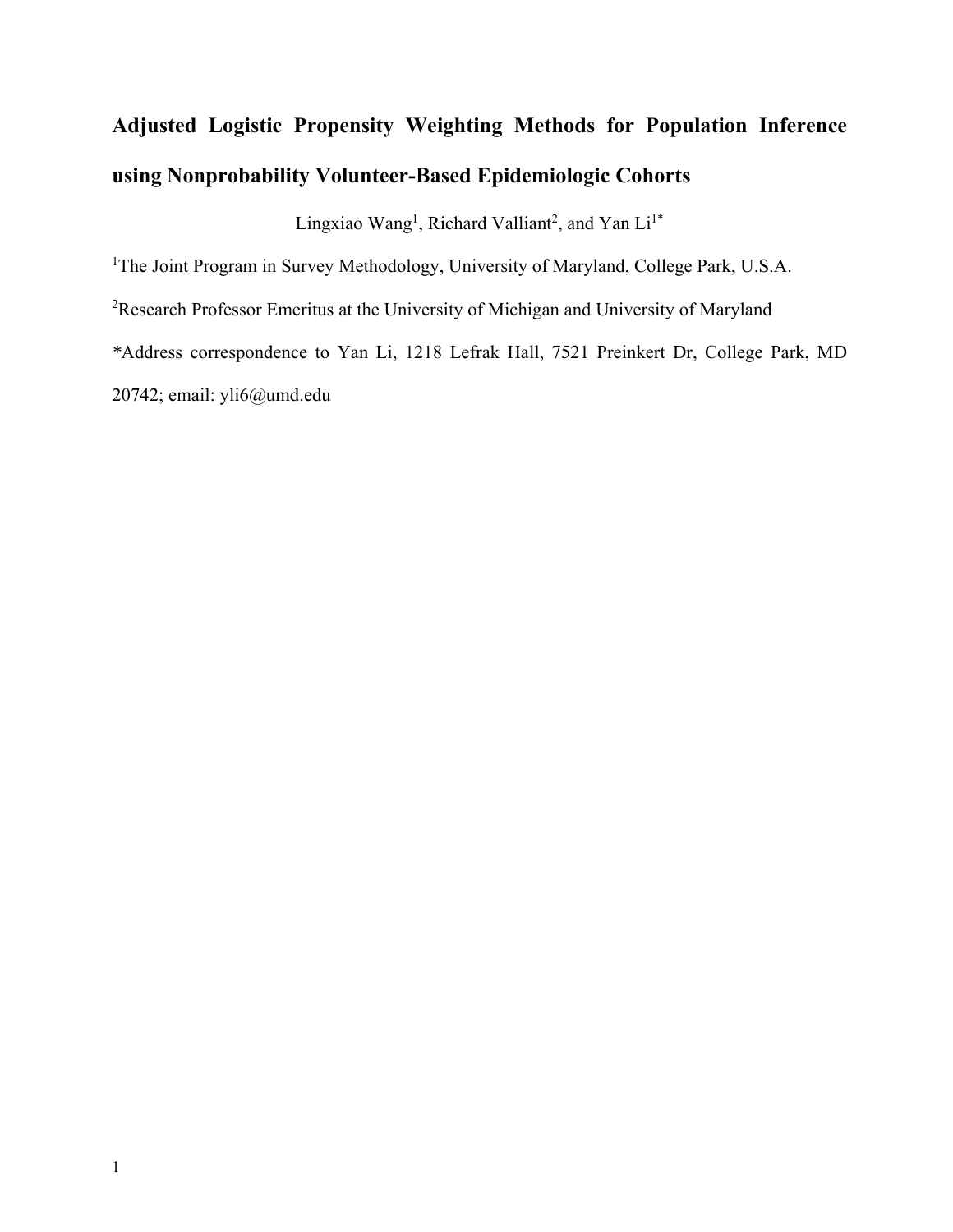#### **Abstract (208 out of 250 words)**

Many epidemiologic studies forgo probability sampling and turn to nonprobability volunteer-based samples because of cost, response burden, and invasiveness of biological samples. However, finite population inference is difficult to make from the nonprobability sample due to the lack of population representativeness. Aiming for making inferences at the population level using nonprobability samples, various inverse propensity score weighting (IPSW) methods have been studied with the propensity defined by the participation rate of population units in the nonprobability sample. In this paper, we propose an adjusted logistic propensity weighting (ALP) method to estimate the participation rates for nonprobability sample units. Compared to existing IPSW methods, the proposed ALP method is easy to implement by ready-to-use software while producing approximately unbiased estimators for population quantities regardless of the nonprobability sample rate. The efficiency of the ALP estimator can be further improved by scaling the survey sample weights in propensity estimation. Taylor linearization variance estimators are proposed for ALP estimators of finite population means that account for all sources of variability. The proposed ALP methods are evaluated numerically via simulation studies and empirically using the naïve unweighted National Health and Nutrition Examination Survey III sample, while taking the 1997 National Health Interview Survey as the reference, to estimate the 15-year mortality rates. Keywords: Nonprobability sample, finite population inference, propensity score weighting, variance estimation, survey sampling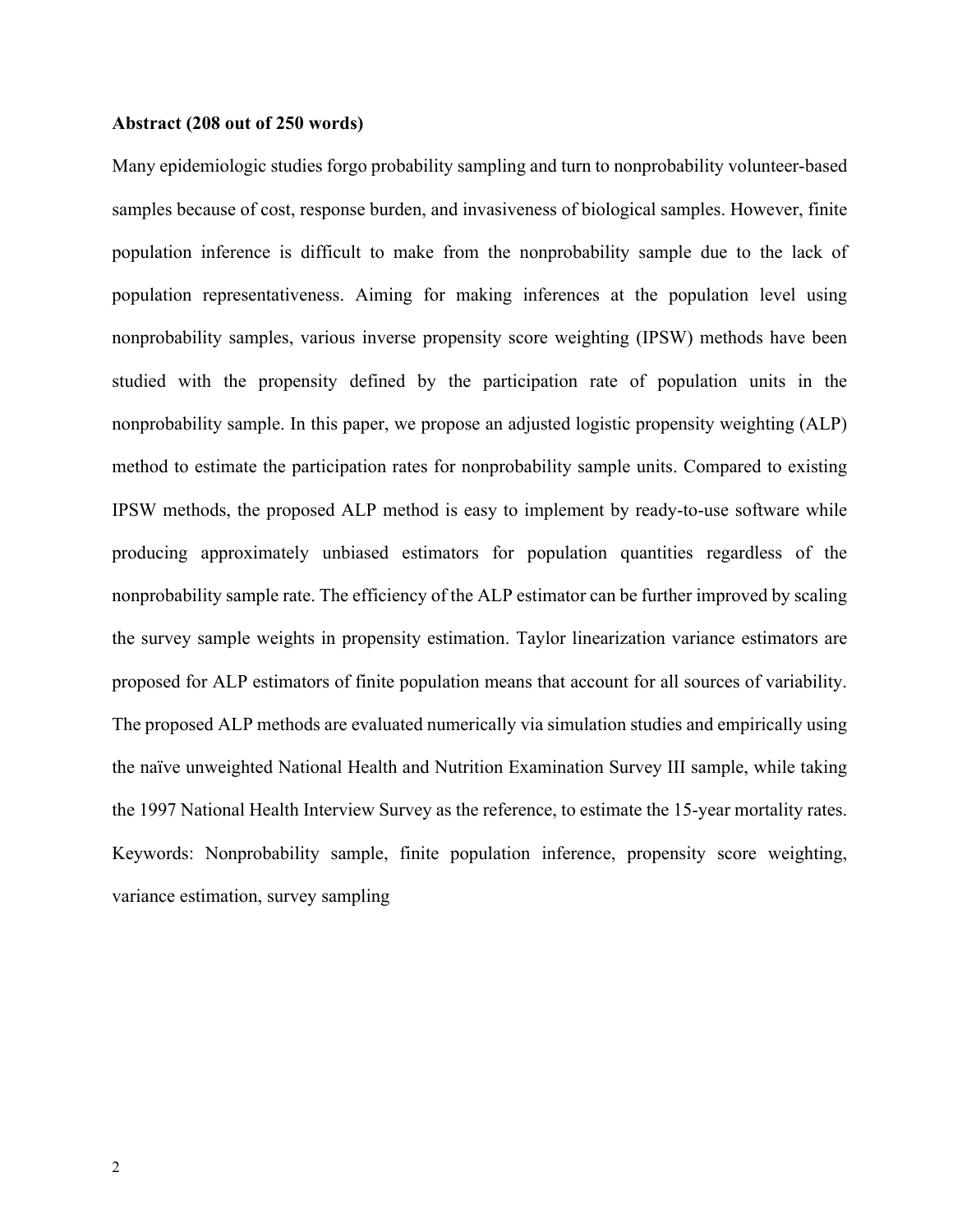#### **1. INTRODUCTION**

In the big data era, assembling volunteer-based epidemiologic cohorts within integrated healthcare systems that have electronic health records and a large pre-existing base of volunteers are increasingly popular due to their cost-and-time efficiency, such as the UK Biobank in the UK National Health Service.<sup>1</sup> However, samples of volunteer-based cohorts are not randomly selected from the underlying finite target population, and therefore cannot well represent the target population. As a result, the naïve sample estimates obtained from the cohort can be biased for the finite population quantities. For example, the estimated all-cause mortality rate in the UK Biobank was only half that of the UK population,  $2$  and the Biobank is not representative of the UK population with regard to many sociodemographic, physical, lifestyle and health-related characteristics.

Aiming for making inferences at the population level using nonprobability samples, various propensity-score weighting, and matching methods have been proposed to improve the population representativeness of nonprobability samples, by using probability-based survey samples as external references in survey research. 3-6

Inverse propensity score weighting (IPSW) methods have been studied with the propensity defined by the participation rate of population units in the nonprobability sample. We review two methods—both assume that the units in the nonprobability sample are observed according to some random, but unknown, mechanism. Because that mechanism is unknown, the inclusion probability of each unit must be estimated. As described in section 2, all methods are based on estimating a population log-likelihood, although the methods differ in their details. Valliant and Dever <sup>7</sup> estimated participation rates by fitting a logistic regression model to the combined nonprobability sample and a reference, probability sample. Sample weights for the probability sample were scaled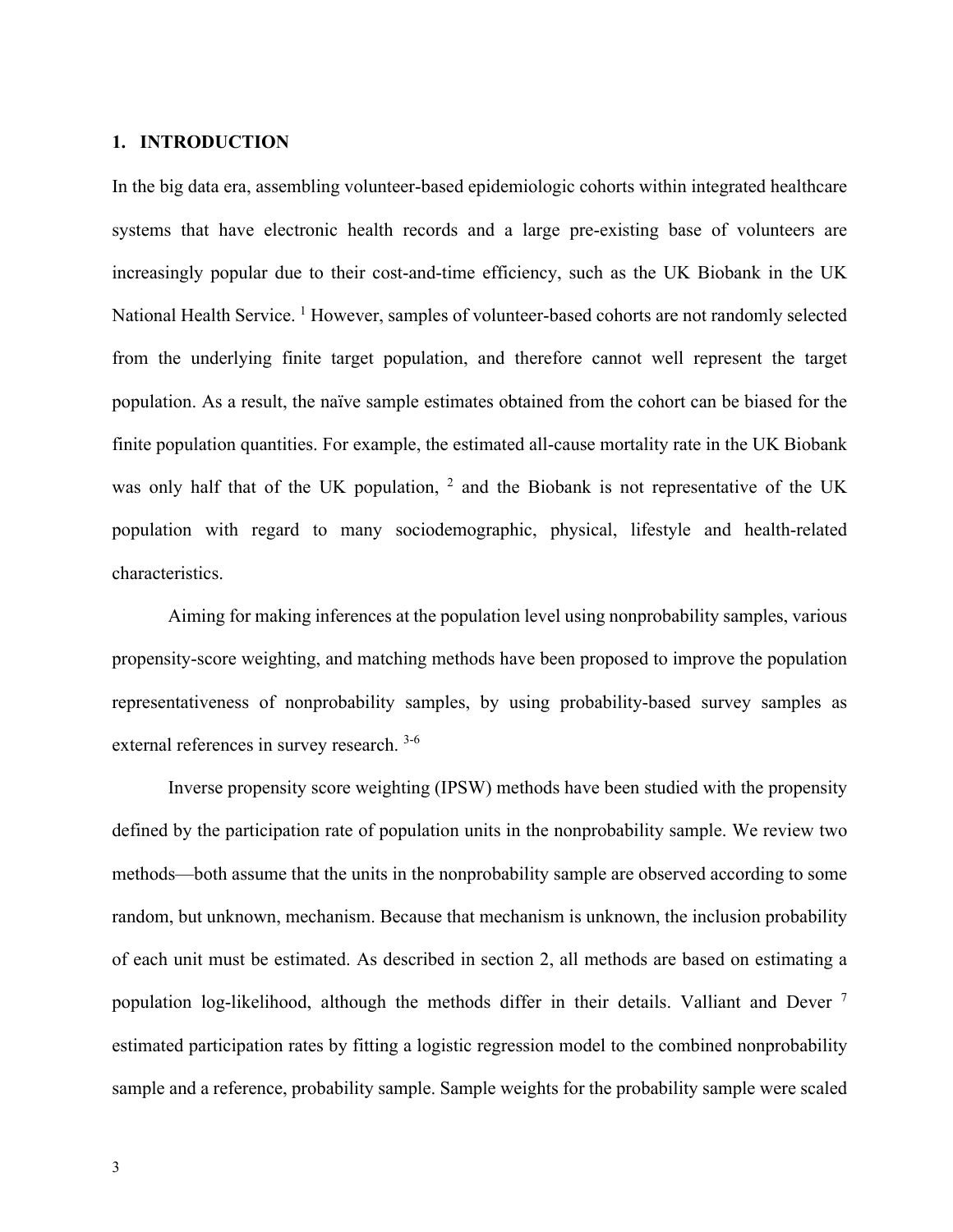by a constant so that the scaled probability sample was assumed to represent the complement of the nonprobability sample. Each unit in the nonprobability sample was assigned a weight of one. This results in the sum of the scaled weights in the combined probability plus nonprobability sample being an estimate of the population size. This method will be referred to as the rescaled design weight (RDW) method. The participation rate for each nonprobability sample unit was estimated by the inverse of the estimated inclusion (or participation) probability.

The RDW estimator is biased especially when the participation rate of the nonprobability sample is large, as noted by Chen et al.  $4$  As a remedy, Chen et al  $4$  estimated the participation rate by manipulating the log-likelihood estimating equation in a somewhat different way. The resulting estimator, denoted by CLW, is consistent and approximately unbiased regardless of the magnitude of participation rates. Compared to the CLW method, which requires special programming, the RDW method has the advantage of easy implementation by ready-to-use software such as R, Stata, or SAS. Survey practitioners can simply fit a logistic regression model with scaled survey weights in the probability sample to obtain the estimated participation rates.

In this paper, we propose an adjusted logistic propensity weighting (ALP) method to estimate the participation rates for nonprobability sample units. Like the CLW, the proposed ALP method relaxes the assumptions required by the RDW method,  $^{7,8}$  by formulating the method in an innovative way. As in the RDW method, the proposed ALP method retains the advantage of easy implementation by fitting a propensity model with survey weights in ready-to-use software. Taylor linearization variance estimators are proposed for ALP estimates that account for variability due to differential pseudo-weights in the nonprobability sample, complex survey design of the reference probability survey, as well as the estimation of the propensity scores. Moreover, the proposed ALP method is proved, analytically and numerically, to be as or more efficient than the CLW method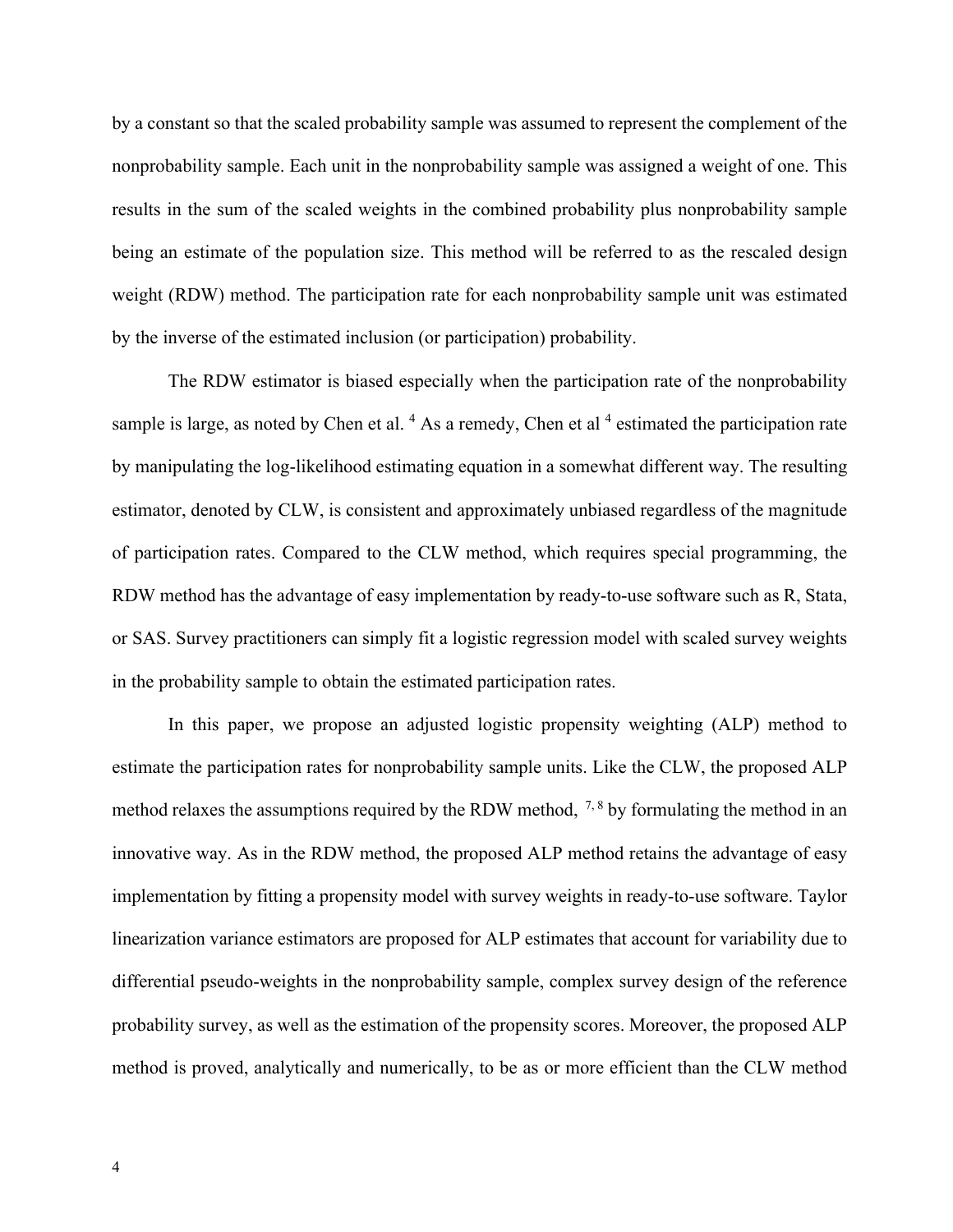and can flexibly scale the probability sample weights for propensity estimation to further improve efficiency.

#### **2. METHODS**

#### **2.1. Basic setting**

Let  $FP = \{1, \dots, N\}$  represent the finite population with size N. We are interested in estimating the finite population mean  $\mu = N^{-1} \sum_{i \in FP} y_i$ . Suppose a volunteer-based nonprobability sample  $s_c$  of size  $n_c$  is selected from FP by a self-selection mechanism, with  $\delta_i^{(c)}$  (= 1 if  $i \in s_c$ ; 0 otherwise) denoting the indicator of  $s_c$  inclusion. The underlying participation rate of nonprobability sample for a finite population unit is defined as

$$
\pi_i^{(c)} = P(i \in s_c | FP) = E_c \Big\{ \delta_i^{(c)} | y_i, x_i \Big\}, \qquad i \in FP
$$

where the expectation  $E_c$  is with respect to the nonprobability sample selection, and  $x_i$  is a vector of self-selection variables, i.e., covariates related to the probability of inclusion in  $s_c$ . The corresponding implicit nonprobability sample weight is  $w_i = 1/\pi_i^{(c)}$  for  $i \in FP$ .

We consider the following assumptions for the nonprobability sample self-selection.

**A1**. The nonprobability sample selection is uncorrelated with the variable of interest given the covariates, i.e.,  $\pi_i^{(c)} = E_c \left\{ \delta_i^{(c)} \mid y_i, x_i \right\} = E_c \left\{ \delta_i^{(c)} \mid x_i \right\}$  for  $i \in FP$ .

**A2**. All finite population units have a positive participation rate, i.e.,  $\pi_i^{(c)} > 0$  for  $i \in FP$ .

**A3**. The indicators of participation in the nonprobability cohort are uncorrelated with each other given the self-selection variables, i.e.,  $cov(\delta_i^{(c)}, \delta_j^{(c)} | x_i, x_j) = 0$  for  $i \neq j$ .

An independent reference probability-based survey sample  $s_p$  of size  $n_p$  is randomly selected from  $FP$ . The sample inclusion indicator, selection probability, and the corresponding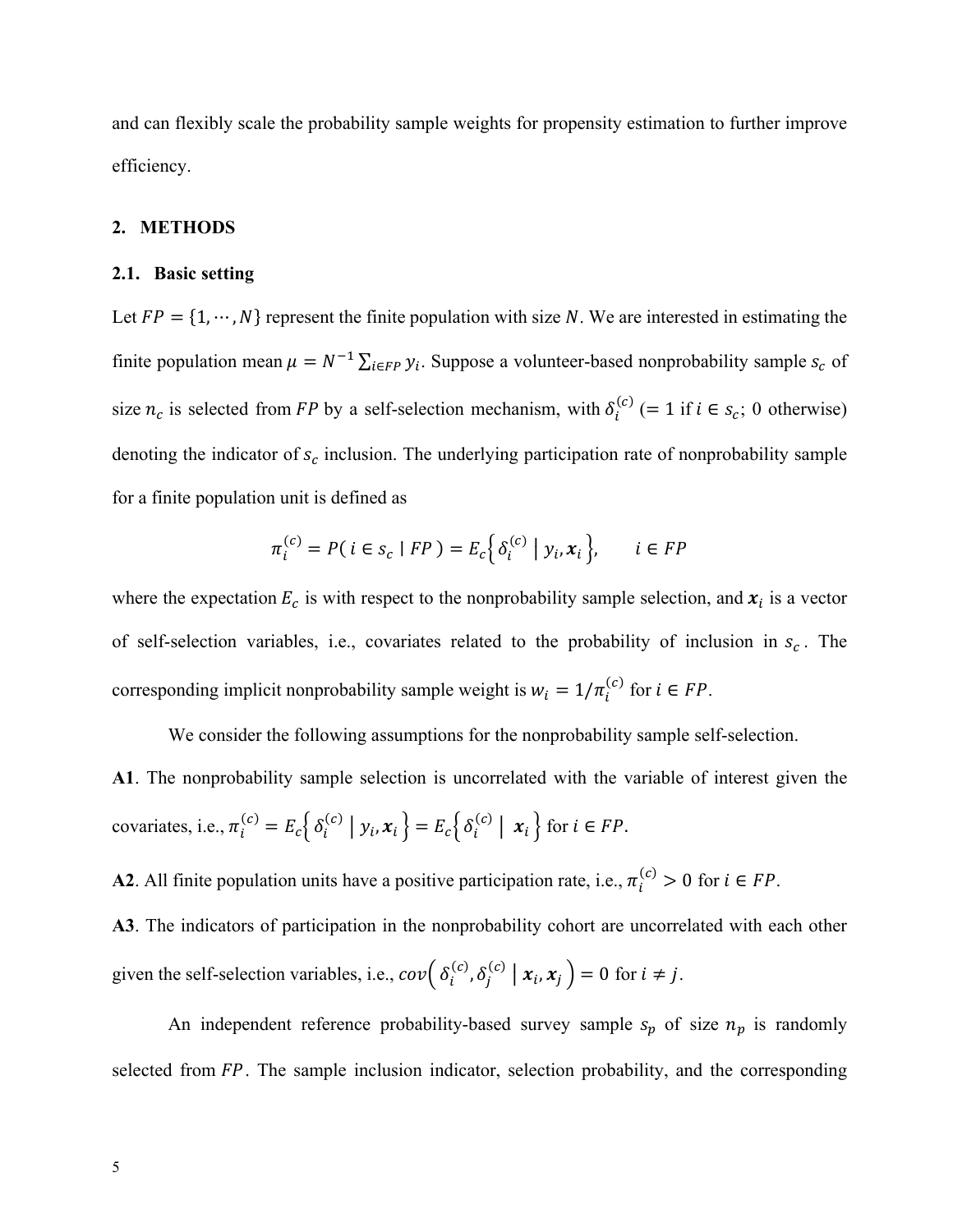sample weights are defined by  $\delta_i^{(p)}(=1 \text{ if } i \in s_p; 0 \text{ otherwise}), \pi_i^{(p)} = E_p\left(\delta_i^{(p)} \mid \mathbf{x}_i\right)$ , and  $d_i =$ 

 $\mathbf 1$  $\pi_i$  $\frac{1}{(p)}$ , respectively, where  $E_p$  is with respect to the survey sample selection.

### **2.2. Existing logistic propensity weighting method**

In this section, we first briefly introduce the existing RDW and CLW methods and discuss their pros and cons.

#### *2.2.1 Rescaled design weight method (RDW)*

Valliant and Dever <sup>6, 7</sup> assumed a logistic regression model for the participation rates  $\pi_i^{(c)}(\gamma)$ 

$$
\log \left\{ \frac{\pi_i^{(c)}(\boldsymbol{\gamma})}{1 - \pi_i^{(c)}(\boldsymbol{\gamma})} \right\} = \boldsymbol{\gamma}^T \boldsymbol{x}_i, \text{ for } i \in FP,
$$
\n(2.2.1)

where  $\gamma$  is a vector of unknown parameters, and  $x_i$  is a vector of covariates for  $i \in FP$ . To simplify the notation, we use  $\pi_i^{(c)}$  below. They considered (implicitly) the population likelihood function of  $\pi_i^{(c)}$  as

$$
L(\gamma) = \prod_{i \in FP} \left\{ \pi_i^{(c)} \right\}^{\delta_i^{(c)}} \left\{ 1 - \pi_i^{(c)} \right\}^{1 - \delta_i^{(c)}},\tag{2.2.2}
$$

Then, the log-likelihood function can be written as

$$
l(\gamma) = \sum_{i \in FP} \left[ \delta_i^{(c)} \log \pi_i^{(c)} + \left\{ 1 - \delta_i^{(c)} \right\} \log \left\{ 1 - \pi_i^{(c)} \right\} \right]
$$
  
= 
$$
\sum_{i \in s_c} \log \pi_i^{(c)} + \sum_{i \in FP - s_c} \log \left\{ 1 - \pi_i^{(c)} \right\},
$$
 (2.2.3)

where the set  $FP - s_c$  represents the finite population units that are not self-selected into the nonprobability sample. Since  $FP - s_c$  is not available in practice, the pseudo-loglikelihood function was constructed to estimate  $l(\gamma)$  by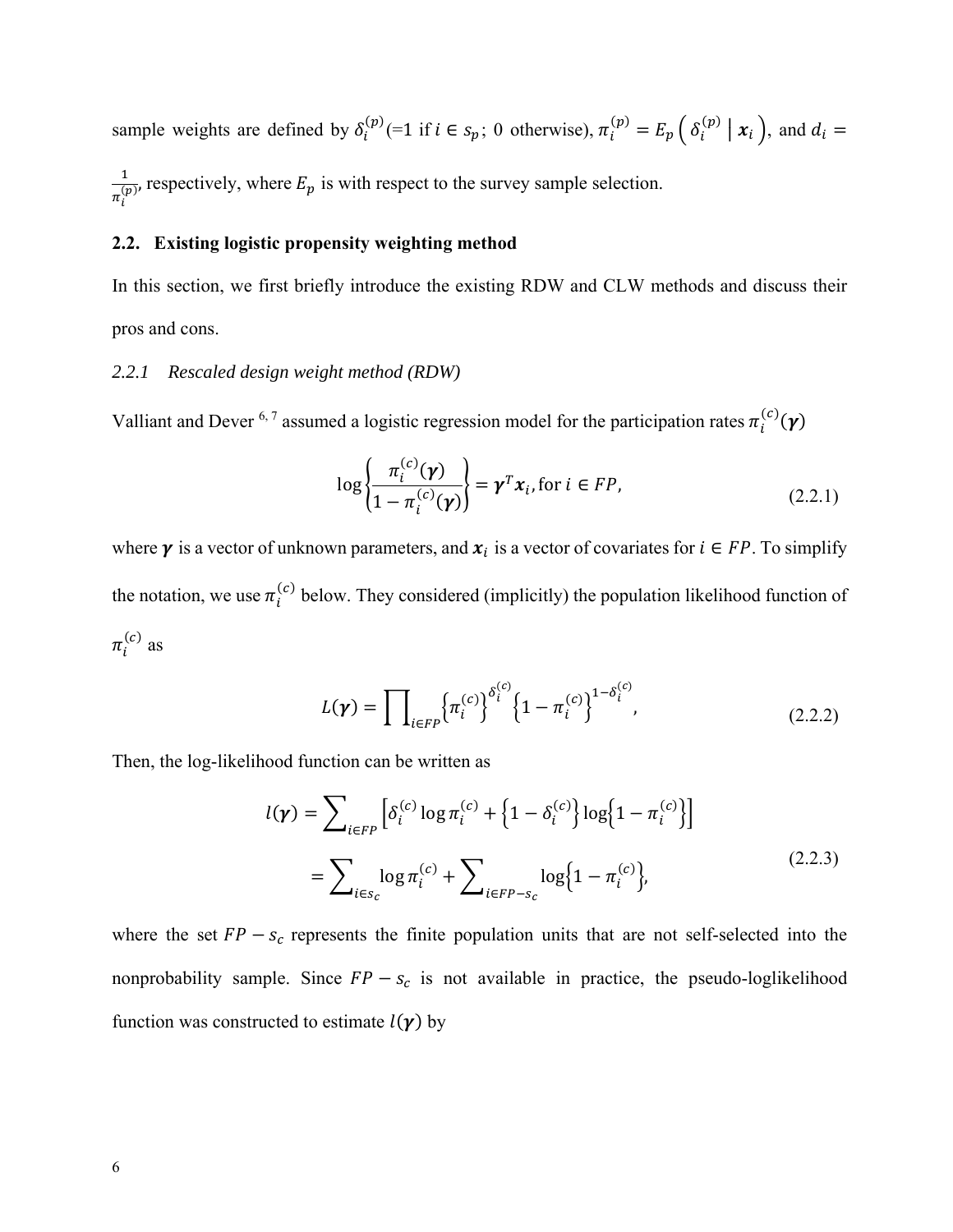$$
\tilde{l}^{RDW}(\gamma) = \sum_{i \in s_c} w_i^* \log \pi_i^{(c)} + \sum_{i \in s_p} w_i^* \log \left\{ 1 - \pi_i^{(c)} \right\}
$$
\n(2.2.4)

where  $w_i^* = \begin{cases} 1, & \text{for } i \in s_c \\ d, & \text{for } i \in s \end{cases}$  $d_i \frac{\widehat{N}_p - n_c}{\widehat{N}}$  $\widehat{N}_p$ , for  $i \in s_p$ , with  $\widehat{N}_p = \sum_{i \in s_p} d_i$  being the survey estimate of the target finite

population size  $N$ . This leads to the total of the scaled weights across the probability sample units being  $\sum_{i \in s_p} w_i^* = \widehat{N}_p - n_c$ . The rationale for rescaling is to weight the survey sample to represent the complement of  $s_c$  in the finite population, i.e., the set  $FP - s_c$ . Under the logistic regression model, the nonprobability sample participation rate  $\pi_i^{(c)}$  for  $i \in s_c$  can be estimated by fitting Model (2.2.1) to the combined sample of  $s_c$  and *scaled-weighted*  $s_p$  with scaled weights  $w_i^*$ , leading to the RDW estimates.

The RDW method has been shown to effectively reduce the bias of the naïve nonprobability sample estimates. However, the summand  $\sum_{i \in FP-s_c} \log(1 - \pi_i^{(c)})$  in (2.2.3) is not a fixed finite population total because units in the nonprobability sample  $s_c$  are treated as being randomly observed. This leads to a bias as shown below.

Comparing the expectation of the population log-likelihood function  $l(\gamma)$  in (2.2.3) and the expectation of the pseudo log-likelihood  $\tilde{l}^{RDW}(\gamma)$  in (2.2.4), and letting  $E(\cdot) = E_c E_p(\cdot)$  we have

$$
E\{l(\boldsymbol{\gamma})\} = \sum_{i \in FP} \pi_i^{(c)} \log \pi_i^{(c)} + \sum_{i \in FP} \{1 - \pi_i^{(c)}\} \log \{1 - \pi_i^{(c)}\},
$$
and  

$$
E\{\tilde{l}^{RDW}(\boldsymbol{\gamma})\} = E_c E_p \{\tilde{l}^{RDW}(\boldsymbol{\gamma})\}
$$

$$
= E_c \left[ \sum_{i \in FP} \delta_i^{(c)} \log \pi_i^{(c)} \right] + E_p \left[ \sum_{i \in FP} \delta_i^{(p)} \cdot \frac{\tilde{N}_p - n_c}{\tilde{N}_p} d_i \log \{1 - \pi_i^{(c)}\} \right]
$$

$$
\approx \sum_{i \in FP} \pi_i^{(c)} \log \pi_i^{(c)} + \sum_{i \in FP} \{1 - \frac{n_c}{N}\} \log \{1 - \pi_i^{(c)}\}
$$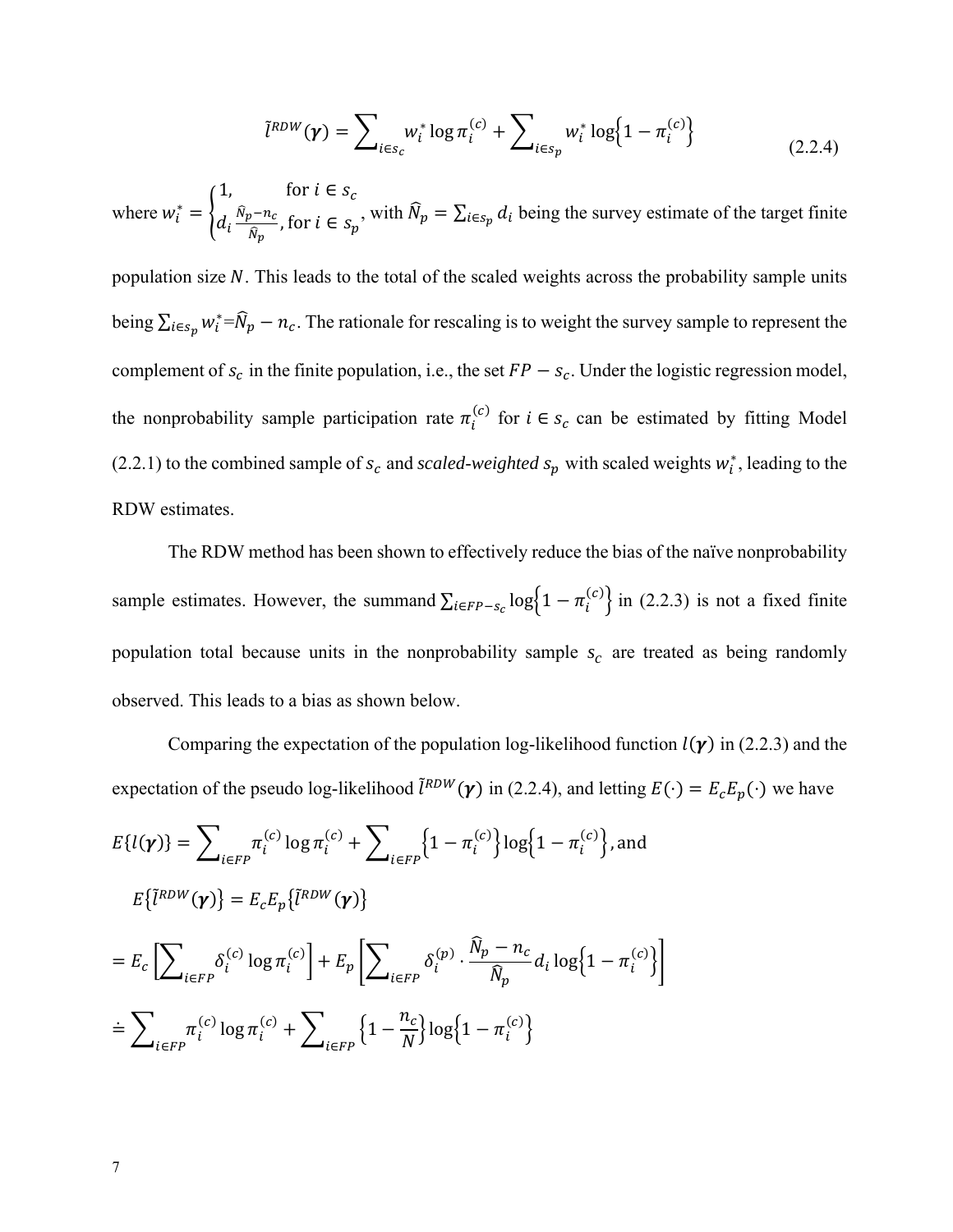by assuming  $E_p(\widehat{N}_p) = N$ . The difference of the two expectations, denoted by  $\Delta_{RDW}$ , can be written as

$$
\Delta_{RDW} = E\{\tilde{l}^{RDW}(\gamma)\} - E\{l(\gamma)\} = \sum_{i \in FP} \left\{\frac{n_c}{N} - \pi_i^{(c)}\right\} \log\left\{1 - \pi_i^{(c)}\right\}
$$

which, in general, is nonzero. Accordingly, the nonprobability sample participation rates estimated by solving for  $\gamma$  in  $\partial \tilde{l}^{RDW}(\gamma)/\partial \gamma = 0$  under Model (2.2.1) can be biased, unless either (i) the nonprobability sample units have small participation rates, i.e., both  $n_c/N$  and  $\pi_i^{(c)}$  are close to 0 for all  $i \in FP$ , in which case  $log(1 - \pi_i^{(c)}) \approx 0$ , or (ii) all population units are equally likely to participate in the nonprobability sample, i.e.  $\pi_i^{(c)} \equiv n_c/N$ . In many practical applications, (i) will hold. For example, suppose that  $n_c = 1000$  and the US population age 18 and over is the target population. The population size is approximately 210 million, so that  $n_c/N \doteq 5 \times 10^{-6}$ . If, instead, the population is for a small state like Wyoming where the 18+ population size is about 365,000, then  $n_c/N \doteq 0.0027$ . In both examples, with such small sampling fractions, all  $\left\{ \pi_i^{(c)}, i \in s_c \right\}$ should be near zero also.

#### *CLW Method*  $2.2.2$

Chen et al <sup>4</sup> proposed another IPSW method using the same likelihood function  $L(\gamma)$  in (2.2.2), but rewriting the population log-likelihood as

$$
l(\gamma) = \sum_{i \in s_c} \log \frac{\pi_i^{(c)}}{1 - \pi_i^{(c)}} + \sum_{i \in FP} \log \left\{ 1 - \pi_i^{(c)} \right\}.
$$
 (2.2.5)

In contrast to the RDW method, CLW estimated the population total of log $\left\{1-\pi_i^{(c)}\right\}$  by a weighted reference sample total and constructed the pseudo log-likelihood as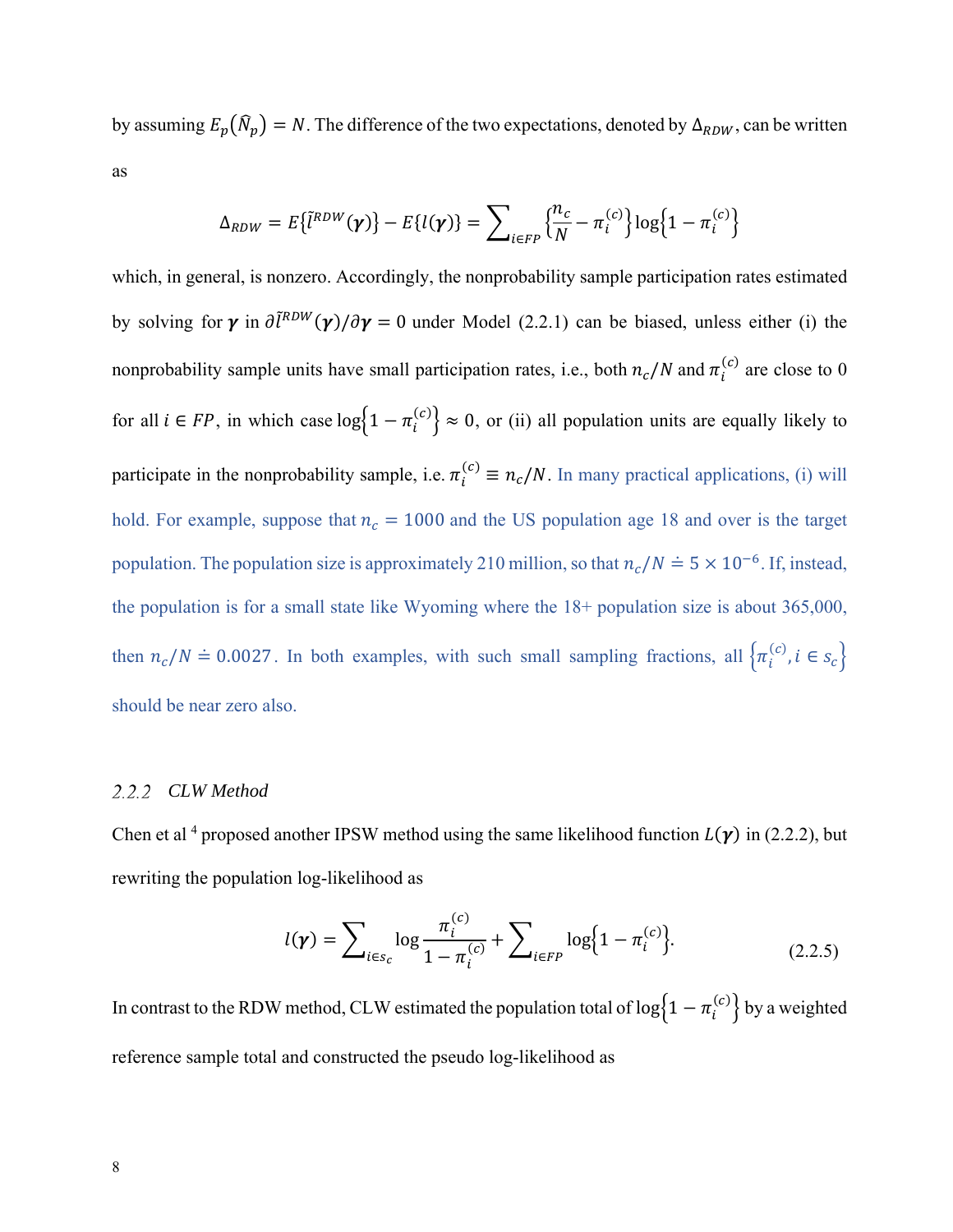$$
\tilde{l}^{CLW}(\gamma) = \sum_{i \in s_c} \log \frac{\pi_i^{(c)}}{1 - \pi_i^{(c)}} + \sum_{i \in s_s} d_i \log \left\{ 1 - \pi_i^{(c)} \right\}.
$$
\n(2.2.6)

Under the same logistic regression model (2.2.1), the participation rate  $\pi_i^{(c)}$  was estimated by solving the pseudo estimation equation

$$
\tilde{S}(\gamma) = \frac{1}{N} \left( \sum_{i \in s_c} x_i - \sum_{i \in s_s} d_i \pi_i^{(c)} x_i \right) = 0,
$$
\n(2.2.7)

derived from the pseudo log-likelihood (2.2.6). CLW proved that the resulting estimator of the finite population mean was design consistent when model (2.2.1) for the participation rates was correct.

In contrast to the RDW method, CLW does not require condition (i) or (ii) in the RDW method for unbiased estimation of participation rates  $\{\pi_i^{(c)}, i \in s_c\}$ . In the next section, we propose an adjusted logistic propensity (ALP) method, which corrects the bias in the RDW method. The proposed ALP method provides consistent estimators of finite population means and is as easy to implement as the RDW method.

#### **2.3. Adjusted logistic propensity method (ALP)**

The ALP method also aims to estimate the cohort sample participation rates  $\{\pi_i^{(c)}, i \in s_c\}$  and use the inverse of estimated  $\pi_i^{(c)}$  as the pseudo-weight for  $i \in s_c$ . As a computational device, we construct a pseudo-population of  $s_c^* \cup FP$ , where  $s_c^*$  is a copy of  $s_c$  that has the same joint distributions of covariates x and outcome y with the original  $s_c$ . The number of units in  $s_c^* \cup FP$  is  $n_c + N$ . In the union of  $s_c^* \cup FP$ ,  $s_c^*$  and  $s_c$  are treated as two different sets. We use  $R_i$  to indicate the membership of  $s_c^*$  in  $s_c^* \cup FP$  (=1 if  $i \in s_c^*$ ; 0 if  $i \in FP$ ), and  $p_i = P(R_i = 1)$  $P(i \in s_c^* \mid s_c^* \cup FP)$ . Instead of directly modeling  $\pi_i^{(c)}$  as in the RDW and CLW methods, we model  $p_i$  as a function of  $\pi_i^{(c)}$ :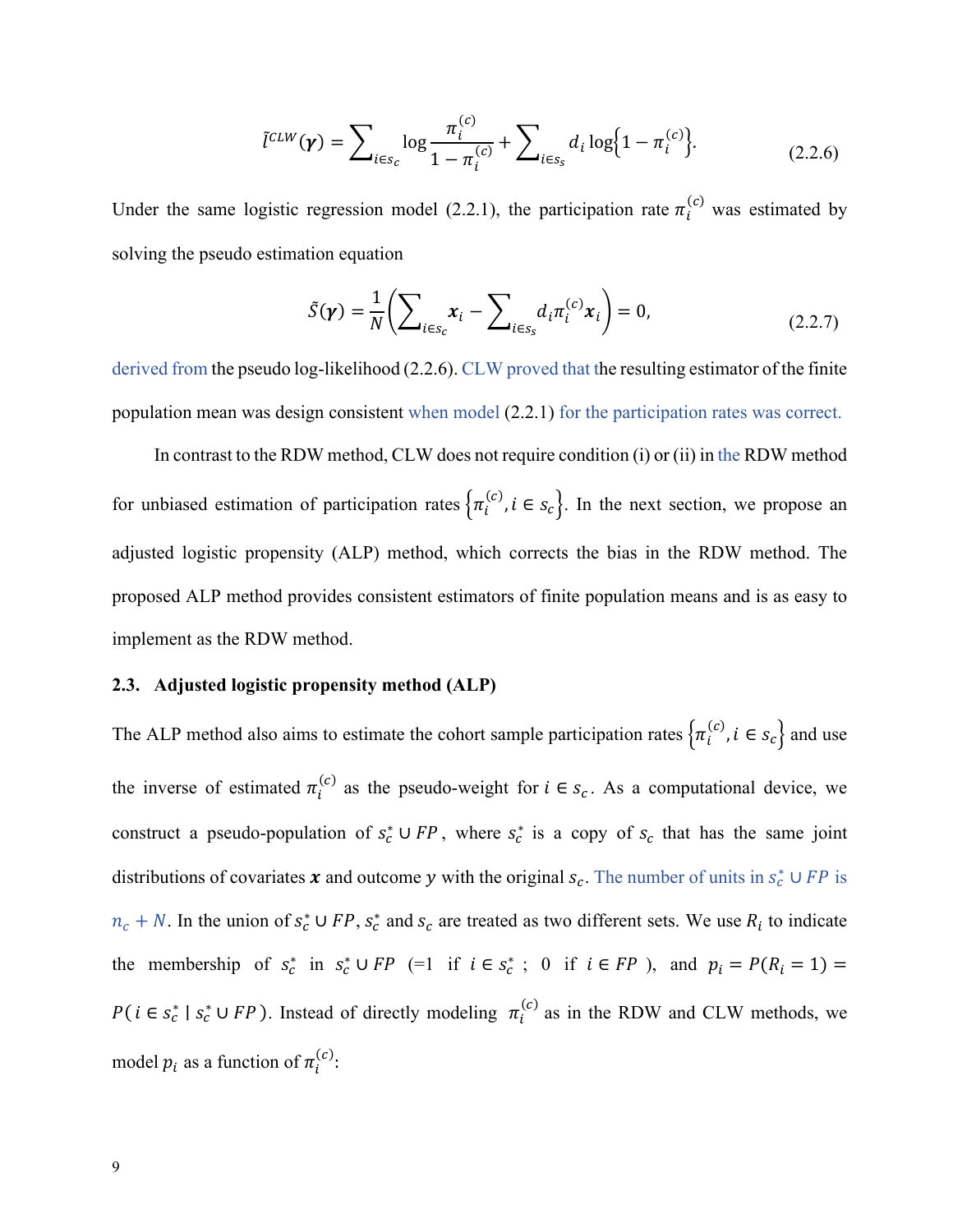$$
p_i = \frac{\pi_i^{(c)}}{1 + \pi_i^{(c)}},
$$
 or equivalently,  $\pi_i^{(c)} = \frac{p_i}{1 - p_i}.$  (2.3.1)

The relationship between  $p_i$  and  $\pi_i^{(c)}$  follows because

$$
\frac{p_i}{1 - p_i} = \frac{P(i \in s_c^* \mid s_c^* \cup FP)}{P(i \in FP \mid s_c^* \cup FP)} = \frac{P(i \in s_c)}{P(i \in FP)} = P(i \in s_c \mid FP) = \pi_i^{(c)}
$$
(2.3.2)

since  $s_c^*$  is a copy of  $s_c$  and  $P(i \in s_c^* \mid s_c^* \cup FP) = P(i \in s_c \mid s_c^* \cup FP)$ . Notice that, derived from Formula (2.3.1),

$$
p_i \leq \frac{1}{2},
$$

since  $\pi_i^{(c)} \le 1$  and the equality holds only if  $\pi_i^{(c)} = 1$ , i.e., the FP unit *i* participates in the cohort with certainty. As illustrated by the examples at the end of section 2.2.1, requiring  $p_i \leq 1/2$  is not unrealistic in typical applications because  $\pi_i^{(c)}$  is generally quite small.

Suppose that  $p_i$  can be modeled parametrically by  $p_i = p(x_i; \boldsymbol{\beta}) = \text{expit}(\boldsymbol{\beta}^T x_i)$ , where  $\boldsymbol{\beta}$ is a vector of unknown model parameters. That is,

$$
\log\left\{\frac{p_i}{1-p_i}\right\} = \boldsymbol{\beta}^T \boldsymbol{x}_i, \text{ for } i \in s_c^* \cup FP
$$
\n(2.3.3)

Notice that  $\beta$ , the coefficients in Model (2.3.3), differ from the coefficients  $\gamma$  in Model (2.2.1) because the two logistic regression models have different dependent variables. Based on (2.3.1), expression (2.3.3) implies that  $\pi_i^{(c)}$  is being modeled as  $\exp(\beta^T x_i)$ , which differs from the RDW/CLW model in (2.2.1) where  $\pi_i^{(c)} = \exp(\gamma^T x_i)/\{1 + \exp(\gamma^T x_i)\}\.$  The corresponding "likelihood" function can be written as

$$
L^*(\beta) = \prod_{i \in s_c^* \cup FP} p_i^{R_i} (1 - p_i)^{(1 - R_i)},
$$
\n(2.3.4)

where  $R_i$  indicates the membership of  $s_c^*$  in  $s_c^* \cup FP$  (=1 if  $i \in s_c^*$ ; 0 if  $i \in FP$ ). We put "likelihood" in quotes because  $L^*(\beta)$  varies depending on which set of units is selected for  $s_c^*$ . This contrasts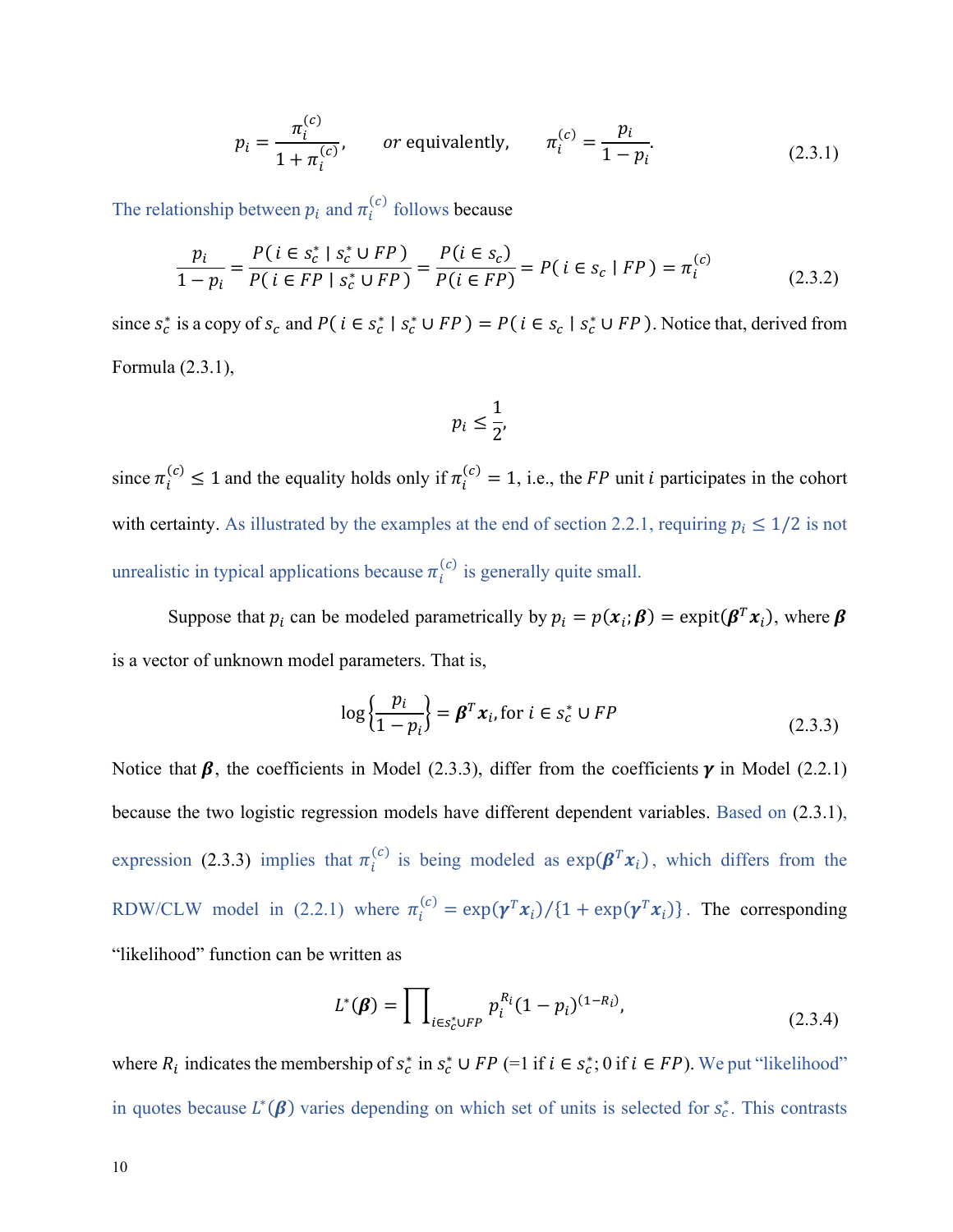with the population likelihood in (2.2.2) which applies regardless of which sample is selected. Note that  $L^*(\beta)$  in (2.3.4) is written as if the units are independent when they are not. This is a standard procedure in pseudo-MLE estimation, and the resulting parameter estimators remain designconsistent even when some units may be correlated due to, e.g., clustering (Binder<sup>9</sup>; Chambers  $\&$ Skinner, sec. 6.3<sup>10</sup>). The quantity  $L^*(\beta)$  should be viewed as motivation for developing the estimating equations given below in (2.3.7). The log-likelihood generated from  $L^*(\beta)$  is

$$
l^*(\beta) = \sum_{i \in s_c^* \cup FP} \{R_i \cdot \log p_i + (1 - R_i) \log(1 - p_i)\}
$$
  
= 
$$
\sum_{i \in s_c^*} \log p_i + \sum_{i \in FP} \log(1 - p_i)
$$
  
= 
$$
\sum_{i \in FP} \delta_i^{(c)} \log p_i + \sum_{i \in FP} \log(1 - p_i)
$$
 (2.3.5)

Notice that the randomness of  $L^*(\beta)$  and  $l^*(\beta)$  comes from the cohort selection, i.e.  $\delta_i^{(c)}$  in the first summand in the last line of  $(2.3.5)$ . In reality, since the unit level information of  $FP$  is unknown, we replace the second summand in (2.3.5) by a survey sample estimate,  $\sum_{i \in s_p} d_i \log(1 - p_i)$ . The pseudo log-likelihood is

$$
\tilde{l}^*(\boldsymbol{\beta}) = \sum_{i \in FP} \delta_i^{(c)} \log p_i + \sum_{i \in FP} d_i \delta_i^{(p)} \log(1 - p_i), \qquad (2.3.6)
$$

where  $\delta_i^{(c)}$  and  $\delta_i^{(p)}$  are, respectively, the sample (self-)selection indicator for the cohort and survey sample defined in Section 2.1. The maximum pseudo-likelihood estimator  $\hat{\beta}$  from (2.3.6) can be obtained by solving the pseudo-estimating equation  $\tilde{S}^*(\beta) = 0$ , where

$$
\tilde{S}^*(\boldsymbol{\beta}) = \frac{1}{N + n_c} \Biggl\{ \sum_{i \in s_c} (1 - p_i) x_i - \sum_{i \in s_p} d_i p_i x_i \Biggr\}.
$$
\n(2.3.7)

Assuming that  $p_i$  is bounded by 0 and  $\frac{1}{2}$  implies that  $\pi_i^{(c)}$  is automatically bounded by 0 and 1. Note that (2.3.7) has the same form as estimating equation (6) in CLW<sup>4</sup> if their function  $h(x_i, \theta)$  is set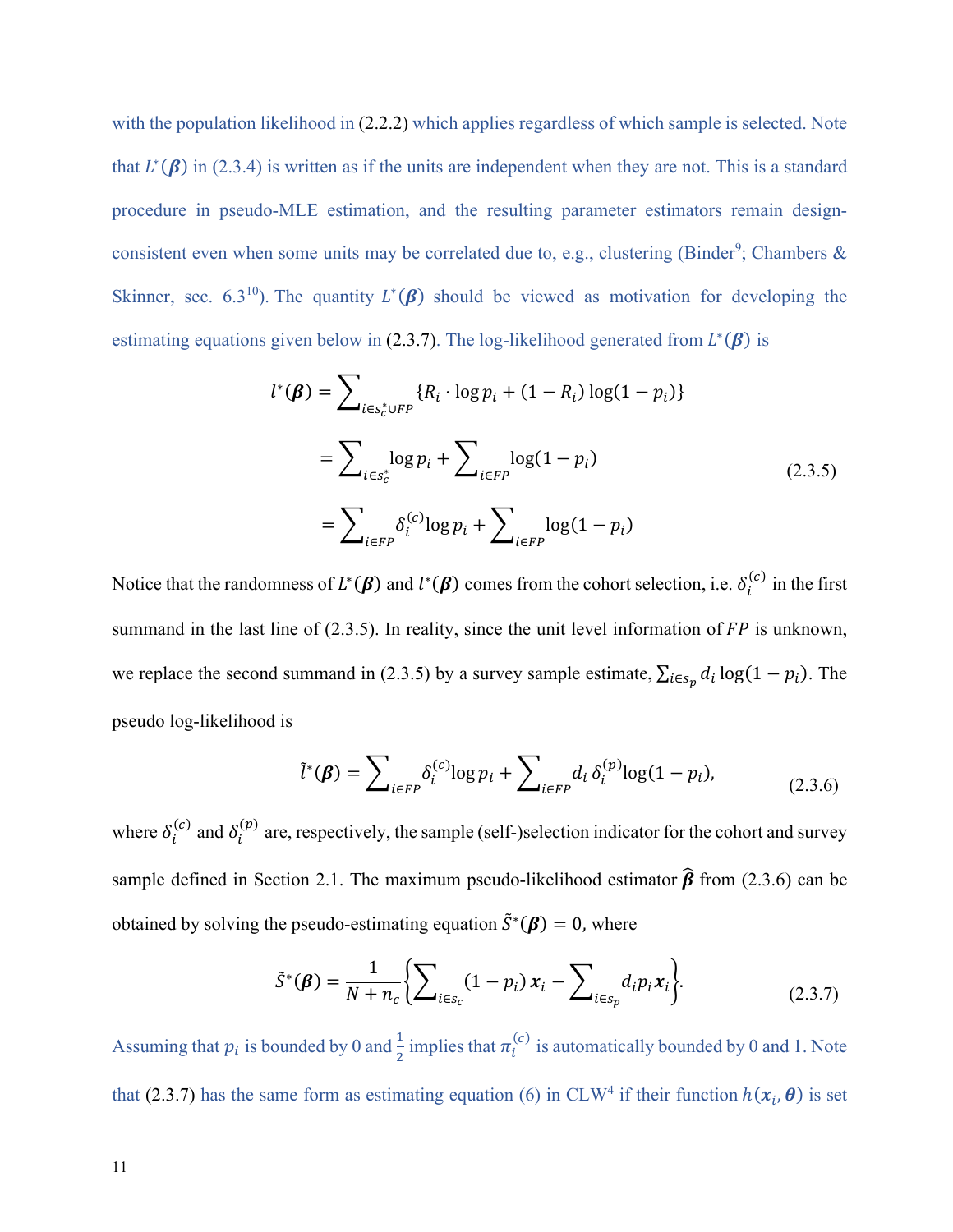equal to  $x_i\left\{1+\pi_i^{(c)}\right\}^{-1}$ ; the same estimating equations were also studied earlier in Beaumont<sup>11</sup> and Kim and Kim<sup>12</sup>.

The ALP estimator of  $\mu$  is

$$
\hat{\mu}^{ALP} = \frac{\sum_{i \in s_c} w_i^{ALP} y_i}{\sum_{i \in s_c} w_i^{ALP}},\tag{2.3.8}
$$

where  $w_i^{ALP} = 1/\pi_i^{(c)}(\hat{\beta})$  for  $i \in s_c$ . Although  $L^*(\beta)$  is not a standard likelihood,  $\hat{\mu}^{ALP}$  is a consistent estimator of the population mean as shown in the theorem below.

We consider the following limiting process for the theoretical development. <sup>4, 13</sup> Suppose there is a sequence of finite populations  $FP_k$  of size  $N_k$ , for  $k = 1, 2, \dots$ . Cohort  $s_{c,k}$  of size  $n_{c,k}$ and survey sample  $s_{p,k}$  of size  $n_{p,k}$  are sampled from  $FP_k$ . The sequences of the finite population, the cohort and the survey sample have their sizes satisfy  $\lim_{k\to\infty}$  $n_{t,k}$  $\frac{v_{t,k}}{N_k} \rightarrow f_t$ , where  $t = c$  or p and  $0 <$  $f_t \leq 1$  (regularity condition C1 in Appendix A). In the following the index k is suppressed for simplicity.

**Theorem.** Consistency of ALP estimator of finite population mean (see Appendix B)

Under the regularity conditions A1-A3, and C1-C5 in Appendix A, and assuming logistic regression model (2.3.3) for  $p_i$ , the ALP estimate  $\hat{\mu}^{ALP}$  is design consistent for  $\mu$ , in particular  $\hat{\mu}^{ALP} - \mu =$  $O_p(n_c^{-1/2})$ , with the finite population variance

$$
Var(\hat{\mu}^{ALP}) \doteq N^{-2} \sum_{i \in FP} p_i (1 - 2p_i) \left\{ \frac{(y_i - \mu)}{p_i} - \bm{b}^T \bm{x}_i \right\}^2 + \bm{b}^T \bm{D} \bm{b},
$$
 (2.3.9)

where  $p_i = \text{expit}(\boldsymbol{\beta}^T \boldsymbol{x}_i)$ ,  $\boldsymbol{b}^T = \{\sum_{i \in FP} (y_i - \mu) \boldsymbol{x}_i^T\} \{\sum_{i \in FP} p_i \boldsymbol{x}_i \boldsymbol{x}_i^T\}^{-1}$ , and  $\boldsymbol{D} =$  $N^{-2}V_p\left(\sum_{i\in s_p}d_ip_i\mathbf{x}_i\right)$  is the design-based variance-covariance matrix under the probability sampling design for  $s_p$ .

In practice, the ALP estimator of a finite population mean can be obtained by three steps: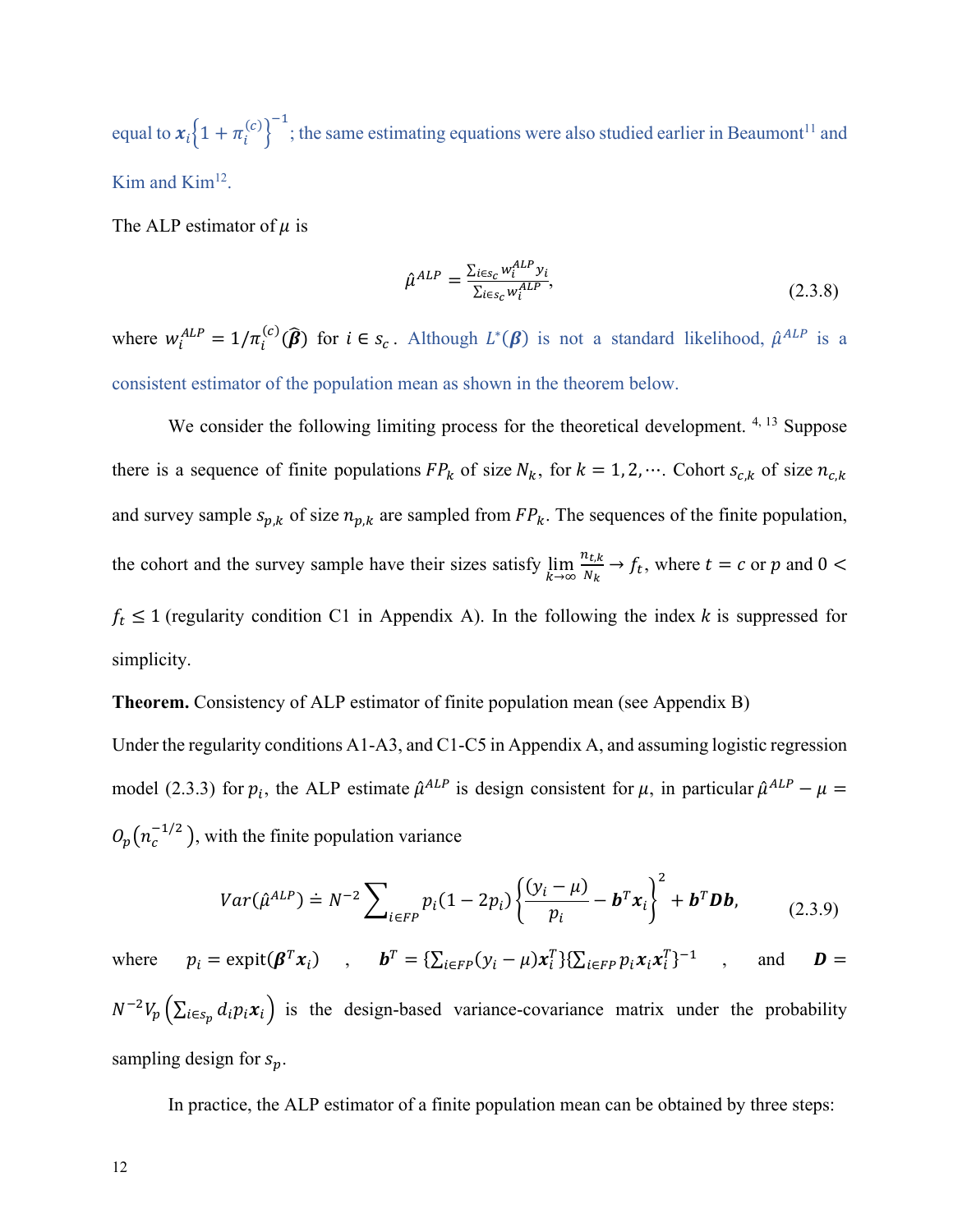Step 1: Search for covariates x available in both the cohort  $(s_c)$  and the reference survey sample  $(s_p)$  and combine the two samples. Assign  $R_i = 1$  for  $i \in s_c$  and  $R_i = 0$  for  $i \in s_p$  in the combined sample.

Step 2: Fit a logistic regression model for  $p_i = P(R_i = 1)$  in the combined  $s_c$  and weighted  $s_p$ , with the survey sample weights  $\{d_i, i \in s_p\}$ , and obtain the estimate  $\hat{p}_i$  for  $i \in s_c$ .

Step 3: Estimate the finite population mean by Formula (2.3.8) with the ALP pseudo weight  $w_i^{ALP} = \hat{p}_i / (1 - \hat{p}_i)$  for  $i \in s_c$ .

Notice that Step 2 can be accomplished by any existing survey software, such as svyglm in survey package of R, svy:logit in Stata, and PROC SURVEYLOGISTIC in SAS. In addition to being easy to implement, the ALP estimator from (2.3.8) does not require conditions (i) or (ii), unlike RDW. Moreover, we prove that in large samples,  $Var(\hat{\mu}^{ALP}) = O(n_c^{-1})$  is as or more efficient compared to  $Var(\hat{\mu}^{CLW}) = O\left\{\min(n_p, n_c)^{-1}\right\}$ , which depends on both the nonprobability and probability sample sizes (see Appendix C).

An alternative method would be to omit the odds transformation, which uses  $p_i$  to approximate the participation rate  $\pi_i^{(c)}$ . Denote this method by FDW for full design weight, which contrasts to the scaling of the survey sample weights in the RDW method. Comparing the expectation of the population log-likelihood function  $l(\gamma)$  in (2.2.3) and the expectation of the pseudo log-likelihood  $\tilde{l}^*(\beta)$  in (2.3.5) with  $\pi_i^{(c)}$  replacing  $p_i$  by the FDW method, i.e.,  $\tilde{l}^*(\gamma)$  =  $\sum_{i \in s_c} \log \pi_i^{(c)} + \sum_{i \in s_p} d_i \log \left(1 - \pi_i^{(c)}\right)$ , we have their difference, denoted by  $\Delta_{FDW}$ , written as  $\Delta_{FDW} = E\{\tilde{l}^*(\boldsymbol{\gamma})\} - E\{l(\boldsymbol{\gamma})\}$ 

$$
= \sum_{i \in FP} \pi_i^{(c)} \log \pi_i^{(c)} + \sum_{i \in FP} \log \left\{ 1 - \pi_i^{(c)} \right\} - \sum_{i \in FP} \pi_i^{(c)} \log \pi_i^{(c)}
$$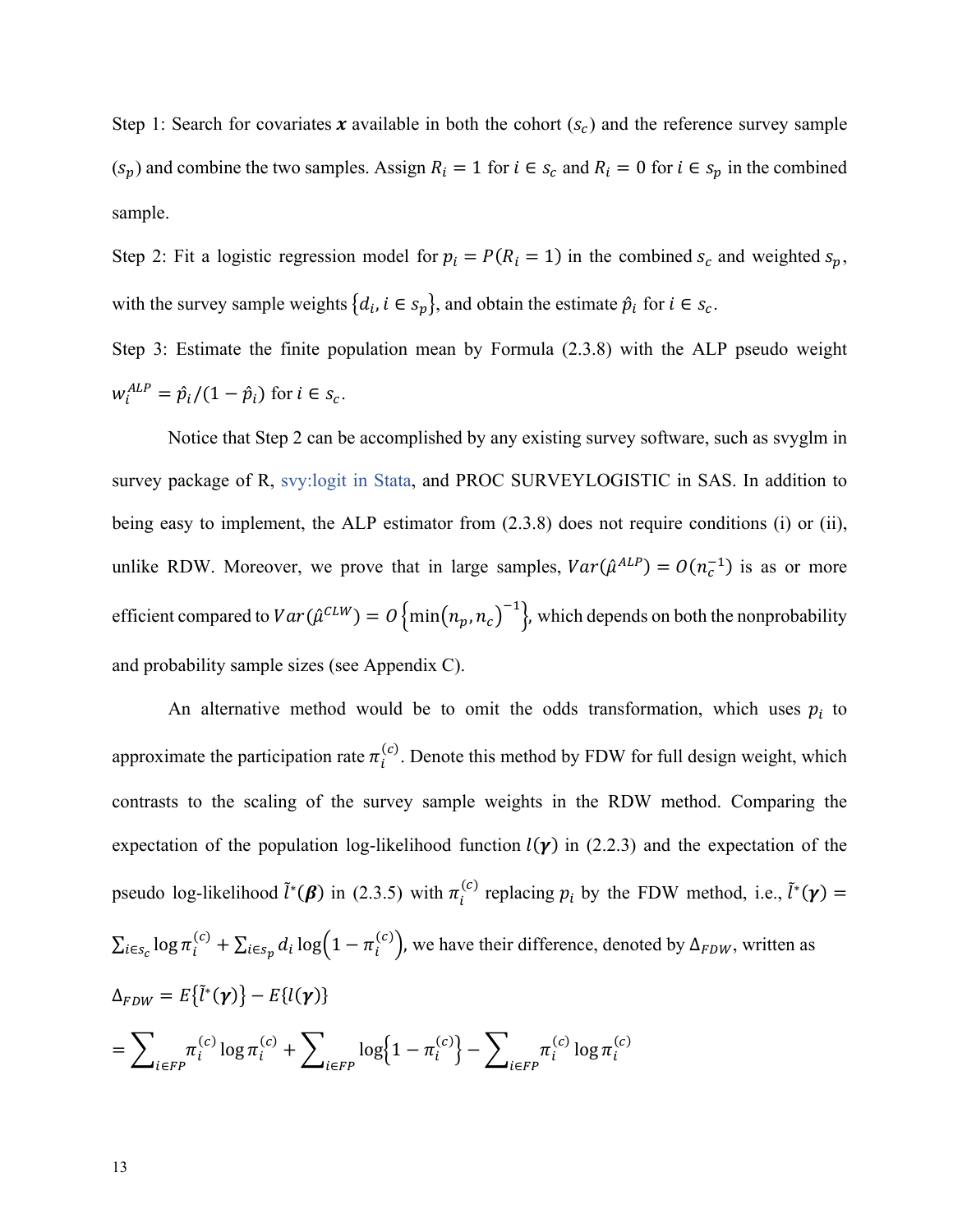$$
-\sum_{i \in FP} \left(1 - \pi_i^{(c)}\right) \log\left\{1 - \pi_i^{(c)}\right\}
$$

$$
= \sum_{i \in FP} \pi_i^{(c)} \log\left\{1 - \pi_i^{(c)}\right\}.
$$

The bias is zero only if  $\pi_i^{(c)}$  for  $i \in FP$  are all close to zero. Thus, the odds transformation step in ALP could be skipped if all nonprobability participation rates are extremely small; but, in general, that step is essential for unbiased estimation.

#### **2.4. Variance estimation**

Using the finite population variance formula (2.3.9), the first summand can be consistently estimated by

$$
\{\widehat{N}^{(c)}\}^{-2} \sum_{i \in s_c} (1 - \hat{p}_i)(1 - 2\hat{p}_i) \left\{ \frac{(y_i - \hat{\mu}^{ALP})}{\hat{p}_i} - \widehat{b}^T x_i \right\}^2, \tag{2.4.1}
$$

where  $\hat{p}_i$  is the prediction for  $i \in s_c$ ,  $\hat{N}^{(c)} = \sum_{i \in s_c} w_i^{ALP}$ , and  $\hat{b}^T = \sum_{i \in s_c} (y_i \hat{\mu}^{ALP})\mathbf{x}_{i}^{T}\}\left\{\sum_{i\in s_{c}}\hat{p}_{i}\mathbf{x}_{i}\mathbf{x}_{i}^{T}\right\}^{-1}$ . The second summand  $\mathbf{b}^{T}\mathbf{D}\mathbf{b}$  is estimated by  $\hat{\mathbf{b}}^{T}\hat{\mathbf{D}}\hat{\mathbf{b}}$ , where  $\hat{\mathbf{D}}$  is the survey design consistent variance estimator of *D*. For example, under stratified multistage cluster sampling with  $H$  strata and  $a_h$  primary sampling units (PSUs) in stratum  $h$  selected with replacement,

$$
\widehat{\mathbf{D}} = \left\{ \widehat{N}^{(p)} \right\}^{-2} \cdot \sum\nolimits_{h=1}^{H} \frac{a_h}{a_h - 1} \sum\nolimits_{l=1}^{a_h} (\mathbf{z}_l - \overline{\mathbf{z}}) (\mathbf{z}_l - \overline{\mathbf{z}})^T, \tag{2.4.2}
$$

where  $\widehat{N}^{(p)} = \sum_{i \in s_p} d_i$ ,  $\mathbf{z}_i = \sum_{i \in s_p(h)} d_i \widehat{p}_i \mathbf{x}_i$  is the weighted PSU total for cluster l in stratum h,  $s_p(hl)$  is the set of sample elements stratum h and cluster l, and  $\bar{z} = \frac{1}{a_h} \sum_{l=1}^{a_h} z_l$  is the mean of the PSU totals in stratum  $h$ .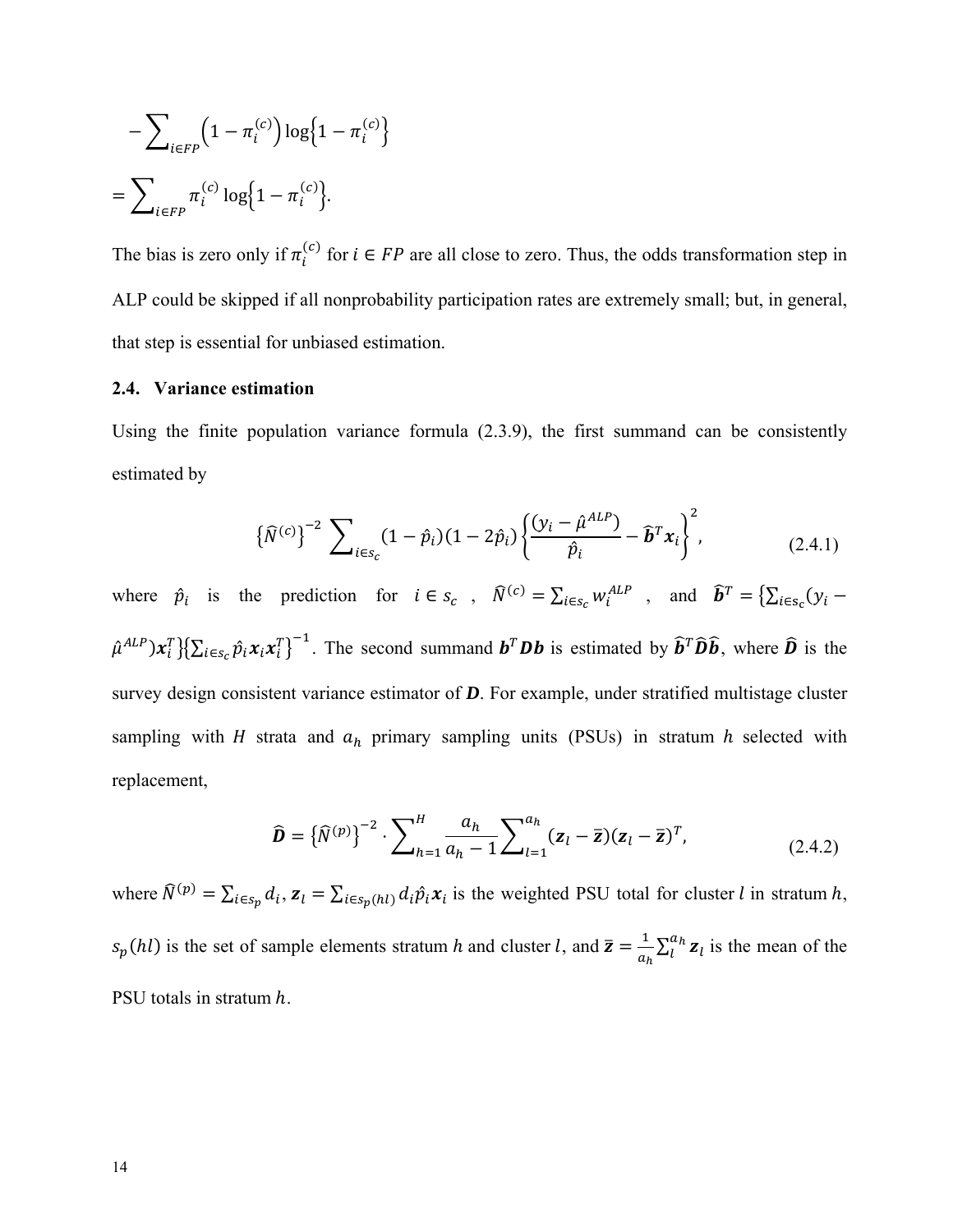#### **2.5. Scaling survey weights in the likelihood for the ALP Method**

Unlike to the CLW method, the proposed ALP can flexibly scale the survey weights in estimating equation (2.3.7) to improve efficiency. For case-control studies, Scott & Wild <sup>14</sup> and Li et al <sup>15</sup> previously used the technique we propose below to reduce variances of estimates of relative risks when weights for cases and controls are substantially different. We multiply the second summand in  $\tilde{S}^*(\boldsymbol{\beta})$  by a constant  $\lambda$ , say  $\lambda = \left(\frac{n_c}{n_s}\right)$  $\frac{n_c}{\sum_{i \in sp} d_i}$ , so that the sum of the scaled survey weights  $(\lambda d_i)$  is

 $n_c$ . Accordingly, the score function becomes

$$
\tilde{S}_{\lambda}^{*}(\boldsymbol{\beta}) = \sum_{i \in s_c} (1 - p_i) \, x_i - \lambda \sum_{i \in s_p} d_i p_i x_i \tag{2.5.1}
$$

Solving  $\tilde{S}_{\lambda}^*(\beta) = 0$  for  $\beta$ , and the resulting vector of estimates is denoted by  $\hat{\beta}_{\lambda} = (\hat{\beta}_{0,\lambda}, \hat{\beta}_{1,\lambda}),$ where  $\hat{\beta}_{0,\lambda}$  is estimate of the intercept. Similar derivations to those in Scott & Wild <sup>10</sup> and Li et al <sup>11</sup> can be used to prove that  $\hat{\beta}_{1,\lambda}$  is design-consistent with various efficiency gains, depending on the variability of survey weights versus the nonprobability sample weights (with implicit common value of 1). However, the estimate of the intercept  $\hat{\beta}_{0,\lambda}$  can be badly biased with scaled weights. As a result, the estimate of participation rate  $\exp(\widehat{\bm{\beta}}_{{\lambda}}^T{\bm{x}}_i)$  including  $\hat{\beta}_{0,{\lambda}}$  would also be biased. The bias of  $\hat{\beta}_{0,\lambda}$ , however, would not affect the estimate of population mean because the scaled ALPweighted mean,  $\hat{\mu}^{ALP.S.}$ ,

$$
\hat{\mu}^{ALP.S} = \frac{\sum_{i \in S_c} w_i^{ALP.S} y_i}{\sum_{i \in S_c} w_i^{ALP.S}} = \frac{\sum_{i \in S_c} \exp^{-1}(\hat{\beta}_{1,\lambda}^T x_i) y_i}{\sum_{i \in S_c} \exp^{-1}(\hat{\beta}_{1,\lambda}^T x_i)},
$$
(2.5.2)

depends on  $\widehat{\boldsymbol{\beta}}_{1,\lambda}$ , but not  $\hat{\beta}_{0,\lambda}$ .

It can be proved that  $\hat{\mu}^{ALP.S}$  is a consistent estimator of the finite population mean,  $\mu$ . The Taylor linearization (TL) variance estimator of  $\hat{\mu}^{ALP.S}$  can be obtained by substituting  $w_i^{ALP}$ ,  $\hat{\mu}^{ALP}$ ,  $\hat{\beta}$ ,  $\hat{p}_i$  and  $d_i$  by  $w_i^{ALP.S}$ ,  $\hat{\mu}^{ALP.S}$ ,  $\hat{\beta}_\lambda$ ,  $\hat{p}_{i,\lambda} = \exp(\hat{\beta}_\lambda^T x_i)$  and  $\lambda d_i$ , respectively, in Formulae (2.4.1)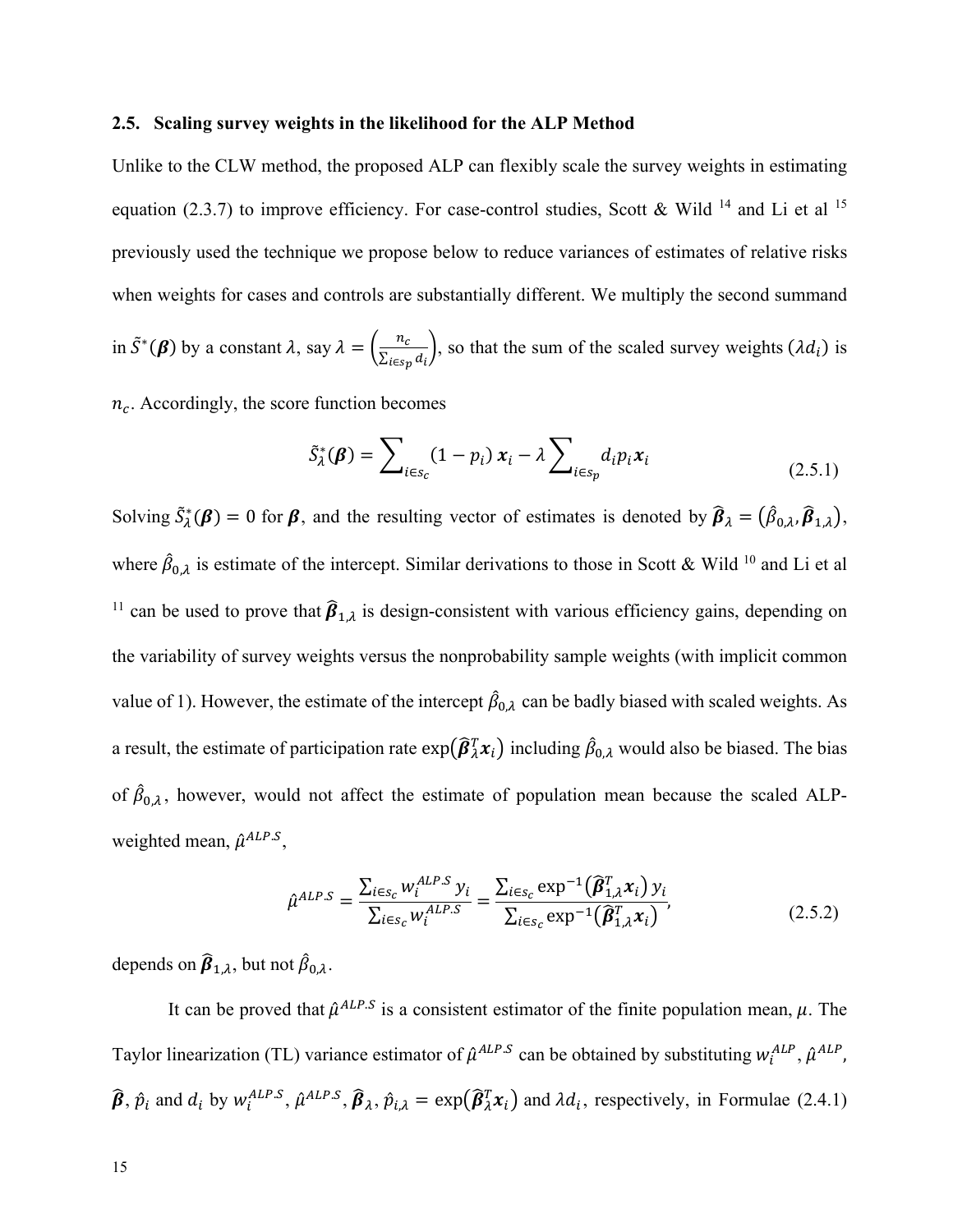and (2.4.2). Details on the variance and the consistency of ALP.S are discussed in the dissertation by Wang.  $16$ 

#### **3. SIMULATIONS**

#### **3.1. Finite population generation and sample selection**

We applied simulation setups similar to those in Chen et al.<sup>4</sup> In the finite population FP of size  $N =$ 500,000, a vector of covariates  $x_i = (x_{1i}, x_{2i}, x_{3i}, x_{4i})^T$  was generated for  $i \in FP$  where  $x_{1i} =$  $v_{1i}$ ,  $x_{2i} = v_{2i} + 0.3x_{1i}$ ,  $x_{3i} = v_{3i} + 0.2(x_{1i} + x_{2i})$ ,  $x_{4i} = v_{4i} + 0.1(x_{1i} + x_{2i} + x_{3i})$ , with  $v_{1i} \sim$ *Bernoulli*(0.5),  $v_{2i} \sim Uniform(0, 2)$ ,  $v_{3i} \sim Exponential(1)$ , and  $v_{4i} \sim \chi^2(4)$ . The variable of interest  $y_i \sim Normal(\mu_i, 1)$ , where  $\mu_i = -x_{1i} - x_{2i} + x_{3i} + x_{4i}$  for  $i \in FP$ . The parameter of interest was the finite population mean  $\mu = \frac{1}{N} \sum_{i \in FP} y_i = 3.97$ .

The probability-based survey sample  $s_p$  with the target sample size  $n_p = 12,500$  (sampling fraction  $f_p = 2.5\%$ ) was selected by Poisson sampling, with inclusion probability  $\pi_i^{(p)} =$  $(n_p \cdot q_i)/\sum_{i \in FP} q_i$  for  $i \in FP$ , where  $q_i = const + x_{3i} + 0.03y_i$  with controlling for the variation of the survey weights,  $1/\pi_i^{(p)}$ . We set *const* = -0.26 so that max  $q_i$  / min  $q_i$  = 20.

As noted in section 2, the ALP and CLW methods do assume somewhat different models for the participation rate. Thus, it is interesting to check their performances both when their underlying models are correct and when the assumed participation rate models fail. The volunteerbased nonprobability sample  $s_c$  (with a target sample size  $n_c$ ) was also selected by Poisson sampling but with different inclusion probabilities  $\pi_i^{(c)}$  for  $i \in FP$ . We considered two scenarios with different functional forms of  $\pi_i^{(c)}$  so that the ALP (and FDW) or the CLW method had the true linear logistic regression propensity model in one scenario but not in the other. In Scenario 1,  $\pi_i^{(c)}$  =  $exp(\beta_0 + \beta^T x_i)$  was the specified participation rate for the *i*<sup>th</sup> population unit to be included into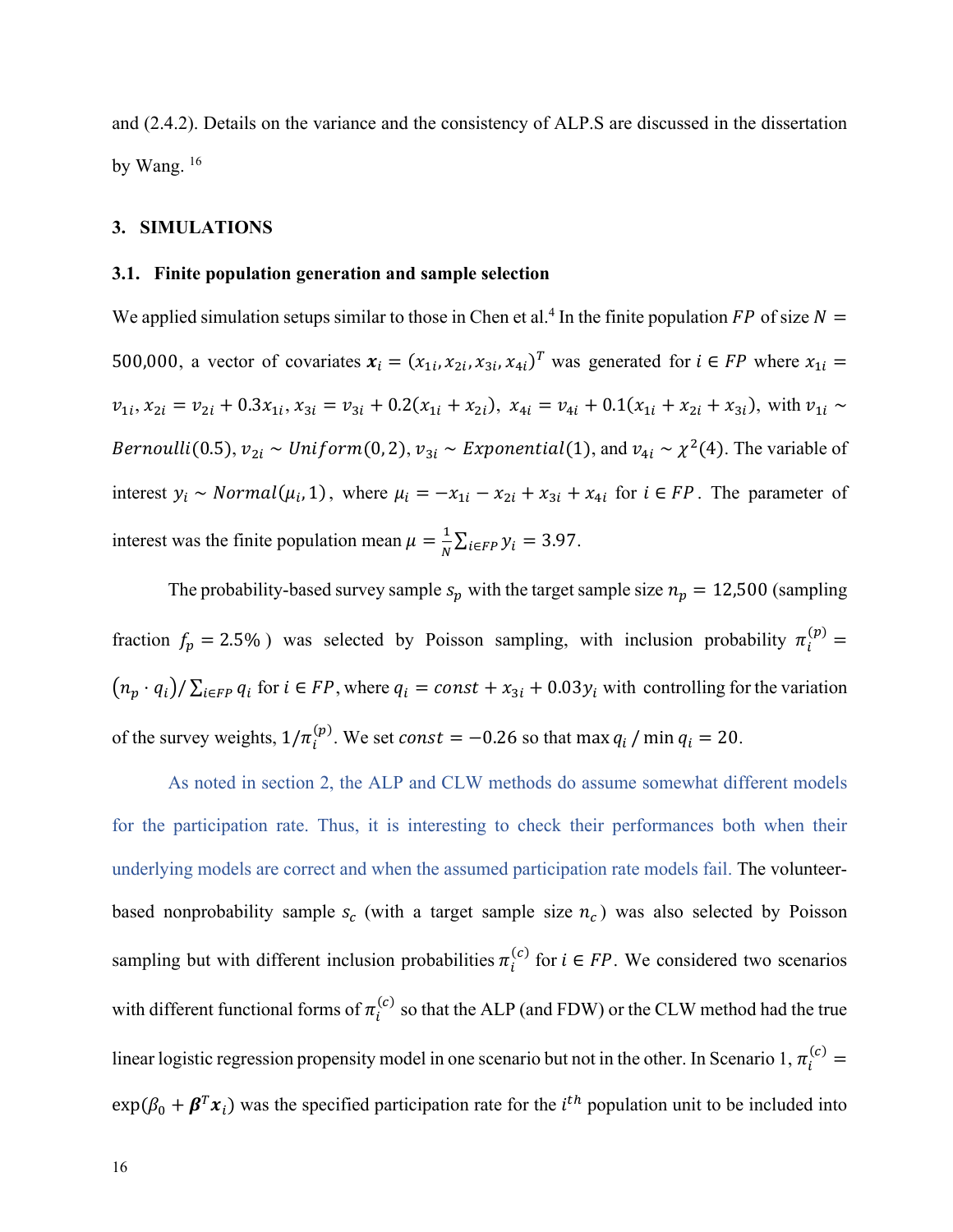the nonprobability sample. The underlying true propensity model for ALP (and FDW) methods, shown in (2.3.3), was  $\log\left\{\frac{p_i}{1-p_i}\right\} = \log\left\{\pi_i^{(c)}\right\} = \beta_0 + \boldsymbol{\beta}^T \boldsymbol{x}_i$ , which implies  $\log\left\{\frac{\pi_i^{(c)}}{1-\pi_i^{(c)}}\right\}$  $\frac{n_i}{1-\pi_i^{(c)}} = \beta_0 +$  $\beta^T x_i - \log(1 - \pi_i^{(c)})$ . This model differs from the underlying linear model (2.2.1) assumed by the CLW method by the addition of the term  $log(1 - \pi_i^{(c)})$ . In Scenario 2,  $\pi_i^{(c)} = expit(\gamma_0 + \gamma^T x_i)$ was specified so that  $\log \left\{\frac{\pi_i^{(c)}}{a}\right\}$  $\left\{\frac{\pi_i}{1-\pi_i^{(c)}}\right\} = \gamma_0 + \gamma^T x_i$ , which was the model (2.2.1) assumed by the CLW method. This model, however, implied that  $\log \left\{ \frac{p_i}{1 - p_i} \right\} = \log \left\{ \pi_i^{(c)} \right\} = \gamma_0 + \gamma^T x_i + \log \left\{ 1 - \pi_i^{(c)} \right\},\$ which was different from the model assumed by the ALP and the FDW method (by the extra term  $log(1 - \pi_i^{(c)})$ . Hence, ALP and CLW estimates of the population mean are expected to be unbiased in one scenario but not the other since both methods assume a linear logistic propensity model. The biases of the FDW and RDW estimates, as measured by  $\Delta_{FDW}$  and  $\Delta_{RDW}$ , depend on  $\pi_i^{(c)}$ , and go to 0 as  $\pi_i^{(c)}$  approached 0. The biases become larger as  $\pi_i^{(c)}$  increases in either scenario. In both scenarios, the coefficients were set to be  $\beta = \gamma = (0.18, 0.18, -0.27, -0.27)^T$ . The parameters were chosen so that  $0 < \pi_i^{(c)} < 1$  for all units  $i \in FP$ . The intercepts  $\beta_0$  and  $\gamma_0$  were

also controlled so that the expected number of nonprobability sample units  $E_c(n_c) = \sum_{FP} \pi_i^{(c)}$  was varied from 1,250, 2,500, 5,000, to 10,000 with the corresponding overall participation rate  $f_c$  =  $\frac{E_c(n_c)}{N}$  being 0.5%, 5%, 10%, or 20%.

#### **3.2. Evaluation Criteria**

We examined the performance of five IPSW estimators of finite population mean  $\mu$ : (1)-(2)  $\hat{\mu}^{ALP}$ and  $\hat{\mu}^{ALP.S}$  described in Section 2.2-2.5; (3)  $\hat{\mu}^{FDW}$  using weights from the ALP method omitting the odds transformation; (4)  $\hat{\mu}^{CLW}$  proposed by Chen et al<sup>4</sup>; and (5)  $\hat{\mu}^{RDW}$  proposed by Valliant &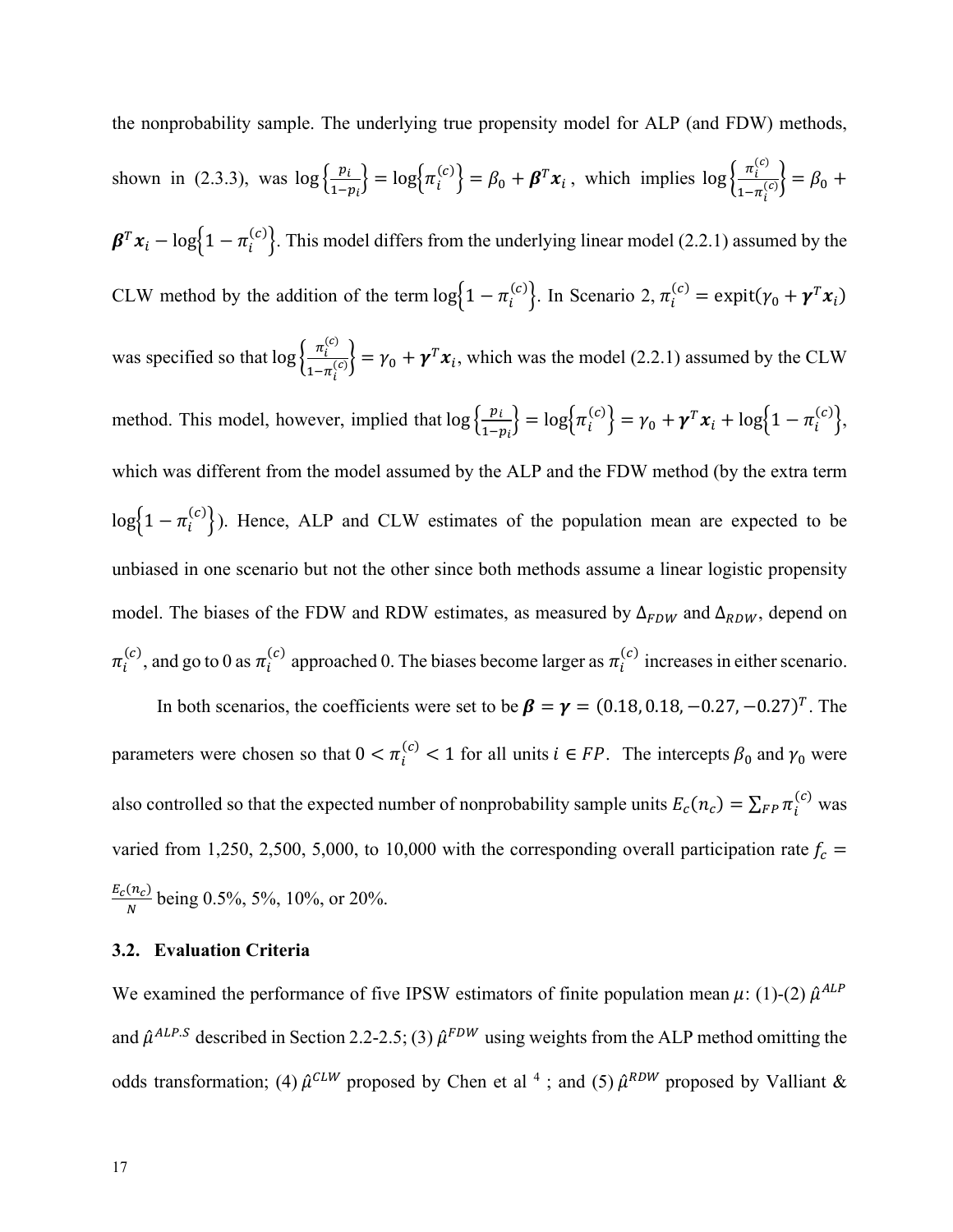Dever <sup>6</sup>, compared with the naïve nonprobability sample mean  $(\hat{\mu}^{Naive})$  that did not use weights, and the weighted nonprobability sample mean,  $\hat{\mu}^{TW}$ , with weights equal to the inverse of the true nonprobability sample inclusion probabilities. Note that  $\hat{\mu}^{TW}$  is unavailable in practice because the true nonprobability sample inclusion probabilities are unknown. Relative bias (%RB), empirical variance  $(V)$ , mean squared error (MSE) of the point estimates were used to evaluate the performance of the four IPSW point estimates, calculated by

$$
\%RB = \frac{1}{B} \sum_{b=1}^{B} \frac{\hat{\mu}^{(b)} - \mu}{\mu} \times 100, V = \frac{1}{B-1} \sum_{b=1}^{B} \left\{ \hat{\mu}^{(b)} - \frac{1}{B} \sum_{b=1}^{B} \hat{\mu}^{(b)} \right\}^{2}, \text{MSE} = \frac{1}{B} \sum_{b=1}^{B} \left\{ \hat{\mu}^{(b)} - \mu \right\}^{2},
$$

where  $B = 4,000$  is the number of simulation runs,  $\hat{\mu}^{(b)}$  is one of the point estimates obtained from the bth simulated sample, and  $\mu$  is the true finite population mean.

We also evaluated the variance estimates using the variance ratio (VR) and 95% confidence interval coverage probability (CP), which were calculated as

$$
VR = \frac{\frac{1}{B}\sum_{b=1}^{B}\hat{v}^{(b)}}{V} \times 100, \text{ and } CP = \frac{1}{B}\sum_{b=1}^{B}I(\mu \in CI^{(b)}),
$$

where  $\hat{v}^{(b)}$  is the proposed analytical variance estimate in simulated sample *b*, and  $CI^{(b)}$  =  $(\hat{\mu}^{(b)} - 1.96\sqrt{\hat{v}^{(b)}}$ ,  $\hat{\mu}^{(b)} + 1.96\sqrt{\hat{v}^{(b)}}$  is the 95% confidence interval from the b-th simulated sample.

#### **3.3. Results**

Table 1 presents simulation results for the seven nonprobability sample estimators of the finite population mean. The naïve estimator  $\hat{\mu}^{Naive}$  that ignored the underlying sampling scheme had relative biases ranging from -36.5% to -42.8% while the true weighted nonprobability sample estimator,  $\hat{\mu}^{TW}$ , was approximately unbiased in all scenarios. The variance of  $\hat{\mu}^{Naive}$  was much smaller than that of the other estimators, but its bias caused the MSE to be extremely high (not reported).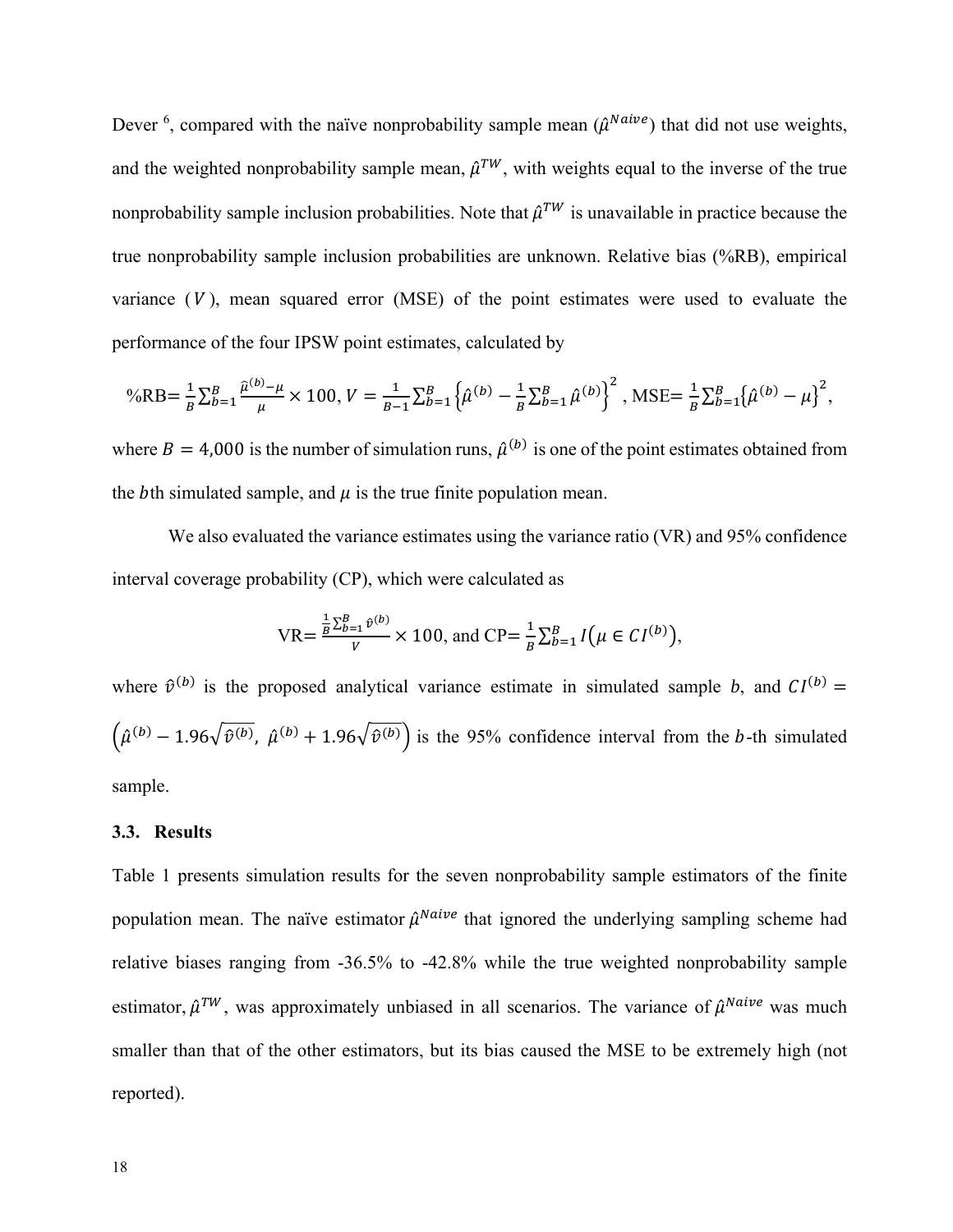Consistent with the bias theory in section 2, the RDW point estimator  $\hat{\mu}^{RDW}$  and the FDW point estimator  $\hat{\mu}^{FDW}$  were approximately unbiased when  $\pi_i^{(c)}$  was small for all  $i \in FP$  and the overall participation rate  $f_c = \frac{1}{N} \sum_{i \in FP} \pi_i^{(c)}$  was low, but more biased as  $f_c$  increased. The coverage probabilities decreased correspondingly.

As expected, the ALP estimators  $\hat{\mu}^{ALP}$  and  $\hat{\mu}^{ALP.S}$  (or the CLW estimator  $\hat{\mu}^{CLW}$ ) consistently provided unbiased point estimators in the scenarios where they were expected to be unbiased, i.e., scenario 1 for  $\hat{\mu}^{ALP}$  and  $\hat{\mu}^{ALP.S}$ , and scenario 2 for  $\hat{\mu}^{CLW}$ . When the underlying model was incorrect for an estimator, biases occurred. For example, the relative biases of  $\hat{\mu}^{CLW}$  in scenario 1 were 0.05%, 1.29%, 2.94%, and 7.80% as  $f_c$  increased from 0.5%, 5%, 10%, to 20%, respectively. In scenario 2, the corresponding relative biases for  $\hat{\mu}^{ALP}$  are -0.19%, -1.03%, -1.81%, and -2.85%.

Consistent with the theory in Section 2, the ALP estimator  $\hat{\mu}^{ALP}$  was more efficient than  $\hat{\mu}^{CLW}$  with consistently smaller empirical variances in all scenarios, especially when the nonprobability cohort size was much larger than the probability sample size. Among all considered methods,  $\hat{\mu}^{ALP.S}$  was approximately unbiased with the smallest variance under Scenario 1 of the correct model. Under Scenario 2 of a misspecified model,  $\hat{\mu}^{ALP.S}$  was biased but most efficient, and therefore achieved smallest MSE.

The variance estimators for  $\hat{\mu}^{ALP}$ ,  $\hat{\mu}^{ALP.S}$  and  $\hat{\mu}^{CLW}$  performed very well (with VR's near 1), providing coverage probabilities close to the nominal level under the correct propensity models when  $f_c$  was large. The lower coverage of the nominal level (about 88%) when  $f_c = 0.5\%$  was due to the small sample bias with skewed distributions of underlying sampling weights in the selected nonprobability sample.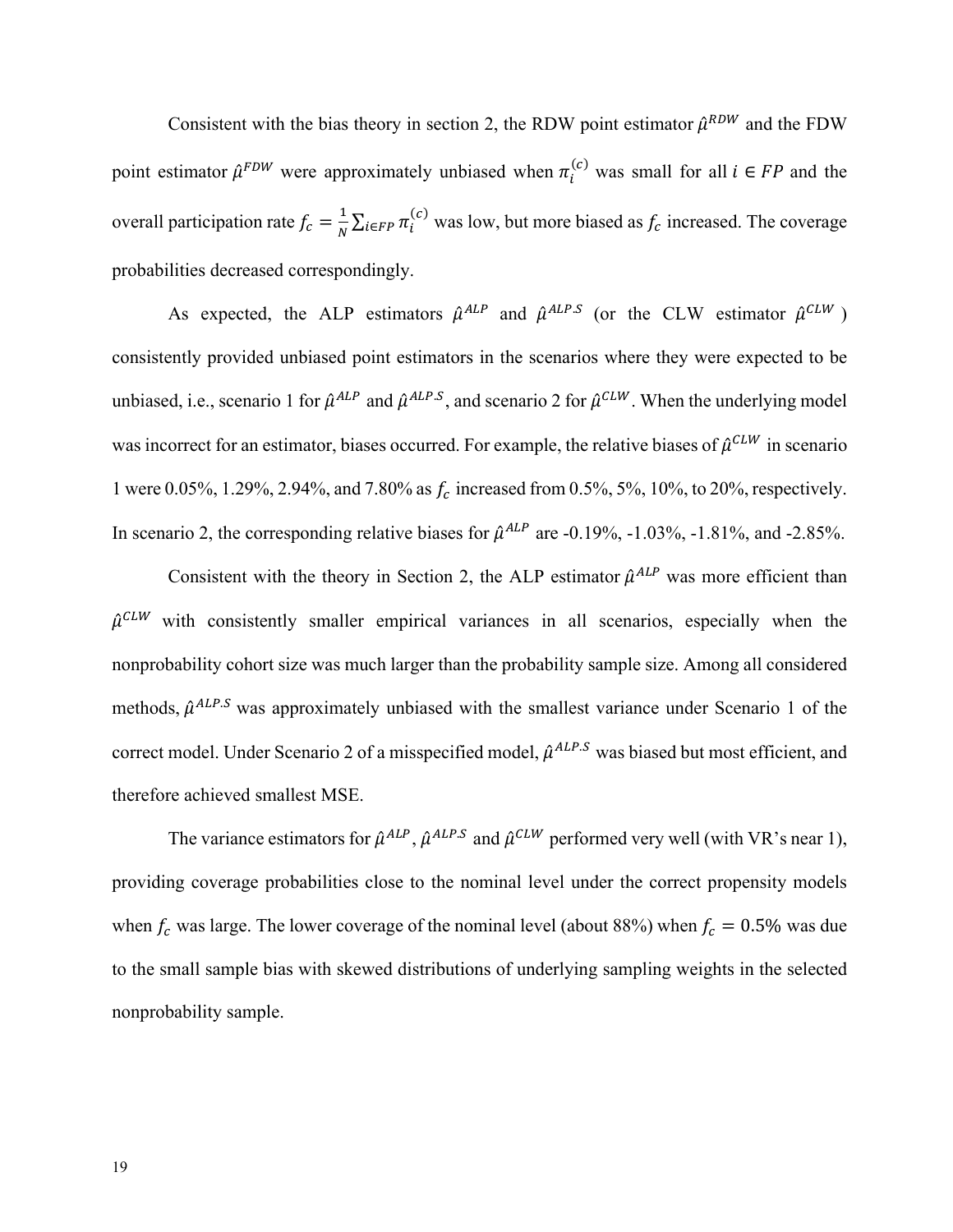#### **4. REAL DATA EXAMPLE**

We use the same data example as Wang et al  $6$  for illustration purposes. We estimated prospective 15-year all-cause, all-cancer, and heart disease mortality rates for adults in the US using the adult household interview part of The Third U.S. National Health and Nutrition Examination Survey (NHANES III) III conducted in 1988-1994, with sample size  $n_c = 20,050$ . We ignored all complex design features of NHANES III and treated it as a nonprobability sample. The coefficient of variation (CV) of sample weights is 125%, indicating highly variable selection probabilities, and thus low representativeness of the unweighted sample. For estimating mortality rates, we approximated that the entire sample of NHANES III was randomly selected in 1991 (the midpoint of the data collection time period).

For the reference survey, we used 1994 U.S. National Health Interview Survey (NHIS) respondents to the supplement for monitoring achievement of the Healthy People Year 2000 objectives. Adults aged 18 and older are included (sample size  $n_p = 19,738$ ). The 1994 NHIS used a multistage stratified cluster sample design with 125 strata and 248 pseudo-PSUs. <sup>17,18</sup> We collapsed strata with only one PSU with the next nearest stratum for variance estimation purposes. <sup>19</sup> Both samples of NHANES III and NHIS were linked to National Death Index (NDI) for mortality, allowing us to quantify the relative bias of unweighted NHANES estimates, assuming the NHIS estimates as the gold standard. Notice that the mortality information was obtained by statistical linkage between the survey sample and NDI, <sup>20</sup> but not responses from the questionnaires. The allcancer and heart-disease mortality were classified according to National Center for Health Statistics death code. 21, 22

The usage of NHANES III as the "nonprobability cohort" has several advantages for illuminating the performance of the propensity weighting methods. The "nonprobability sample"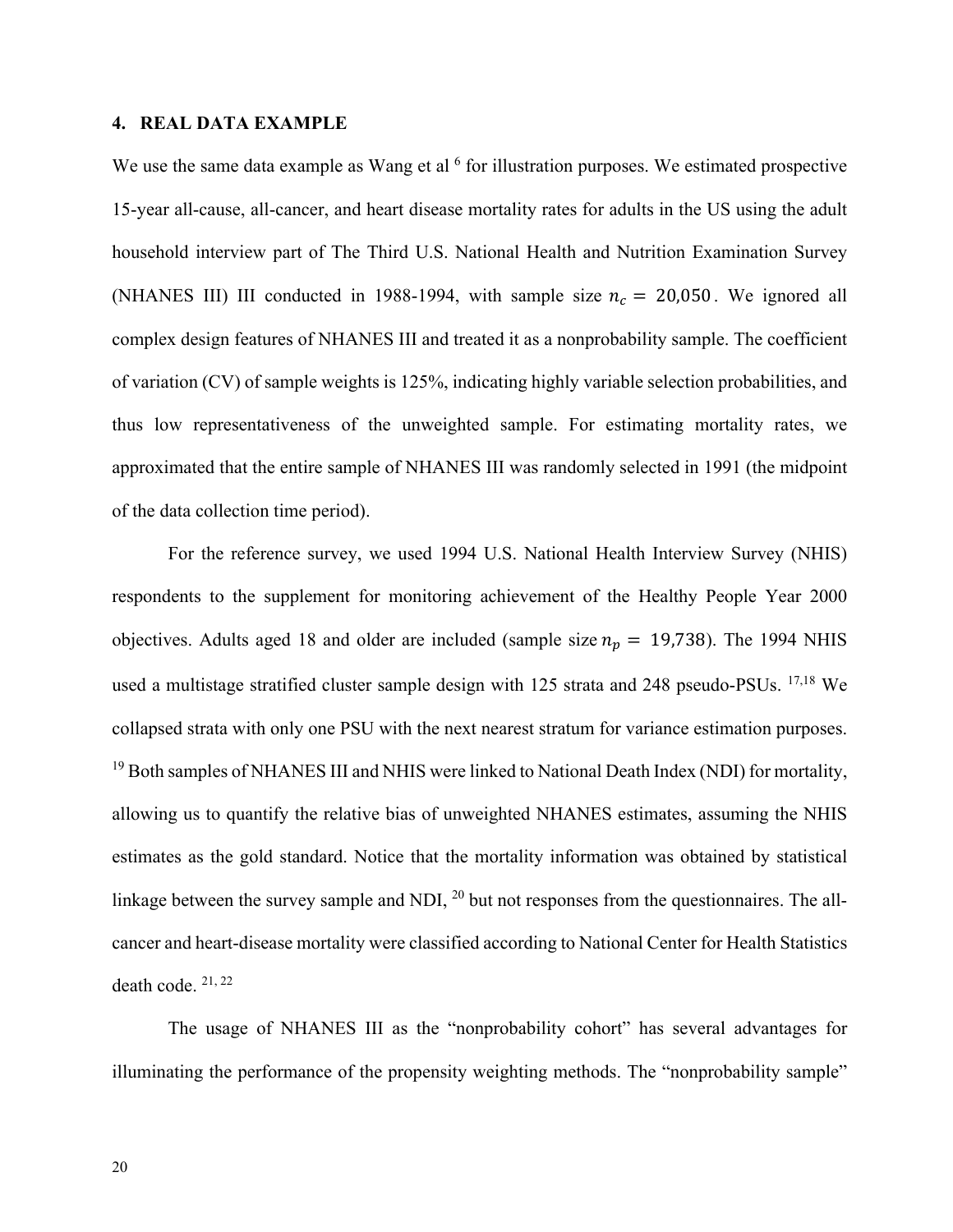and the reference survey sample have approximately the same target population, data collection mode, and similar questionnaires. This ensures that the pseudo-weighted "nonprobability sample" could potentially represent the target population, and thus enables us to characterize the performance of the propensity weighting methods in real data.

The distributions of selected common covariates and variables of interests in the two samples are presented in Table 2. As expected, the variables in the weighted samples of NHANES and 1994 NHIS have very close distributions because both weighted samples represent approximately the same finite population. In contrast, covariates distribute quite differently in the *unweighted* NHANES from the weighted samples, especially for design variables such as age, race/ethnicity, poverty, and region, which leads to large biases in mortality rates estimated from the *unweighted* NHANES.

The propensity model included main effects of common demographic characteristics (age, sex race/ethnicity, region, and marital status), socioeconomic status (education level, poverty, and household income), tobacco usage (smoking status, and chewing tobacco), health variables (body mass index [BMI], and self-reported health status), and a quadratic term for age. Appendix D shows the final propensity models for the five considered methods.

To evaluate the performance of the five PS-based methods, we used relative difference from the NHIS estimate  $\%RD = \frac{\hat{\mu} - \hat{\mu}^{NHS}}{\hat{\mu}^{NHS}} \times 100$ , TL variance estimate (V), and estimated MSE =  $(\hat{\mu} - \hat{\mu}^{NHIS})^2 + V$ , which treated the NHIS estimate as truth. Table 3 shows that the naïve NHANES III estimate of overall mortality was ~52% biased from the NHIS estimate because older people who have higher mortalities were oversampled (Table 2). All five IPSW methods substantially reduced the bias from the naïve estimate. Consistent with the simulation results, the ALP, FDW, RDW, and CLW method yielded close estimates when the sample fraction of the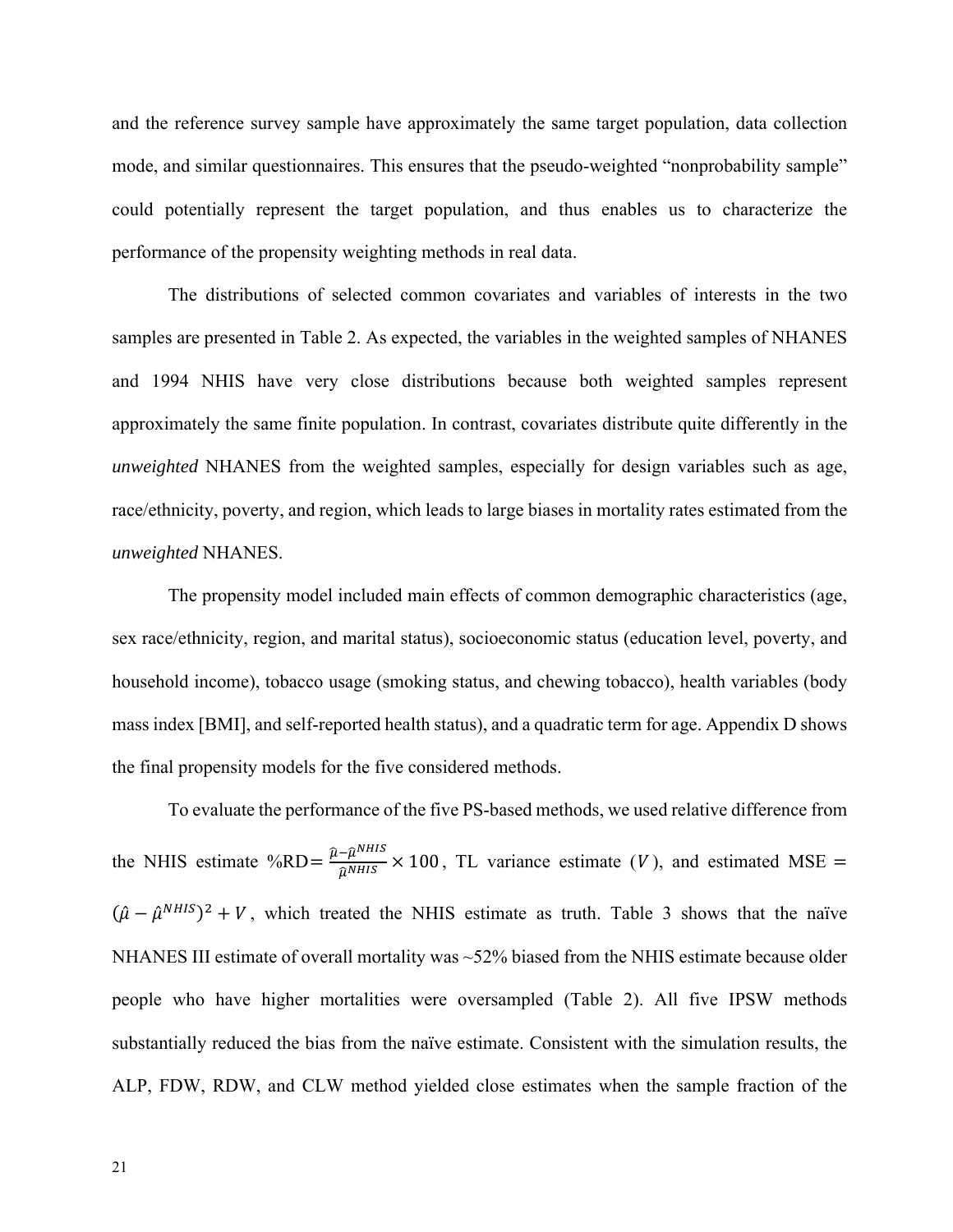nonprobability sample was small  $(\hat{f}_c = \frac{n_c}{\hat{N}_p} = 1.06 \times 10^{-4}$  calculated from Table 2). The ALP.S method, by scaling the NHIS sample weights in propensity estimation, reduced more bias than the other methods, and was more efficient. Therefore, the ALP.S estimate had the smallest MSE. The results for inference of all-cancer mortality had the similar pattern as the results for all-cause mortality. All pseudo-weighting methods removed most bias of the naïve NHANES estimate (with %RD=  $-3.21\%$   $\sim$  2.07% reduced from 24.68%). In contrast, for heart-disease mortality, all pseudoweighting methods were substantially less biased than the naïve estimate, with %RD= 42.58%~57.78% reduced from 133.66%, but the alternative estimators still had undesirably large biases themselves. The bias reduction is not as much as that for all-cancer or all-cause mortality, and this may be due to the omission of important predictors of having heart disease and of being observed in the nonprobability sample in the propensity model.

#### **5. DISCUSSION**

This paper proposed adjusted logistic propensity weighting methods for population inference using nonprobability samples. The proposed ALP method corrects the bias in the rescaled design weight method  $(RDW^7)$  by formulating the problem in an innovative way. As does the RDW method, the proposed ALP method retains the advantage of easy implementation by fitting a propensity model with survey weights in ready-to-use software. The proposed ALP estimators are design consistent if the assumed model for participation rate is correct. Taylor linearization variance estimators for ALP estimates are derived. Consistency of the ALP finite population mean estimators was proved theoretically and evaluated numerically.

A primary competitor to ALP is the CLW estimator developed by Chen, et al.<sup>4</sup> If the nonprobability cohort is a small fraction of the population, ALP and CLW are very similar, although ALP does have computational advantages regardless of the size of the sampling fraction. As the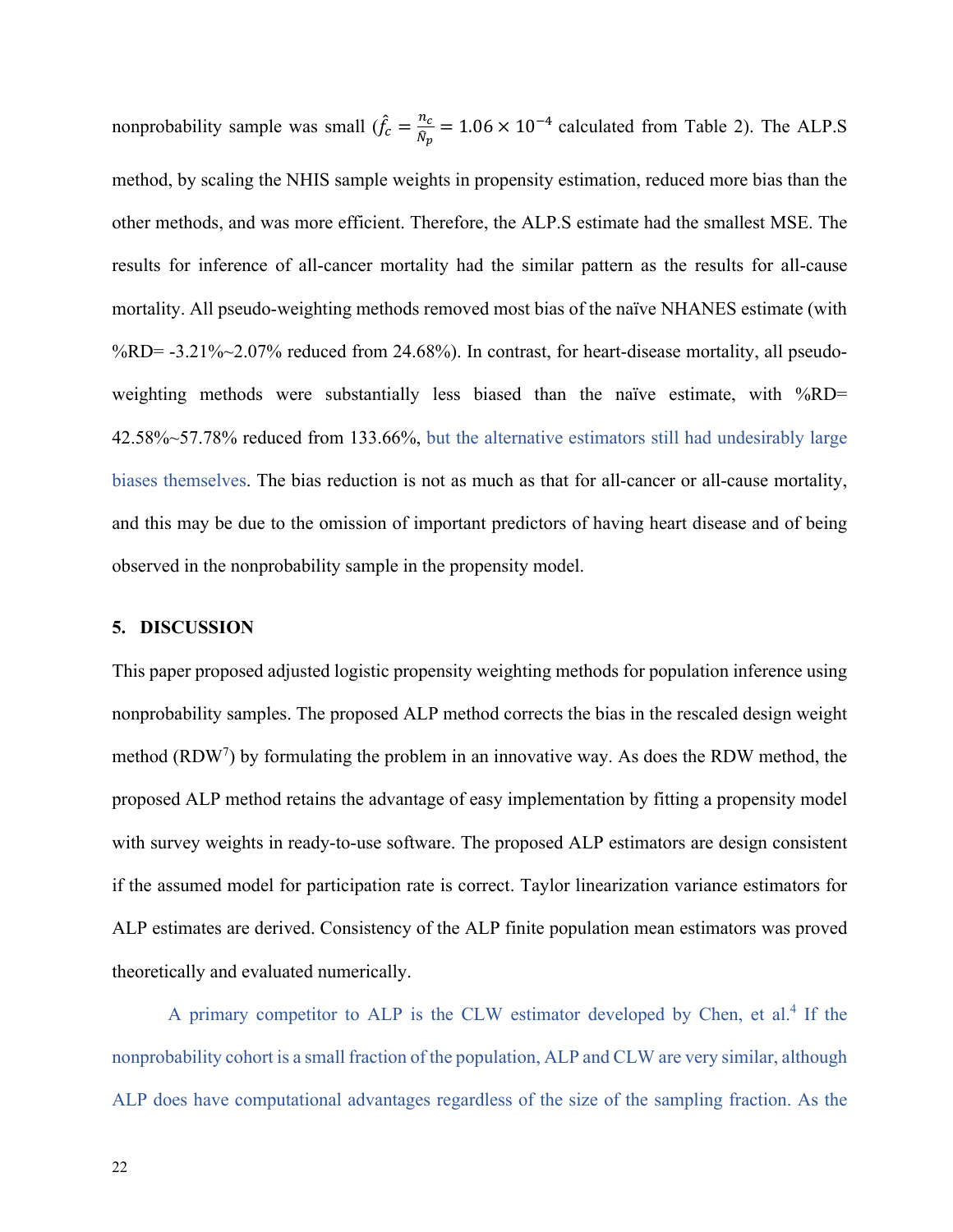sampling fraction increases, ALP and CLW become more distinct. Both ALP and CLW methods fit a propensity model to the combined nonprobability sample and a weighted survey sample. Highly variable weights in the combined sample can lead to low efficiency of the estimated propensity model coefficients. Therefore, the variances of the ALP and the CLW estimators of the finite population means can be large in some applications. However, the proposed ALP is proved analytically and numerically to have a variance that is less than or equal to that of the CLW method regardless of whether the propensity model underlying ALP is correct.

An alternative ALP with scaled weights produces consistent propensity estimates and further improves efficiency as shown in the simulation and the real data example. The CLW estimator with the scaled survey weights, albeit more efficient, is biased (simulation results not shown).

An important point is that ALP and CLW methods assume somewhat different logistic regression models for propensity score estimation. Propensity is defined as  $\pi_i^{(c)} = \exp(\beta^T x_i)$  by ALP in expression (2.3.2) and  $\pi_i^{(c)} = \exp(\gamma^T x_i) / \{1 + \exp(\gamma^T x_i)\}$  by CLW in expression (2.2.2). Model diagnostics should be developed to select which propensity model is more appropriate for a given data set and will be the focus of our future research.

Both ALP and CLW are inverse-propensity-score-weighting methods that directly use (functions of) the propensity score to estimate the cohort participation rate. They can be sensitive to propensity model misspecification (e.g., missing interaction terms in the fitted propensity model) due to inaccurate estimates of participation rates. In contrast, propensity-score-based matching methods (not included in this study) may be more robust to the model misspecification, because they use propensity scores to measure the similarity between survey and cohort sample units, and distribute survey sample weights to the cohort based on their similarity. Examples of matching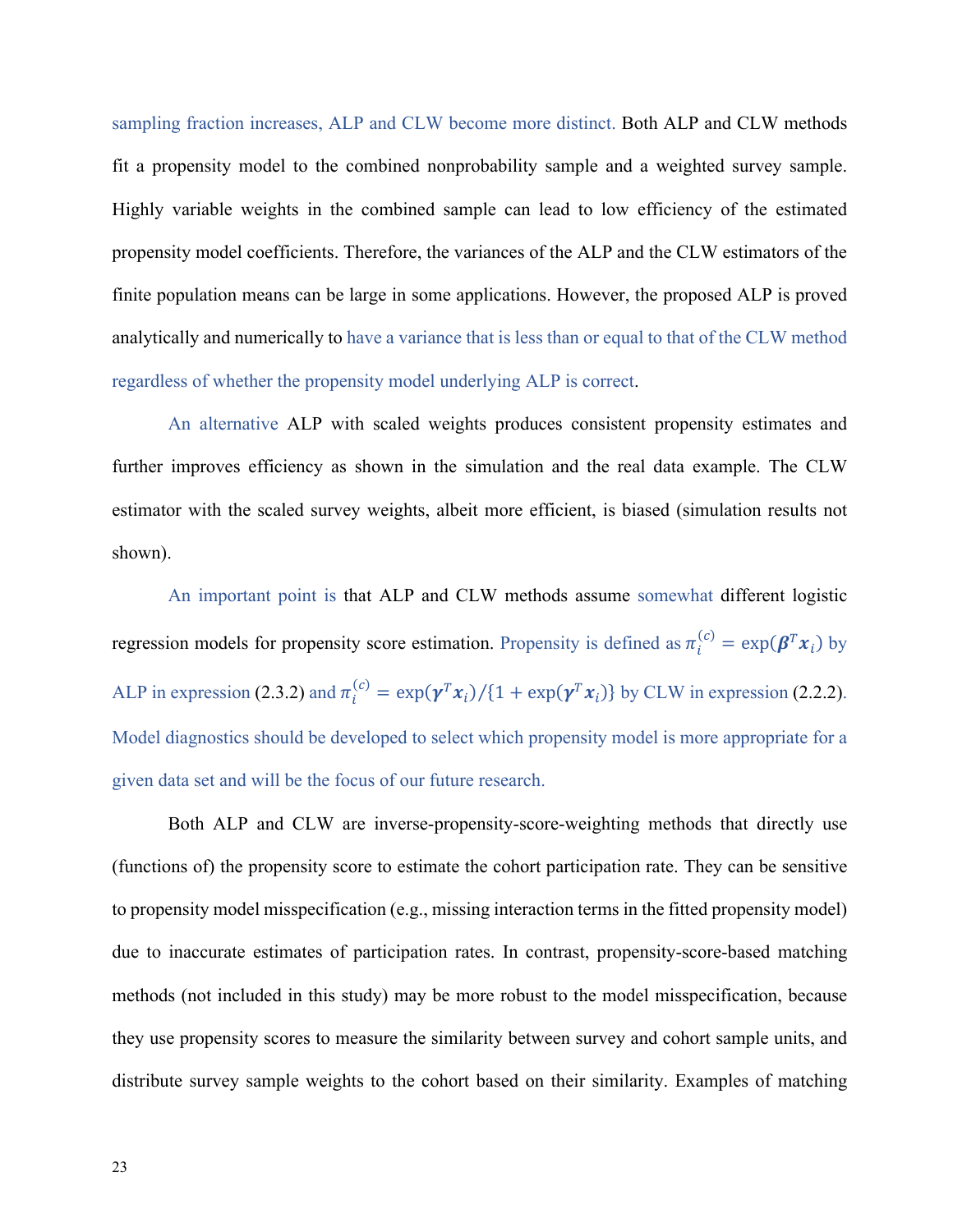methods are propensity-score adjustment by subclassification<sup>23</sup>, propensity-score-based kernel weighting methods<sup>5, 6, 16</sup> and River's matching method<sup>24</sup>.

There are a number of shortcomings associated with the estimation of propensity scores using logistic regression. First, the logistic model is susceptible to model misspecification, requiring assumptions regarding correct variable selection and functional form, including the choice of polynomial terms and multiple-way interactions. If any of these assumptions are incorrect, propensity score estimates can be biased, and balance may not be achieved when conditioning on the estimated PS. Second, implementing a search routine for model specification, such as repeatedly fitting logistic regression models while in/excluding predictor variables, interactions or transformations of variables can be computationally infeasible or suboptimal. In this context, parametric regression can be limiting in terms of possible model structures that can be searched over, particularly when many potential predictors are present (high dimensional data). Various machine learning methods for estimating the propensity score that incorporate survey weights will also be our future research interest.

#### **DATA AVALIABILITY STATEMENT**

The data that support the findings of this study are available on request from the corresponding author.

#### **REFERENCE**

- 1. Collins R. What makes UK Biobank special. Lancet. 2012; 379(9822):1173-4.
- 2. Fry A, Littlejohns TJ, Sudlow C, Doherty N, Adamska L, Sprosen T, Collins R, Allen NE. Comparison of sociodemographic and health-related characteristics of UK Biobank participants with those of the general population. American journal of epidemiology. 2017; 186(9):1026-34.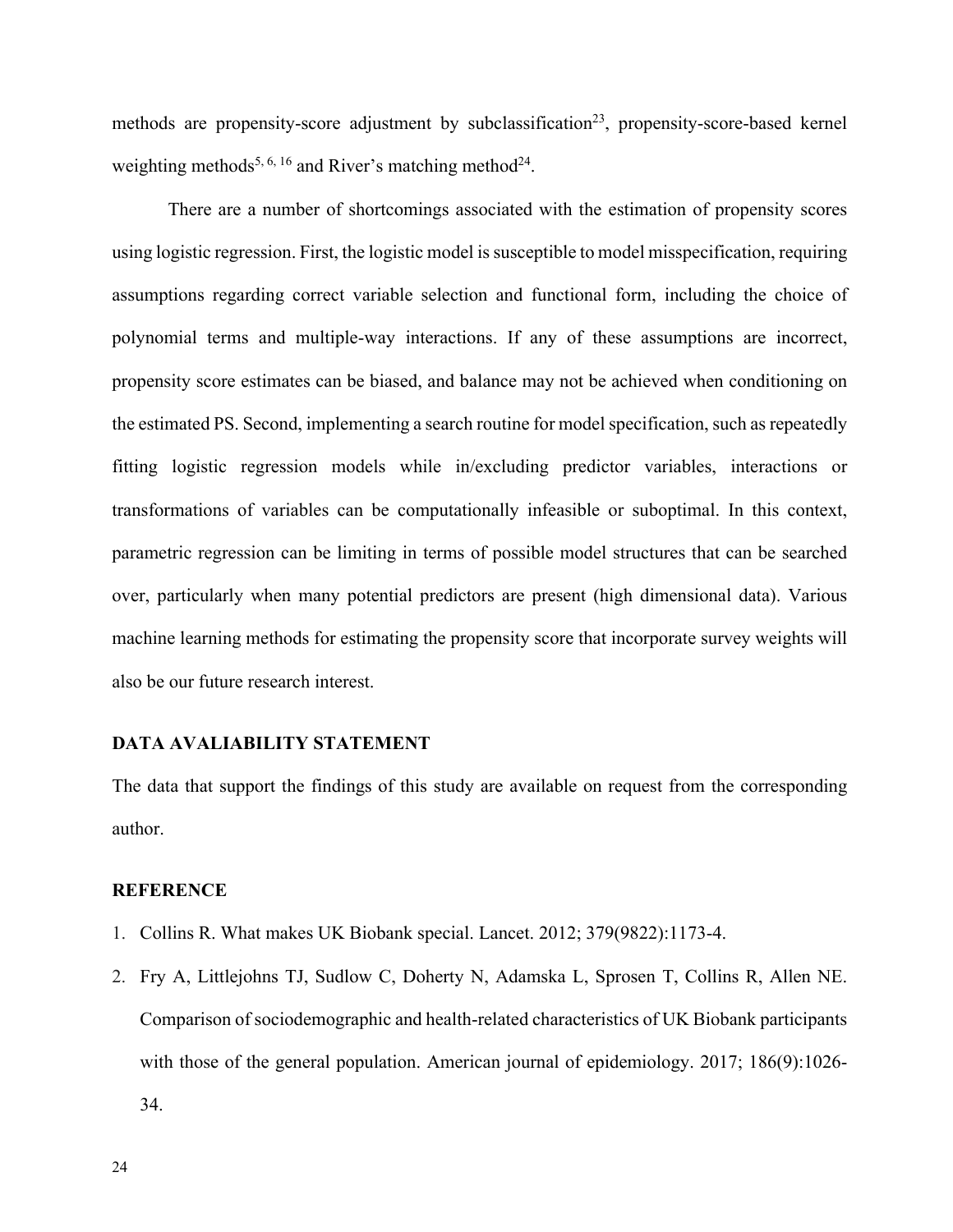- 3. Elliott MR, Valliant R. Inference for nonprobability samples. Statistical Science. 2017; 32(2):249-64.
- 4. Chen Y, Li P, Wu C. Doubly Robust Inference With Nonprobability Survey Samples. Journal of the American Statistical Association. 2019; 2011-2021.
- 5. Wang L., Graubard B.I., Katki H, Li Y. Improving external validity of epidemiologic cohort Analyses: a kernel weighting approach. Journal of the Royal Statistical Society: Series A (Statistics in Society). 2020; DO-10.1111/rssa.12564.
- 6. Wang, L., Graubard, B. I., Katki, H. A., & Li, Y. (2020). Efficient and Robust Propensity-Score-Based Methods for Population Inference using Epidemiologic Cohorts. *arXiv preprint arXiv:2011.14850*.
- 7. Valliant R, Dever JA. Estimating propensity adjustments for volunteer web surveys. Sociological Methods & Research. 2011;40(1):105-37.
- 8. Valliant R. Comparing alternatives for estimation from nonprobability samples. Journal of Survey Statistics and Methodology. 2020;8(2):231-63.
- 9. Binder, D.A. On the Variances of Asymptotically Normal Estimators from Complex Surveys International Statistical Review. 51(3): 279-292.
- 10. Chambers, R.A., Skinner, C.J. Analysis of Survey Data. New York: Wiley. 2003.
- 11. Beaumont, J.-F. Calibrated Imputation in Surveys Under a Quasi-Model-Assisted Approach. Journal of the Royal Statistical Society, Series B. 2005; 67(3): 445–458.
- 12. Kim, J. K., and Kim, J. J. Nonresponse Weighting Adjustment Using Estimated Probability. The Canadian Journal of Statistics. 2007; 35(4): 501–514.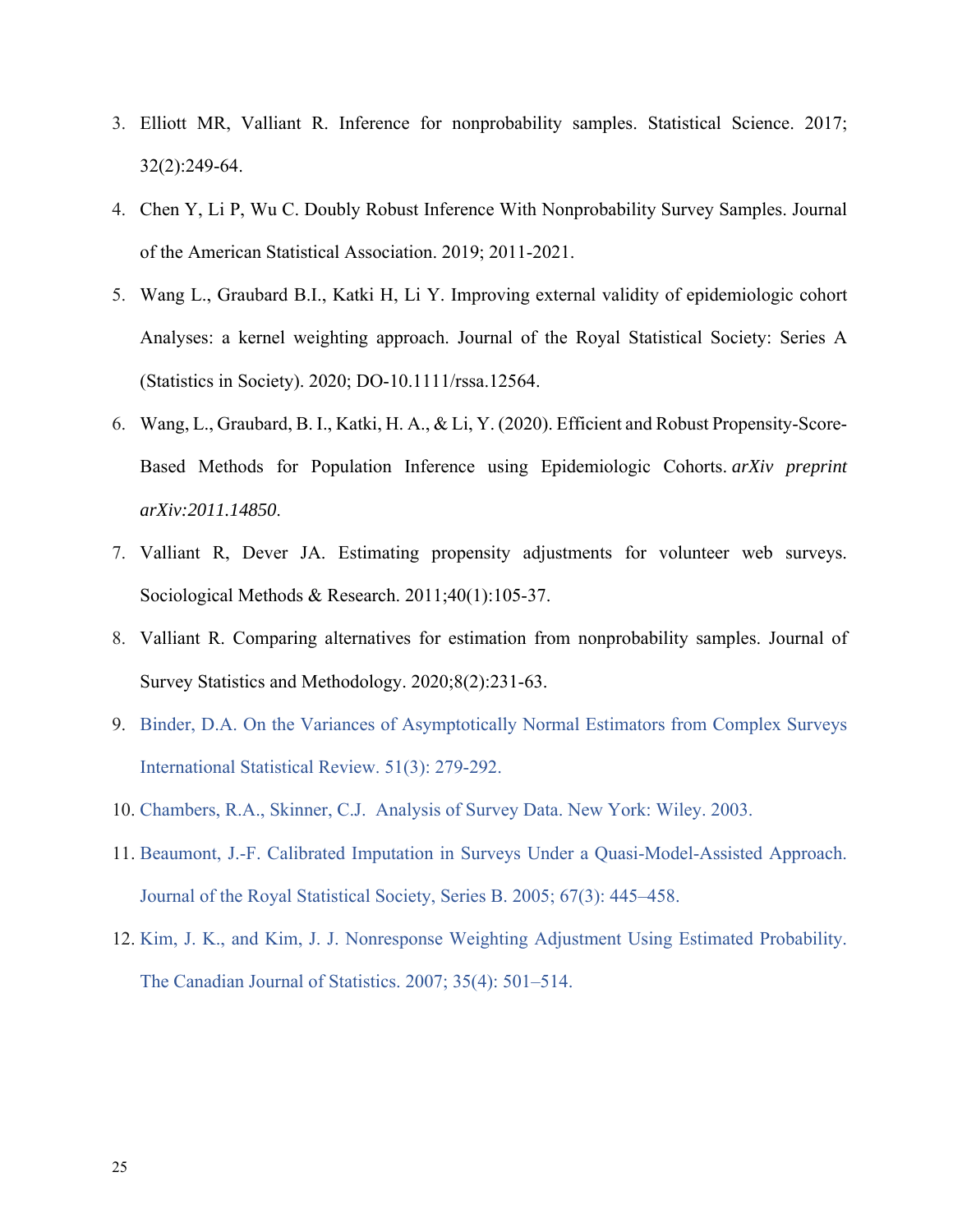- 13. Krewski, D., Rao, J.N. Inference from stratified samples: properties of the linearization, jackknife and balanced repeated replication methods. The Annals of Statistics, 1981;9(5):1010- 9.
- 14. Scott AJ, Wild CJ. Fitting logistic models under case‐control or choice based sampling. Journal of the Royal Statistical Society: Series B (Methodological). 1986;48(2):170-82.
- 15. Li Y, Graubard BI, DiGaetano R. Weighting methods for population‐based case–control studies with complex sampling. Journal of the Royal Statistical Society: Series C (Applied Statistics). 2011; 60(2):165-85.
- 16. Wang L. Improving external validity of epidemiologic analyses by incorporating data from population-based surveys. Doctoral dissertation, University of Maryland, College Park; 2020. https://drum.lib.umd.edu/handle/1903/26125.
- 17. Massey JT. Design and estimation for the national health interview survey, 1985-94. US Department of Health and Human Services, Public Health Service, Centers for Disease Control, National Center for Health Statistics; 1989.
- 18. Ezzati TM, Massey JT, Waksberg J, Chu A, Maurer KR. Sample design: Third National Health and Nutrition Examination Survey. Vital and health statistics. Series 2, Data evaluation and methods research. 1992; (113):1-35.
- 19. Hartley HO, Rao JN, Kiefer G. Variance estimation with one unit per stratum. Journal of the American Statistical Association. 1969; 64(327):841-51.
- 20. National Center for Health Statistics. National Death Index user's guide. Hyattsville, MD, 2013. Available at the following address:

https://www.cdc.gov/nchs/data/ndi/ndi\_users\_guide.pdf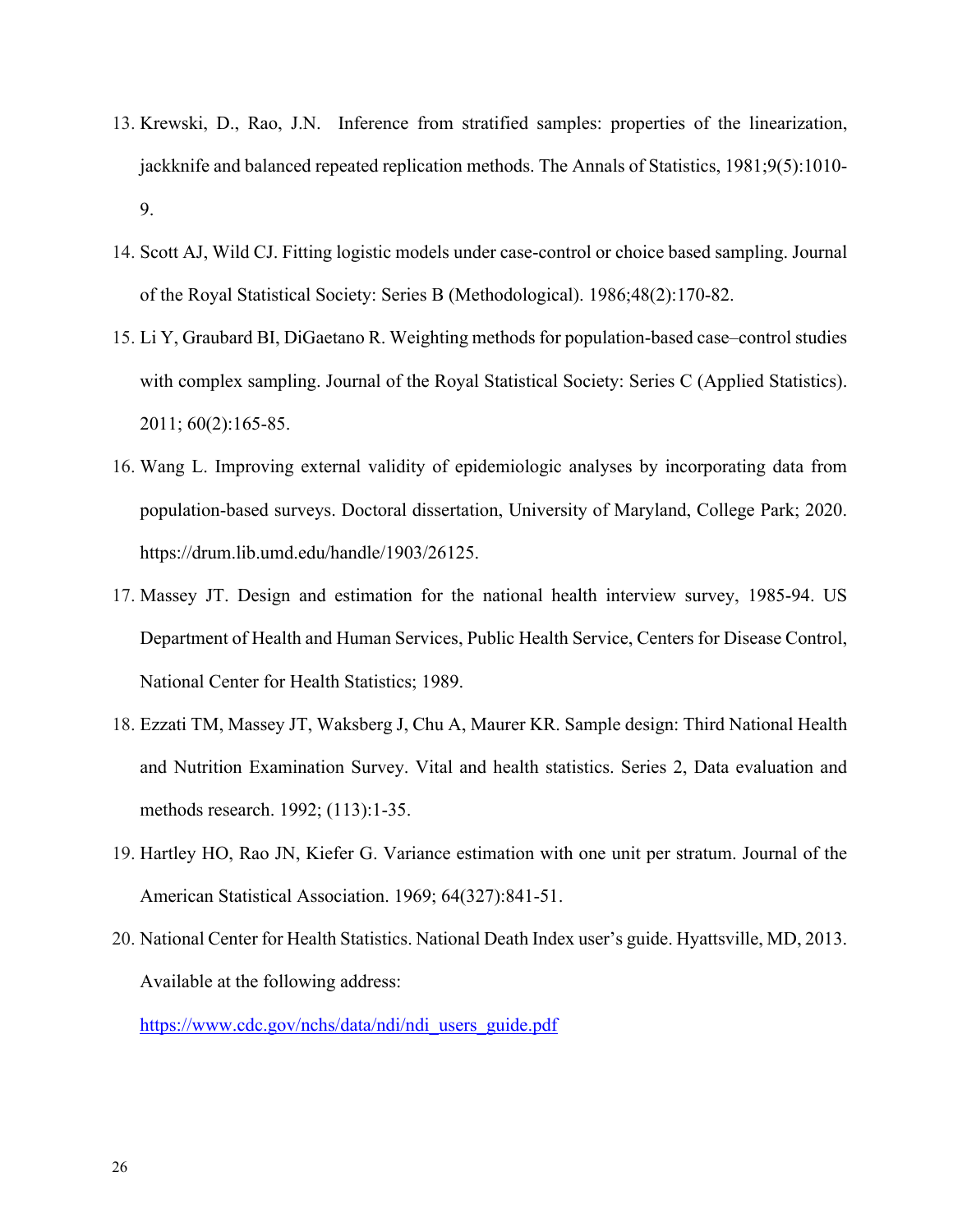- 21. National Center for Health Statistics Data Linkage Public-Use Linked Mortality File Data Dictionary. Hyattsville, MD, 2015. Available at the following address https://www.cdc.gov/nchs/data/datalinkage/public-use-2015-linked-mortality-files-datadictionary.pdf
- 22. National Center for Health Statistics Data Linkage Underlying and Multiple Cause of Death Codes. Hyattsville, MD, 2018. Available at the following address https://www.cdc.gov/nchs/data/datalinkage/underlying and multiple cause of death codes. pdf
- 23. Lee S, Valliant R. Estimation for volunteer panel web surveys using propensity score adjustment and calibration adjustment. Sociological Methods & Research. 2009; 37(3):319-43.
- 24. Rivers D. Sampling for web surveys. Paper presented at the Joint Statistical Meetings, Section on Survey Research Methods. Salt Lake City, Utah, 2007.

#### **SUPPORTING INFORMATION**

Additional supporting information may be found online in the Supporting Information section at the end of the article.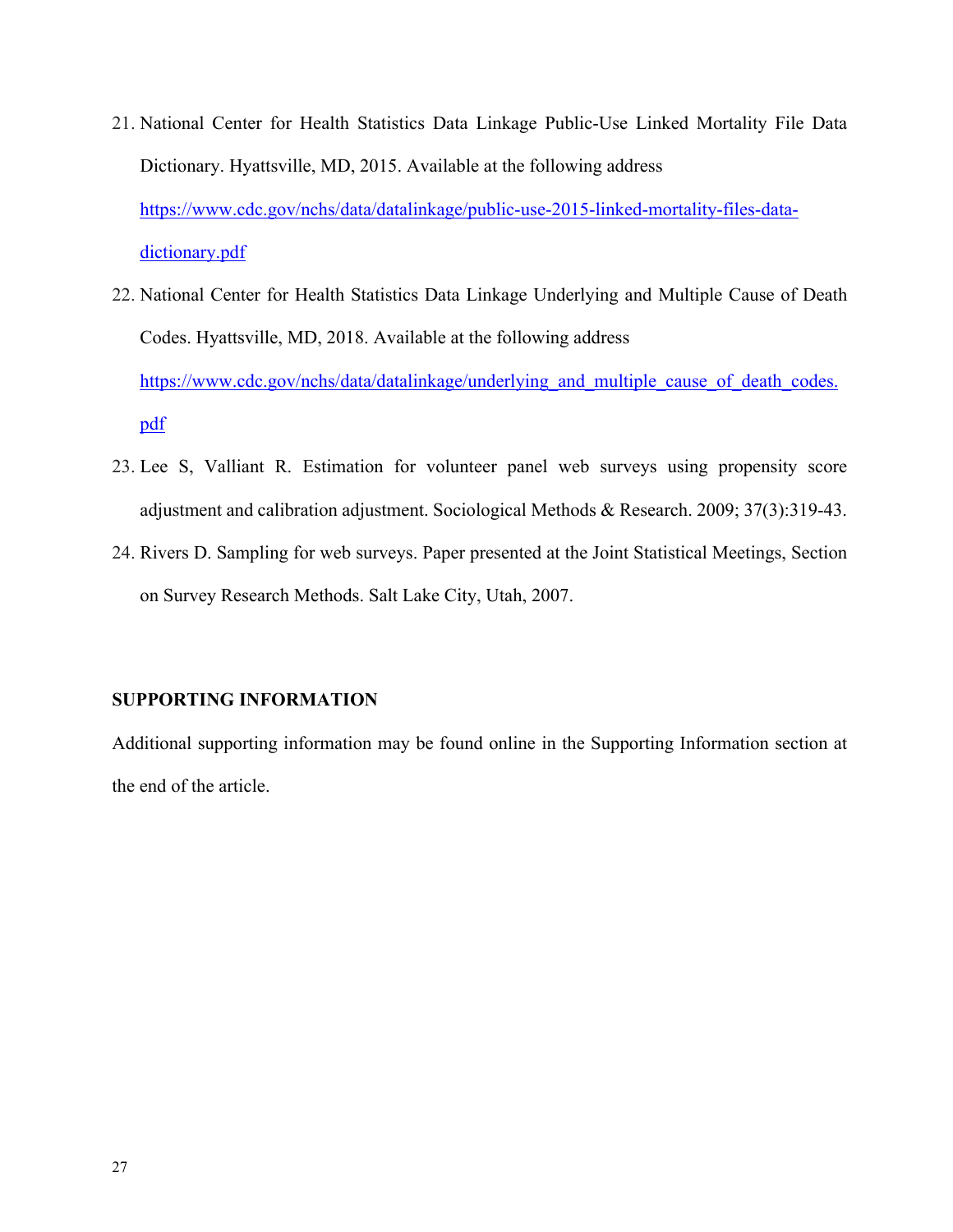|                     |                               |            |            |            |                               | participation rates under various propensity score models |            |            |            |            |
|---------------------|-------------------------------|------------|------------|------------|-------------------------------|-----------------------------------------------------------|------------|------------|------------|------------|
|                     |                               |            | Scenario 1 |            |                               |                                                           |            | Scenario 2 |            |            |
|                     | True propensity model for ALP |            |            |            | True propensity model for CLW |                                                           |            |            |            |            |
|                     |                               | V          |            | <b>MSE</b> |                               |                                                           | V          |            | <b>MSE</b> |            |
|                     | %RB                           | $(x 10^5)$ | <b>VR</b>  | $(x 10^5)$ | CP <sup>5</sup>               | %RB                                                       | $(x 10^5)$ | <b>VR</b>  | $(x 10^5)$ | ${\bf CP}$ |
| $f_c = 0.5\%$       |                               |            |            |            |                               |                                                           |            |            |            |            |
| $\hat{\mu}^{Naive}$ | $-42.76$                      | 0.22       | 0.99       |            |                               | $-42.61$                                                  | 0.22       | 1.00       |            |            |
| $\hat{\mu}^{TW}$    | $-0.13$                       | 4.38       | 0.93       | 4.39       | 0.90                          | $-0.12$                                                   | 4.38       | 0.93       | 4.38       | 0.90       |
| $\hat{\mu}^{RDW}$   | $-0.29$                       | 3.73       | 0.93       | 3.75       | 0.87                          | $-0.40$                                                   | 3.63       | 0.93       | 3.66       | 0.87       |
| $\hat{\mu}^{FDW}$   | $-0.28$                       | 3.73       | 0.93       | 3.75       | 0.87                          | $-0.40$                                                   | 3.63       | 0.93       | 3.66       | 0.87       |
| $\hat{\mu}^{ALP}$   | $-0.07$                       | 3.70       | 0.93       | 3.77       | 0.88                          | $-0.19$                                                   | 3.66       | 0.93       | 3.67       | 0.88       |
| $\hat{\mu}^{CLW}$   | 0.05                          | 3.87       | 0.93       | 3.87       | 0.89                          | $-0.07$                                                   | 3.76       | 0.93       | 3.76       | 0.88       |
| $\hat{\mu}^{ALP.S}$ | $-0.11$                       | 3.54       | 0.92       | 3.54       | 0.87                          | $-0.21$                                                   | 3.45       | 0.92       | 3.45       | 0.87       |
| $f_c = 5\%$         |                               |            |            |            |                               |                                                           |            |            |            |            |
| $\hat{\mu}^{Naive}$ | $-42.74$                      | 0.02       | 0.99       |            |                               | $-41.21$                                                  | 0.02       | 1.01       |            |            |
| $\hat{\mu}^{TW}$    | $-0.04$                       | 0.50       | 0.98       | 0.50       | 0.92                          | $-0.02$                                                   | 0.46       | 1.00       | 0.47       | 0.93       |
| $\hat{\mu}^{RDW}$   | $-2.15$                       | 0.56       | 1.00       | 1.29       | 0.66                          | $-3.05$                                                   | 0.43       | 1.01       | 1.89       | 0.45       |
| $\hat{\mu}^{FDW}$   | $-2.05$                       | 0.57       | 1.00       | 1.23       | 0.68                          | $-2.95$                                                   | 0.43       | 1.01       | 1.81       | 0.47       |
| $\hat{\mu}^{ALP}$   | $-0.01$                       | 0.62       | 1.00       | 0.62       | 0.94                          | $-1.03$                                                   | 0.47       | 1.01       | 0.64       | 0.85       |
| $\hat{\mu}^{CLW}$   | 1.29                          | 0.84       | 1.00       | 1.10       | 0.95                          | 0.01                                                      | 0.61       | 1.01       | 0.61       | 0.94       |
| $\hat{\mu}^{ALP.S}$ | $-0.05$                       | 0.45       | 1.00       | 0.45       | 0.92                          | $-0.63$                                                   | 0.35       | 1.02       | 0.41       | 0.86       |
| $f_c = 10\%$        |                               |            |            |            |                               |                                                           |            |            |            |            |
| $\hat{\mu}^{Naive}$ | $-42.74$                      | 0.01       | 1.11       |            |                               | $-39.65$                                                  | 0.01       | 1.11       |            |            |
| $\hat{\mu}^{TW}$    | $-0.01$                       | 0.25       | 1.02       | 0.25       | 0.94                          | $-0.01$                                                   | 0.22       | 1.01       | 0.22       | 0.94       |
| $\hat{\mu}^{RDW}$   | $-4.25$                       | 0.34       | 1.00       | 3.20       | 0.17                          | $-5.62$                                                   | 0.22       | 0.99       | 5.20       | 0.02       |
| $\hat{\mu}^{FDW}$   | $-3.87$                       | 0.35       | 1.00       | 2.71       | 0.24                          | $-5.28$                                                   | 0.22       | 0.99       | 4.62       | 0.03       |
| $\hat{\mu}^{ALP}$   | 0.01                          | 0.42       | 1.00       | 0.42       | 0.95                          | $-1.81$                                                   | 0.27       | 0.99       | 0.79       | 0.65       |
| $\hat{\mu}^{CLW}$   | 2.94                          | 0.80       | 1.00       | 2.16       | 0.76                          | 0.03                                                      | 0.42       | 0.99       | 0.42       | 0.95       |
| $\hat{\mu}^{ALP.S}$ | $-0.03$                       | 0.27       | 1.02       | 0.27       | 0.94                          | $-0.86$                                                   | 0.18       | 1.01       | 0.29       | 0.81       |
| $f_c = 20\%$        |                               |            |            |            |                               |                                                           |            |            |            |            |
| $\hat{\mu}^{Naive}$ | $-42.75$                      | 0.00       | 1.26       |            |                               | $-36.50$                                                  | 0.01       | 1.21       |            |            |
| $\hat{\mu}^{TW}$    | $-0.02$                       | 0.15       | 0.93       | 0.15       | 0.93                          | $-0.02$                                                   | 0.11       | 0.96       | 0.11       | 0.93       |
| $\hat{\mu}^{RDW}$   | $-8.58$                       | 0.21       | 0.95       | 11.83      | 0.00                          | $-9.59$                                                   | 0.10       | 0.97       | 14.60      | 0.00       |
| $\hat{\mu}^{FDW}$   | $-7.15$                       | 0.23       | 0.96       | 8.29       | 0.01                          | $-8.51$                                                   | 0.11       | 0.98       | 11.53      | 0.00       |
| $\hat{\mu}^{ALP}$   | $0.00\,$                      | 0.32       | 0.96       | 0.32       | 0.95                          | $-2.85$                                                   | 0.16       | 0.98       | 1.44       | 0.19       |
| $\hat{\mu}^{CLW}$   | 7.80                          | 1.67       | 0.92       | 11.27      | 0.06                          | $0.01\,$                                                  | 0.33       | 0.98       | 0.33       | 0.95       |
| $\hat{\mu}^{ALP.S}$ | $-0.03$                       | 0.19       | 0.96       | 0.19       | 0.94                          | $-1.02$                                                   | 0.10       | 1.00       | 0.27       | 0.73       |

Table 1 Results from 4,000 simulated survey samples and nonprobability samples with low to high participation rates under various propensity score models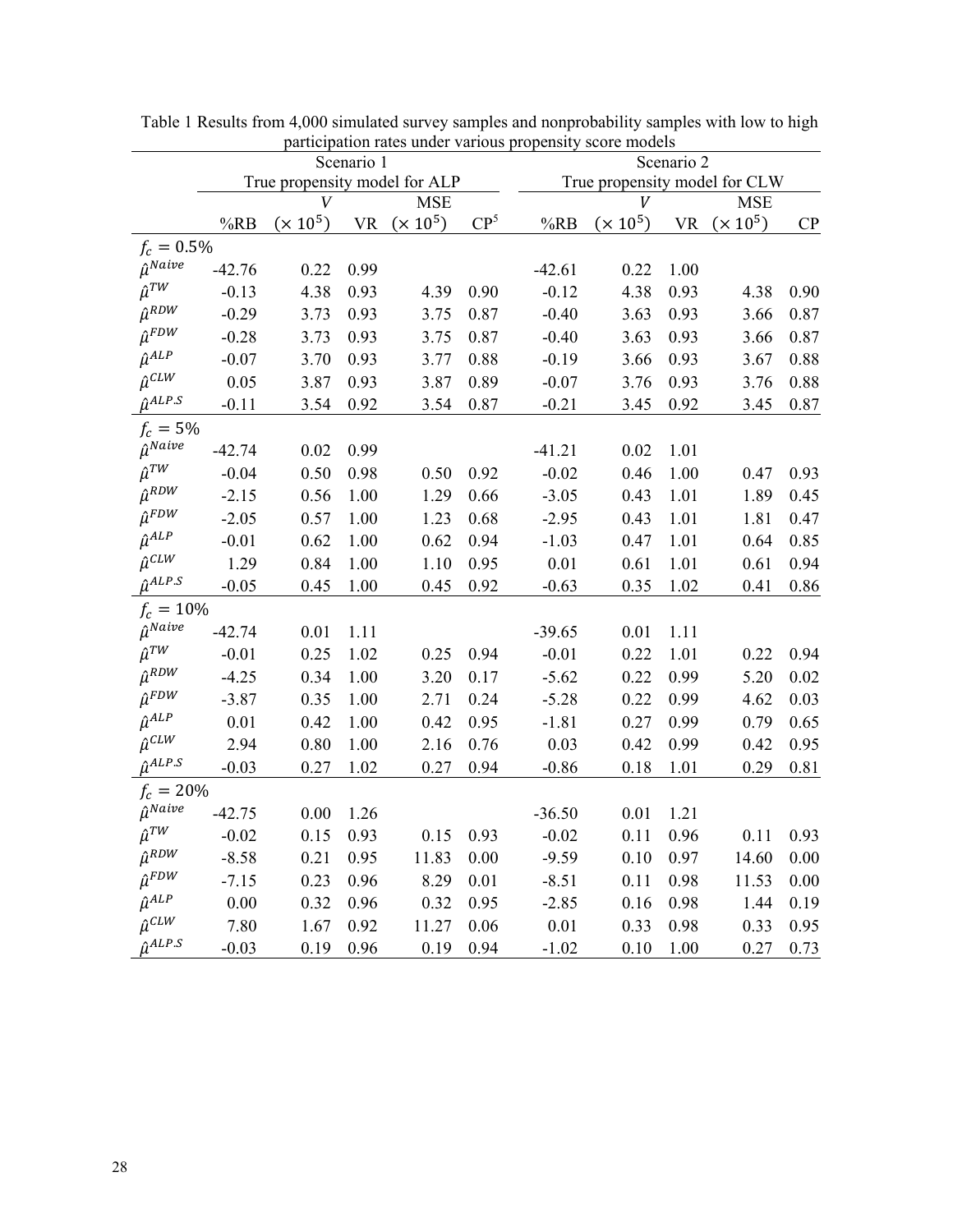|               |                          | <b>NHIS 1994</b> |                             | <b>NHANES III</b> |                             |  |
|---------------|--------------------------|------------------|-----------------------------|-------------------|-----------------------------|--|
|               | <b>Total Count</b>       | $n_s = 19738$    | $\widehat{N}_s = 189608549$ | $n_c = 20050$     | $\widehat{N}_s = 187647206$ |  |
| Variable      |                          | $\frac{0}{0}$    | Weighted %                  | $\frac{0}{0}$     | Weighted %                  |  |
| Age           | $18-24$ years            | 10.5             | 13.3                        | 15.8              | 15.8                        |  |
| Group         | $25-44$ years            | 42.9             | 43.7                        | 35.4              | 43.7                        |  |
|               | $45-64$ years            | 26.1             | 26.6                        | 22.6              | 24.6                        |  |
|               | 65 years and older       | 20.5             | 16.4                        | 26.2              | 16.0                        |  |
| Race          | NH-White                 | 76.1             | 75.9                        | 42.3              | 76.0                        |  |
|               | NH-Black                 | 12.6             | 11.2                        | 27.4              | 11.2                        |  |
|               | Hispanic                 | 8.0              | 9.0                         | 28.9              | 9.3                         |  |
|               | NH-Other                 | 3.3              | 4.0                         | 1.5               | 3.5                         |  |
| Region        | Northeast                | 20.7             | 20.5                        | 14.6              | 20.8                        |  |
|               | Midwest                  | 26.1             | 25.1                        | 19.2              | 24.1                        |  |
|               | South                    | 31.5             | 32.5                        | 42.7              | 34.3                        |  |
|               | West                     | 21.6             | 21.9                        | 23.5              | 20.9                        |  |
| Poverty       | No                       | 79.1             | 82.3                        | 67.9              | 80.3                        |  |
|               | Yes                      | 13.1             | 10.6                        | 21.4              | 12.1                        |  |
|               | Unknown                  | 7.8              | 7.0                         | 10.7              | 7.6                         |  |
| Education     | Lower than High school   | 20.1             | 19.1                        | 42.5              | 26.6                        |  |
|               | High School/Some College | 58.7             | 59.6                        | 45.9              | 54.1                        |  |
|               | College or higher        | 21.2             | 21.3                        | 11.6              | 19.3                        |  |
| Health        | Excellent/Very good      | 60.5             | 62.0                        | 39.0              | 51.6                        |  |
| <b>Status</b> | Good                     | 25.7             | 25.7                        | 35.9              | 32.7                        |  |
|               | Fair/Poor                | 13.8             | 12.3                        | 25.1              | 15.7                        |  |
| Mortality     | All-Cause                | 20.8             | 17.6                        | 26.7              | 17.1                        |  |
|               | Heart-Disease            | 9.43             | 5.69                        | 4.95              | 4.04                        |  |
|               | All-Cancer               | 5.57             | 4.11                        | 5.10              | 4.47                        |  |

Table 2 Distribution of selected common variables in NIH-AARP and NHIS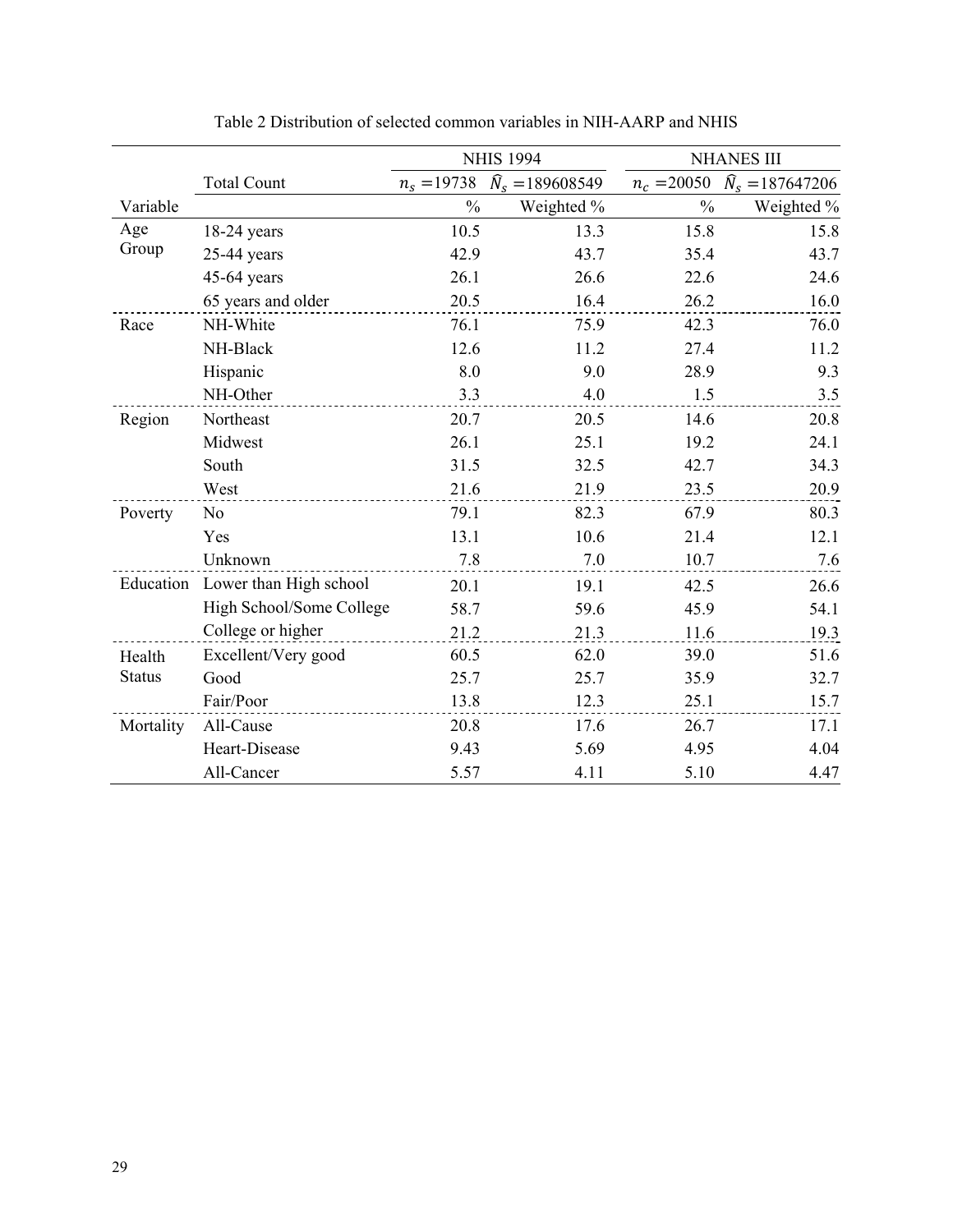| <b>Mortality</b>     | <b>Method</b> | $\mathbf{c}$ simated variance (V) and mean squared cribi (ividi)<br>Estimate $(\% )$ | %RD     | $V(x10^5)$ | MSE $(\times 10^5)$ |
|----------------------|---------------|--------------------------------------------------------------------------------------|---------|------------|---------------------|
| All cause            | <b>NHIS</b>   | 17.6                                                                                 |         |            |                     |
|                      | Naïve         | 26.7                                                                                 | 52.16   |            |                     |
|                      | ALP           | 18.6                                                                                 | 6.08    | 1.87       | 13.27               |
|                      | <b>FDW</b>    | 18.6                                                                                 | 6.08    | 1.87       | 13.28               |
|                      | <b>RDW</b>    | 18.6                                                                                 | 6.08    | 1.87       | 13.28               |
|                      | <b>CLW</b>    | 18.6                                                                                 | 6.07    | 1.87       | 13.24               |
|                      | ALP.S         | 17.2                                                                                 | $-2.05$ | 1.08       | 2.37                |
| All cancer           | <b>NHIS</b>   | 4.5                                                                                  |         |            |                     |
|                      | Naïve         | 5.6                                                                                  | 24.68   |            |                     |
|                      | ALP           | 4.6                                                                                  | 2.07    | 0.38       | 0.46                |
|                      | <b>FDW</b>    | 4.6                                                                                  | 2.07    | 0.38       | 0.46                |
|                      | <b>RDW</b>    | 4.6                                                                                  | 2.07    | 0.38       | 0.46                |
|                      | <b>CLW</b>    | 4.6                                                                                  | 2.06    | 0.37       | 0.46                |
|                      | ALP.S         | 4.3                                                                                  | $-3.21$ | 0.32       | 0.53                |
| <b>Heart disease</b> | <b>NHIS</b>   | 4.0                                                                                  |         |            |                     |
|                      | Naïve         | 9.4                                                                                  | 133.66  |            |                     |
|                      | <b>ALP</b>    | 6.4                                                                                  | 57.78   | 0.50       | 54.88               |
|                      | <b>FDW</b>    | 6.4                                                                                  | 57.78   | 0.50       | 54.90               |
|                      | <b>RDW</b>    | 6.4                                                                                  | 57.78   | 0.50       | 54.90               |
|                      | <b>CLW</b>    | 6.4                                                                                  | 57.77   | 0.50       | 54.87               |
|                      | ALP.S         | 5.8                                                                                  | 42.58   | 0.33       | 29.86               |

Table 3. Relative difference (%RD) of all-cause 15-year mortality estimates from the NHIS estimate with estimated variance  $(V)$  and mean squared error (MSE)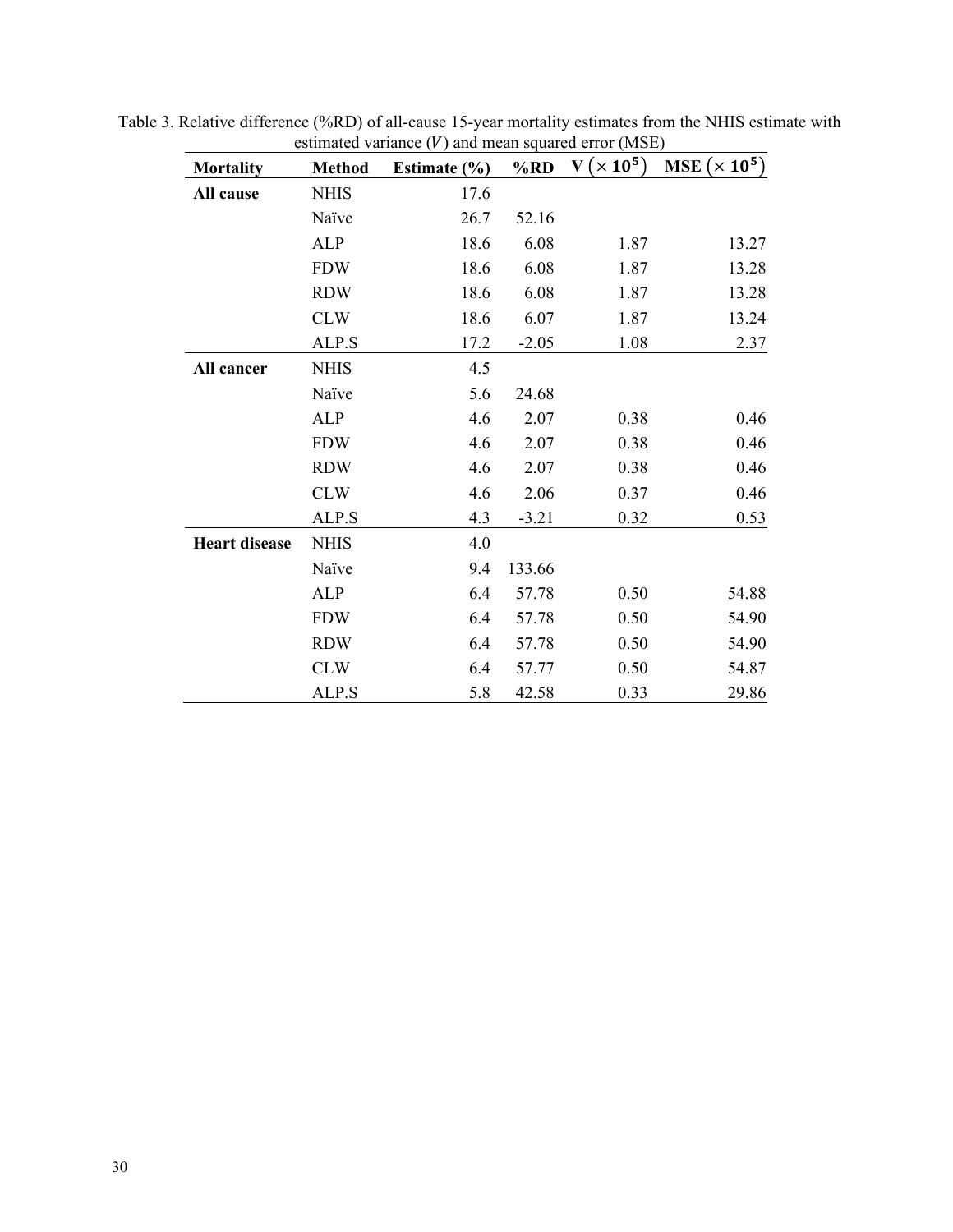# **Supporting Document for Adjusted Logistic Propensity Weighting Methods for Population Inference using Nonprobability Volunteer-Based Epidemiologic Cohorts**

By Lingxiao Wang, Richard Valliant, and Yan Li

#### **A. Regularity Conditions**

**C1** The finite population size N, the cohort sample sizes  $n_c$ , and survey sample size  $n_s$  satisfy lim  $\lim_{N \to \infty} n_c/N = f_c \in (0, 1),$  and  $\lim_{N \to \infty} n_p/N = f_p \in (0, 1).$  $n_c \rightarrow \infty$  $n_p \rightarrow \infty$ 

**C2** There exist constants  $c_1$  and  $c_2$  such that  $0 < c_1 \le N \pi_i^{(c)}/n_c \le c_2$ , and  $0 < c_1 \le$  $N\pi_i^{(p)}/n_p \leq c_2$  for all units  $i \in F$ .

**C3** The finite population ( $FP$ ) and the sample selection for  $s_s$  satisfy  $N^{-1} \sum_{i \in s_p} d_i r_i$  –

 $N^{-1} \sum_{i \in FP} r_i = O_p(n_p^{-1/2})$ , where  $r_i$  includes  $x_i$  and  $y_i$  where the order in probability is with respect to the probability sampling mechanism used to select  $s_p$  and  $d_i = 1/\pi_i^{(p)}$ . **C4** The *FP* and the  $p_i$ 's satisfy  $N^{-1} \sum_{i \in FP} y_i^2 = O(1)$ ,  $N^{-1} \sum_{i \in FP} ||x_i||^3 = O(1)$ ,  $N^{-1} \sum_{i \in FP} p_i \mathbf{x}_i \mathbf{x}_i^T = O(1)$  being a positive definite matrix.

**C5** The cohort participation and the survey sample selection satisfy  $Cov(\delta_i^{(c)}, \delta_j^{(p)}) = 0$  for  $i, j \in FP$ .

Conditions **C1** – **C3** are regularly used in practice. Under **C1**, sample fractions of the nonprobability and probability sample are bounded. Condition **C2** indicates the (implicit) sample weights of nonprobability and probability sample units are bounded, i.e.,  $\pi_i^{(c)} = O\left(\frac{n_c}{N}\right)$  and  $\pi_i^{(p)} = O\left(\frac{n_p}{N}\right)$ , and the inclusion probabilities for the nonprobability and probability samples do not differ in terms of order of magnitude from simple random sampling. Condition **C3**  guarantees consistency of the Horvitz-Thompson estimators obtained from the probability sample. Condition **C4** is the typical finite moment conditions to validate Taylor series expansions. Condition **C5** requires that selection of the nonprobability and the probability samples be independent, which simplifies the asymptotic variance calculation.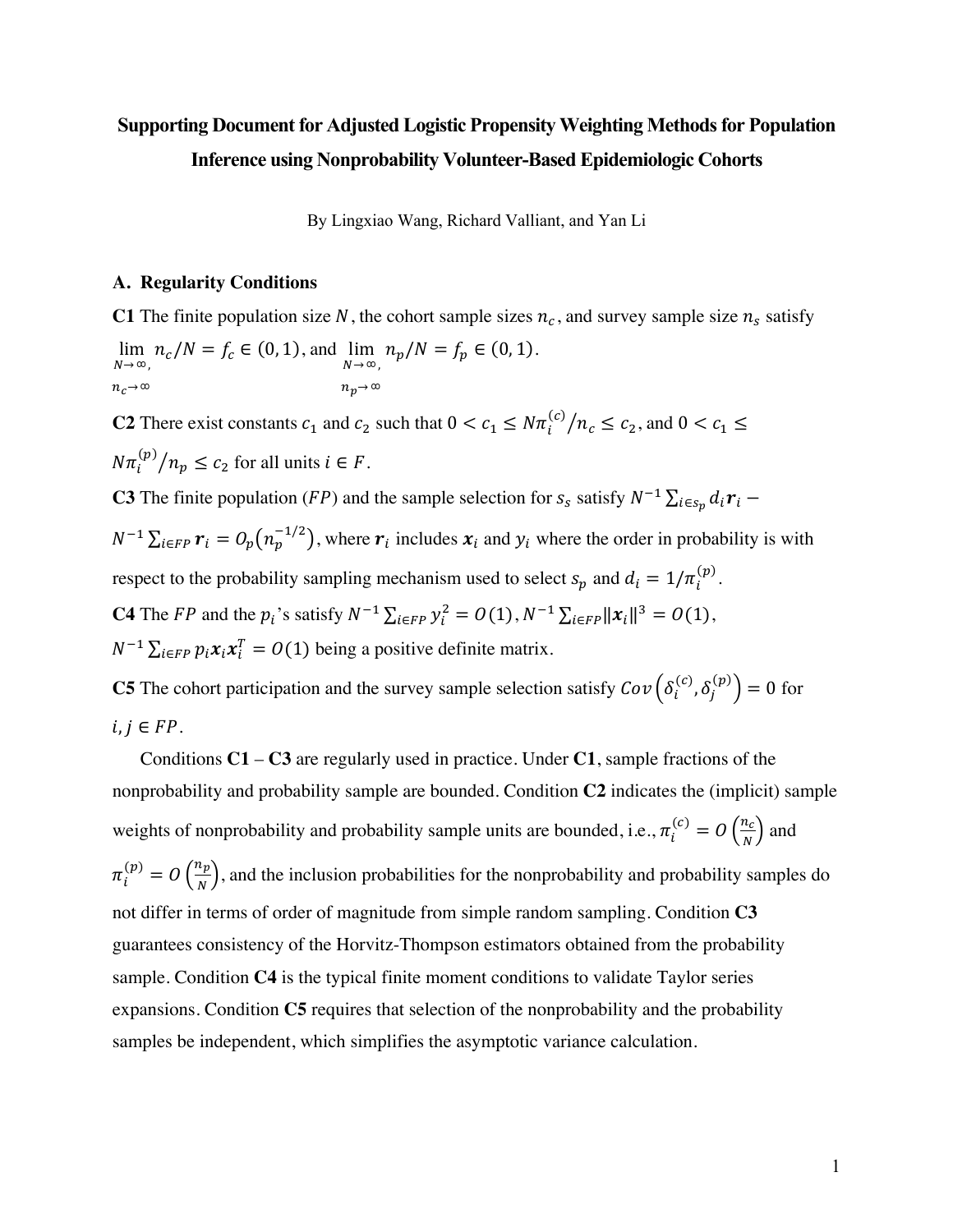#### **B. Proof of Theorem**

We consider the following limiting process (Krewski & Rao, 1981; Chen, Li &Wu, 2019).

Suppose there is a sequence of finite populations  $FP_k$  of size  $N_k$ , for  $k = 1, 2, \dots$ . Cohort  $s_{c,k}$  of size  $n_{c,k}$  and survey sample  $s_{p,k}$  of size  $n_{p,k}$  are sampled from each  $FP_k$ . The sequences of the finite population, the cohort and the survey sample have their sizes satisfy  $\lim_{k\to\infty}$  $n_{t,k}$  $\frac{v_{t,k}}{N_k} \rightarrow f_t$  where  $t = c$  or  $p$  and  $0 < f_t \le 1$  (regularity condition C1 in Appendix A). In the following the index k is suppressed for simplicity.

Let  $\eta^T = (\mu, \beta^T)$ . The ALP estimate of the finite population mean,  $\hat{\mu}^{ALP}$ , given in expression (2.3.8) in the main text, along with the estimates of propensity model parameters,  $\hat{\boldsymbol{\beta}}$  (solution of  $\tilde{S}^*(\beta) = 0$  in estimating equation (2.3.7) in the main text), can be combined as  $\hat{\eta}^T = (\hat{\mu}^{ALP}, \hat{\beta}^T)$ , which is the solution to the joint pseudo estimating equations

$$
\Phi(\boldsymbol{\eta}) = \begin{pmatrix} U(\mu) = \frac{1}{N} \sum_{i \in FP} \delta_i^{(c)} \widetilde{w}_i (y_i - \mu) \\ \widetilde{S}^*(\boldsymbol{\beta}) = \frac{1}{N + n_c} \sum_{i \in FP} \delta_i^{(c)} (1 - p_i) x_i - \frac{1}{N + n_c} \sum_{i \in FP} \delta_i^{(p)} d_i p_i x_i \end{pmatrix} = \mathbf{0}, \quad (B.1)
$$

where  $\tilde{w}_i = 1/\pi_i^{(c)} = (1 - p_i)/p_i$ . Under the joint randomization of the propensity model (i.e., self-selection of  $s_c$ ) and the sampling design of  $s_s$ , we have  $E{\phi(\eta_0)} = 0$ , where  $\eta_0^T = (\mu_0, \beta_0^T)$ with  $\mu_0$  and  $\beta_0$  being the true value of  $\mu$  and  $\beta$  respectively. The consistency of  $\hat{\eta}$  follows similar arguments to those in Chen, Li & Wu (2019) (which cited Section 3.2 of Tsiatis (2007)). Under the conditions **C1-C4**, we have  $\Phi(\hat{\eta}) = 0$  By applying the first-order Taylor expansion, we have

$$
\widehat{\boldsymbol{\eta}} - \boldsymbol{\eta}_0 \doteq [E\{\phi(\boldsymbol{\eta}_0)\}]^{-1} \Phi(\boldsymbol{\eta}_0), \tag{B.2}
$$

where  $E\{\phi(\eta)\} = E\left\{\frac{\partial \Phi(\eta)}{\partial \eta}\right\} = \left(\frac{\partial \Phi(\eta)}{\partial \eta}\right)$  $U_{\mu}$   $U_{\beta}$  $\begin{pmatrix} \mu & p \\ 0 & S_{\beta} \end{pmatrix}$ , and  $U_{\mu} = E(\partial U/\partial \mu) = -\frac{1}{N} \sum_{i \in FP} \pi_i^{(c)} \widetilde{w}_i$  $=-1,$  $U_{\beta} = E(\partial U/\partial \beta^{T}) = \frac{1}{N} \sum_{i \in FP} \pi_{i}^{(c)}(y_{i} - \mu)$  $\partial \widetilde{w}_i$  $i\in FP$ <sup>n</sup>i  $y_i$ <sup>n</sup>  $\partial \beta^T$  $=-\frac{1}{N}\sum_{i\in FP}(y_i-\mu)x_i^T$ i∈FP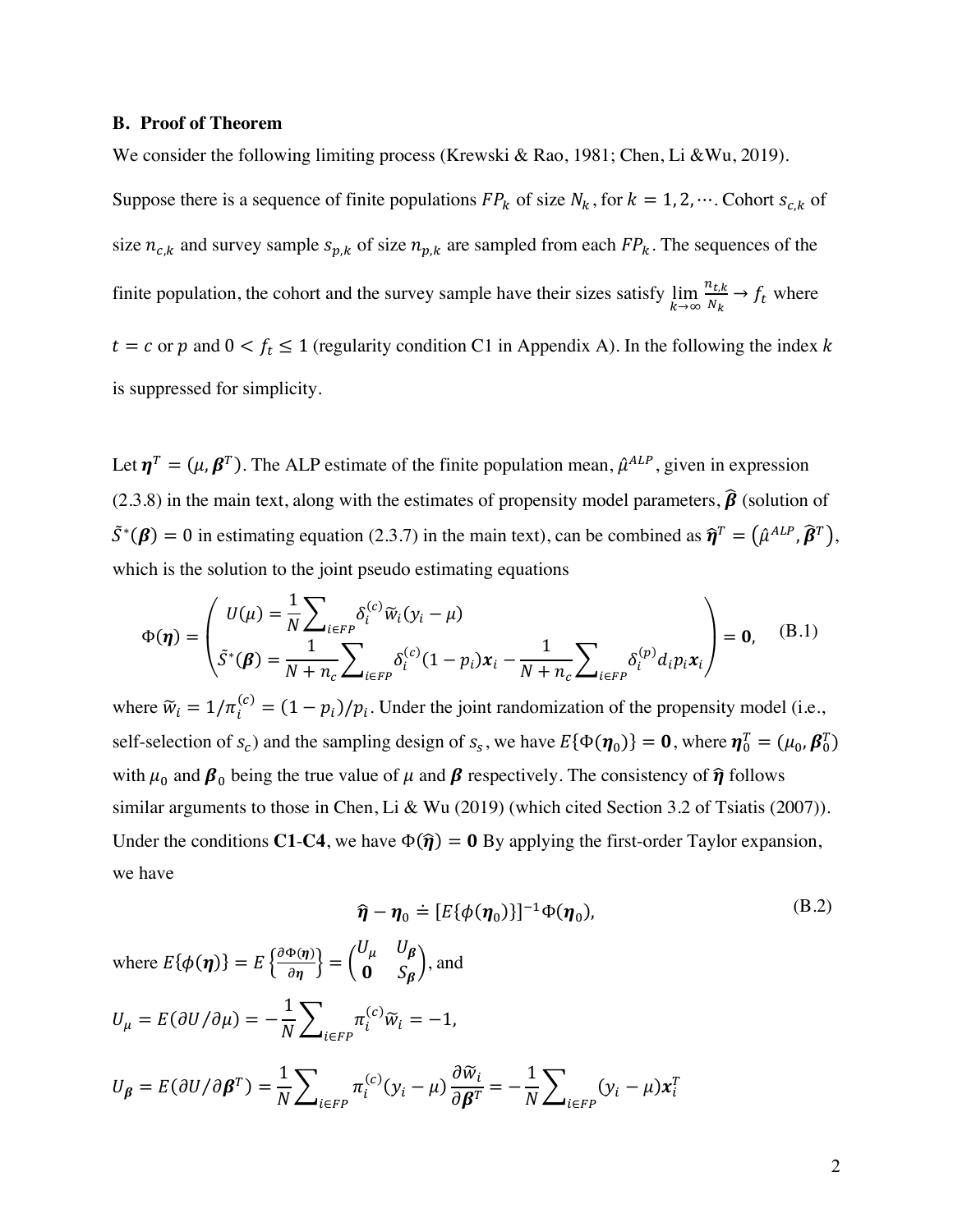$$
S_{\beta} = E(\partial \tilde{S}^*/\partial \beta) = -\frac{1}{N+n_c} \sum_{i \in FP} \pi_i^{(c)} \cdot p_i (1-p_i) x_i x_i^T - \frac{1}{N+n_c} \sum_{i \in FP} p_i (1-p_i) x_i x_i^T
$$

$$
= -\frac{1}{N+n_c} \sum_{i \in FP} p_i x_i x_i^T \text{ (negative definite by condition C4)}
$$

It follows that  $\hat{\mu} = \mu_0 + O_p\big(n_c^{-1/2}\big)$ , and

$$
Var(\hat{\boldsymbol{\eta}}) \doteq [E\{\phi(\boldsymbol{\eta}_0)\}]^{-1}Var\{\Phi(\boldsymbol{\eta}_0)\}[E\{\phi(\boldsymbol{\eta}_0)\}^T]^{-1},
$$
(B.3)

where  $[E{\phi(\eta)}]^{-1} =$  $-1$   $\frac{N+n_c}{N}$ *b*<sup>T</sup>  $\int_{\mathbf{0}}^{N}$   $\int_{\mathcal{S}_{\beta}^{-1}}^{N}$ , and  $\mathbf{b}^{T} = {\sum_{i \in FP} (y_i - \mu) \mathbf{x}_i^{T}} {\sum_{i \in FP} p_i \mathbf{x}_i \mathbf{x}_i^{T}}^{-1}$ . The

middle part of (B.3), i.e.,  $Var{\phi(\eta_0)}$ , can be calculated by partitioning  $\Phi(\eta) = \Phi_1 + \Phi_2$ , where

$$
\Phi_1 = \sum_{i \in FP} \left\{ \frac{\frac{1}{N} \delta_i^{(c)} \widetilde{w}_i (y_i - \mu)}{\frac{1}{N + n_c} \delta_i^{(c)} (1 - p_i) x_i} \right\}, \Phi_2 = \frac{-1}{N + n_c} \sum_{i \in FP} \left\{ \delta_i^{(p)} d_i p_i x_i \right\}
$$

Notice that  $\Phi_1$  and  $\Phi_2$  are independent under condition **C5**, because  $\Phi_1$  only involves randomization of cohort participation while  $\Phi_1$  only involves survey sample selection. Hence,  $Var{\{\Phi(\boldsymbol{\eta}_0)\}} = Var(\Phi_1) + Var(\Phi_2)$  where

$$
Var(\Phi_1) = \sum_{i \in FP} p_i (1 - 2p_i) \left\{ \begin{array}{c} \frac{1}{N^2} (y_i - \mu)^2 / p_i^2 & \frac{1}{N(N + n_c)} (y_i - \mu) x_i^T / p_i \\ \frac{1}{N(N + n_c)} (y_i - \mu) x_i / p_i & \frac{1}{(N + n_c)^2} x_i x_i^T \end{array} \right\}
$$

under the assumption of Poisson sampling of the nonprobability sample, and

$$
Var(\Phi_2) = \begin{pmatrix} 0 & \mathbf{0}^T \\ \mathbf{0} & \mathbf{D} \end{pmatrix},
$$

with  $D$  being the design-based variance-covariance matrix under the probability sampling design for sample  $s_s$ . For example, if survey sample is randomly selected by Poisson sampling,  $\boldsymbol{D} =$  $(N + n_c)^{-2} \sum_{i \in FP} (d_i - 1) p_i^2 x_i x_i^T$ .

.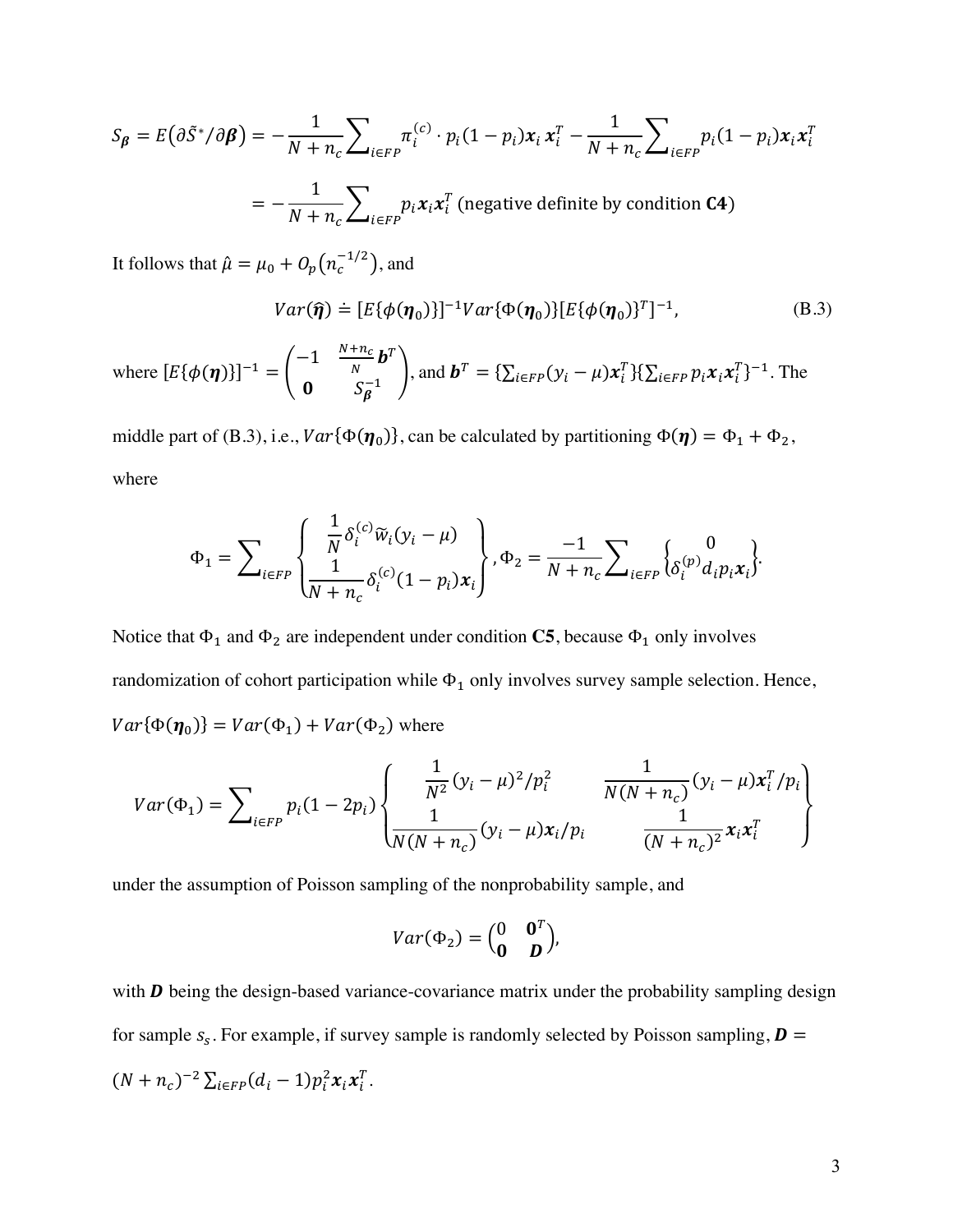The finite population variance of  $\hat{\mu}^{ALP}$  is the first diagonal element of  $Var(\hat{\eta})$ , and given by

$$
Var(\hat{\mu}^{ALP}) = (-1 \quad \mathbf{b}^T) \cdot (Var(\Phi_1) + Var(\Phi_2)) \cdot \left(\frac{-1}{\mathbf{b}}\right)
$$

$$
= N^{-2} \sum_{i \in FP} p_i (1 - 2p_i) \left\{ \frac{(y_i - \mu)}{p_i} - \mathbf{b}^T \mathbf{x}_i \right\}^2 + \mathbf{b}^T \mathbf{D} \mathbf{b}.
$$

Note  $p_i = P(i \in s_c^* | s_c^* \cup FP) \le 1/2$ .

# **C.** Comparing Orders of Magnitude of  $Var(\hat{\mu}^{ALP})$  and  $Var(\hat{\mu}^{CLW})$

The pseudo-weighted nonprobability sample estimator of the population mean is written as

$$
\hat{\mu} = \frac{1}{\sum_{i \in s_c} \widetilde{w}_i} \sum_{i \in s_c} \widetilde{w}_i y_i
$$

where  $\widetilde{w}_i$  is the pseudoweight  $\widetilde{w}_i^{ALP}$  in the ALP estimator  $\hat{\mu}^{ALP}$ 

$$
\widetilde{w}_{i}^{ALP} = \frac{1 - \hat{p}_{i}}{\hat{p}_{i}} = \exp^{-1}(\widehat{\boldsymbol{\beta}}^{T}\boldsymbol{x}_{i})
$$

or the pseudoweight  $\widetilde{w}_{i}^{\mathit{CLW}}$  in the CLW estimator  $\hat{\mu}^{\mathit{CLW}}$ 

$$
\widetilde{w}_{i}^{CLW} = \frac{1}{\widehat{\pi}_{i}^{(c)}} = 1 + \exp^{-1}(\widehat{\mathbf{\gamma}}^{T}\mathbf{x}_{i})
$$

where  $\hat{\beta}$  and  $\hat{\gamma}$  are solutions of pseudo estimation equations  $\tilde{S}^*(\beta) = 0$  and  $\tilde{S}(\gamma) = 0$  in formulae (2.3.7) and (2.2.7) in the main text, respectively.

According to the law of total variance, finite population variance of  $\hat{\mu}$  can be written as

$$
V(\hat{\mu}) = E_w[V_c(\hat{\mu}|\tilde{\mathbf{w}})] + V_w[E_c(\hat{\mu}|\tilde{\mathbf{w}})]
$$
\n(C.1)

where  $\widetilde{\mathbf{w}} = (\widetilde{w}_1, ..., \widetilde{w}_N)$  is the vector of pseudo nonprobability sample weight for the finite population;  $E_w$  and  $V_w$  are with respect to the propensity model;  $V_c$  and  $E_c$  are with respect to the nonprobability sampling process, and we have

$$
E_c(\hat{\mu}|\widetilde{\mathbf{w}}) = \frac{\sum_{i \in FP} \pi_i^{(c)} \widetilde{w}_i y_i}{\sum_{i \in FP} \pi_i^{(c)} \widetilde{w}_i} + O(n_c^{-1}) \text{ and}
$$

$$
V_c(\hat{\mu}|\widetilde{\mathbf{w}}) = \frac{\sum_{i \in FP} \pi_i^{(c)} (1 - \pi_i^{(c)}) \widetilde{w}_i^2 \left( y_i - \frac{\sum_{i \in FP} \pi_i^{(c)} \widetilde{w}_i y_i}{\sum_{i \in FP} \pi_i^{(c)} \widetilde{w}_i} \right)^2}{\left( \sum_{i \in FP} \pi_i^{(c)} \widetilde{w}_i \right)^2}
$$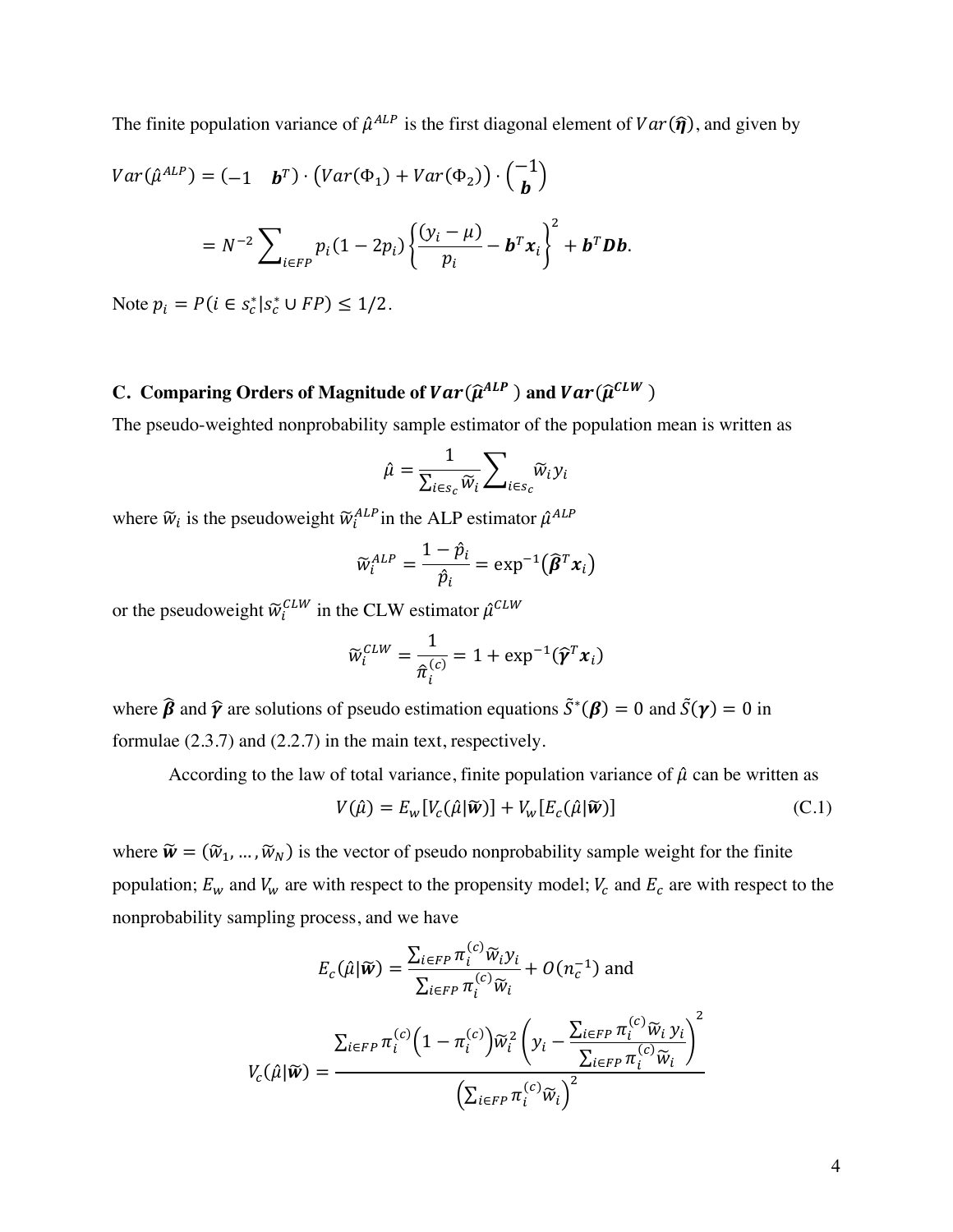assuming Poisson sampling. The first term in (C.1), which is  $E_w[V_c(\hat{\mu}|\tilde{w})]$ , has order  $O(n_c^{-1})$  for both  $\hat{\mu}^{ALP}$  and  $\hat{\mu}^{CLW}$  under condition **C2**. The second term in (C.1) is approximately

$$
V_{w}[E_{c}(\hat{\mu}|\widetilde{\boldsymbol{w}})] \doteq \left(\frac{\partial E_{c}(\hat{\mu}|\widetilde{\boldsymbol{w}})}{\partial \widetilde{\boldsymbol{w}}}\right) V(\widetilde{\boldsymbol{w}}) \left(\frac{\partial E_{c}(\hat{\mu}|\widetilde{\boldsymbol{w}})}{\partial \widetilde{\boldsymbol{w}}}\right)^{T}
$$
(C.2)

The middle term in (C.2)is

$$
V(\widetilde{\mathbf{w}}) = \left(\frac{\partial \widetilde{\mathbf{w}}}{\partial \widehat{\mathbf{B}}}\right) V(\widehat{\mathbf{B}}) \left(\frac{\partial \widetilde{\mathbf{w}}}{\partial \widehat{\mathbf{B}}}\right)^T = \left\{\frac{\partial}{\partial \widehat{\mathbf{B}}}\exp^{-1}(\widehat{\mathbf{B}}^T\mathbf{x})\right\} \left\{V(\widehat{\mathbf{B}})\right\} \left\{\frac{\partial}{\partial \widehat{\mathbf{B}}}\exp^{-1}(\widehat{\mathbf{B}}^T\mathbf{x})\right\}^T.
$$

where  $\hat{\mathbf{B}} = \hat{\boldsymbol{\beta}}$  or  $\hat{\boldsymbol{\gamma}}$  are solutions of pseudo estimating equations  $\tilde{S}^*(\boldsymbol{\beta}) = 0$  and  $\tilde{S}(\boldsymbol{\gamma}) = 0$  in the formulae (2.3.7) and (2.2.7). Therefore

$$
V_{w}[E_{c}(\hat{\mu}|\widetilde{\mathbf{w}})] \doteq \left(\frac{\partial E_{c}(\hat{\mu}|\widetilde{\mathbf{w}})}{\partial \widetilde{\mathbf{w}}}\frac{\partial \widetilde{\mathbf{w}}}{\partial \widehat{\mathbf{B}}}\right)V(\widehat{\mathbf{B}})\left(\frac{\partial E_{c}(\hat{\mu}|\widetilde{\mathbf{w}})}{\partial \widetilde{\mathbf{w}}}\frac{\partial \widetilde{\mathbf{w}}}{\partial \widehat{\mathbf{B}}}\right)^{T}
$$

where

$$
\frac{\partial E_c(\hat{\mu}|\widetilde{\mathbf{w}})}{\partial \widetilde{\mathbf{w}}} = \left\{ \pi_1^{(c)} \frac{y_i - E_c(\hat{\mu}|\widetilde{\mathbf{w}})}{\sum_{i \in FP} \pi_1^{(c)} \widetilde{w}_1}, \cdots, \pi_N^{(c)} \frac{y_i - E_c(\hat{\mu}|\widetilde{\mathbf{w}})}{\sum_{i \in FP} \pi_N^{(c)} \widetilde{w}_N} \right\}^T,
$$

and

$$
\left(\frac{\partial E_c(\hat{\mu}|\widetilde{\mathbf{w}})}{\partial \widetilde{\mathbf{w}}}\frac{\partial \widetilde{\mathbf{w}}}{\partial \widehat{\mathbf{B}}}\right) = -\frac{\sum_{i \in FP} \left\{\pi_i^{(c)} \exp^{-1}\left(\widehat{\mathbf{B}}^T \mathbf{x}_i\right) \left(y_i - E_c(\hat{\mu}|\widetilde{\mathbf{w}})\right) \mathbf{x}_i\right\}}{\sum_{i \in FP} \pi_i^{(c)} \widetilde{w}_i} = O(1)
$$

for both ALP and CLW.

To solve the order of  $V(\widehat{B})$ , we first write

$$
\hat{\mathbf{B}} - \mathbf{B} = I^{-1}(\mathbf{B})S(\hat{\mathbf{B}}) + o_p(S(\hat{\mathbf{B}})),
$$
 (C.3)

where  $B = \beta$  or  $\gamma$  are solutions to the census estimating equation  $S(B) = 0$ , and  $I(B) = \frac{\partial S}{\partial B}(B)$ is the Hessian matrix.

Specifically, for the ALP method the census estimating equation can be obtained by rewriting expression (2.3.7) in the main text and differentiating with respect to  $\beta$ , leading to

$$
S(\boldsymbol{\beta}) = \frac{1}{N + n_c} \sum_{i \in S_c^* \cup FP} \{R_i - p_i(\boldsymbol{\beta})\} x_i,
$$

where  $R_i$  indicates the membership of  $s_c^*$  in  $s_c^* \cup FP$  (=1 if  $i \in s_c^*$ ; 0 if  $i \in FP$ ), and  $p_i(\boldsymbol{\beta})$  =  $E(R_i | x_i; \boldsymbol{\beta}) = \text{expit}(\boldsymbol{\beta}^T x_i)$  defined in Section 2.3 in the main text respectively.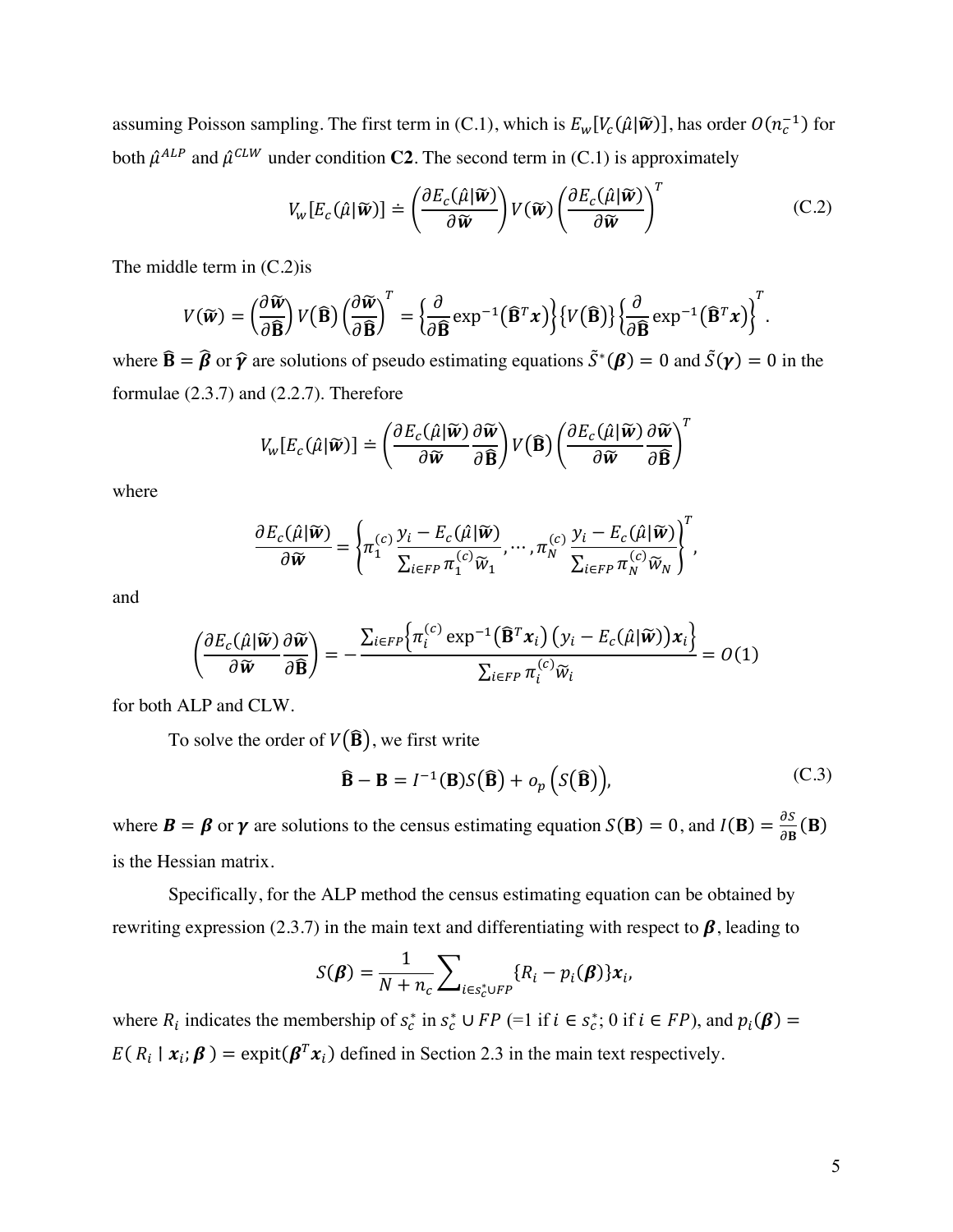The estimate  $\hat{\beta}$  is solution to the pseudo estimating equation $\tilde{S}^*(\beta) = 0$ , where  $d_i$  is the basic design weights for  $i \in s_p$  and  $d_i = 1$  for  $i \in s_c$ . We have

$$
\tilde{S}^*(\widehat{\boldsymbol{\beta}})=\frac{1}{N+n_c}\sum_{i\in s_c\cup^*s_p}d_i\{R_i-p_i(\widehat{\boldsymbol{\beta}})\}\boldsymbol{x}_i=S(\widehat{\boldsymbol{\beta}})+O_p\left(\frac{1}{\sqrt{n_c+n_p}}\right)=0,
$$

under condition **C3**, where the union  $\cup^*$  allows for duplicated units in  $s_c$  and  $s_p$ . Combined with

(C.3), this leads to 
$$
\hat{\boldsymbol{\beta}} - \boldsymbol{\beta} = O_p\left(\frac{1}{\sqrt{n_c + n_p}}\right)
$$
 with  
\n
$$
I(\boldsymbol{\beta}) = \frac{\partial S}{\partial \boldsymbol{\beta}}(\boldsymbol{\beta}) = -\frac{1}{N + n_c} \sum_{i \in S_c^* \cup FP} p_i(\boldsymbol{\beta}) \{1 - p_i(\boldsymbol{\beta})\} x_i = O(1)
$$

under Condition **C4**. We have

$$
V(\widehat{\boldsymbol{\beta}})=O\bigg(\frac{1}{n_c+n_p}\bigg).
$$

For the CLW method, the census estimating equation is

$$
S(\boldsymbol{\gamma}) = \frac{1}{N} \sum_{i \in FP} \Bigl\{ \delta_i - \pi_i^{(c)}(\boldsymbol{\gamma}) \Bigr\} \boldsymbol{x}_i
$$

where  $\delta_i$  is the indicator of the population unit *i* being included in  $s_c$  (=1 if  $i \in s_c$ ; 0 otherwise), and  $\pi_i(\gamma) = E(\delta_i \mid x_i; \gamma) = \text{expit}(\gamma^T x_i).$ 

The estimate  $\hat{\gamma}$  is solution to the pseudo estimating equation  $\tilde{S}(\gamma) = 0$  shown below

$$
\tilde{S}(\hat{\boldsymbol{\gamma}}) = \frac{1}{N} \Biggl\{ \sum_{i \in S_c} \boldsymbol{x}_i - \sum_{i \in S_p} d_i \pi_i^{(c)}(\hat{\boldsymbol{\gamma}}) \boldsymbol{x}_i \Biggr\} \n= \frac{1}{N} \sum_{i \in FP} \delta_i x_i + \frac{1}{N} \sum_{i \in S_p} d_i \Biggl\{ \delta_i^{(c)} - \hat{\pi}_i^{(c)} \Biggr\} \boldsymbol{x}_i - \frac{1}{N} \sum_{i \in S_p} d_i \delta_i^{(c)} \boldsymbol{x}_i = 0.
$$
\n(C.4)

Under condition **C3**, we have the second and third term in (C.4)

$$
\frac{1}{N} \sum_{i \in s_p} d_i \left( \delta_i - \hat{\pi}_i^{(c)} \right) x_i = \frac{1}{N} \sum_{i \in FP} \left( \delta_i - \hat{\pi}_i^{(c)} \right) x_i + O_p(n_p^{-1/2}),
$$
and
$$
\frac{1}{N} \sum_{i \in s_p} d_i \delta_i x_i = \frac{1}{N} \sum_{i \in FP} \delta_i x_i + O_p(n_p^{-1/2}).
$$

Hence

$$
\tilde{S}(\hat{\boldsymbol{\gamma}})=S(\hat{\boldsymbol{\gamma}})+O_p(n_p^{-1/2})=0,
$$

which, combined with (C.3), leads to  $\hat{\gamma} - \gamma = O_p(n_p^{-1/2})$  with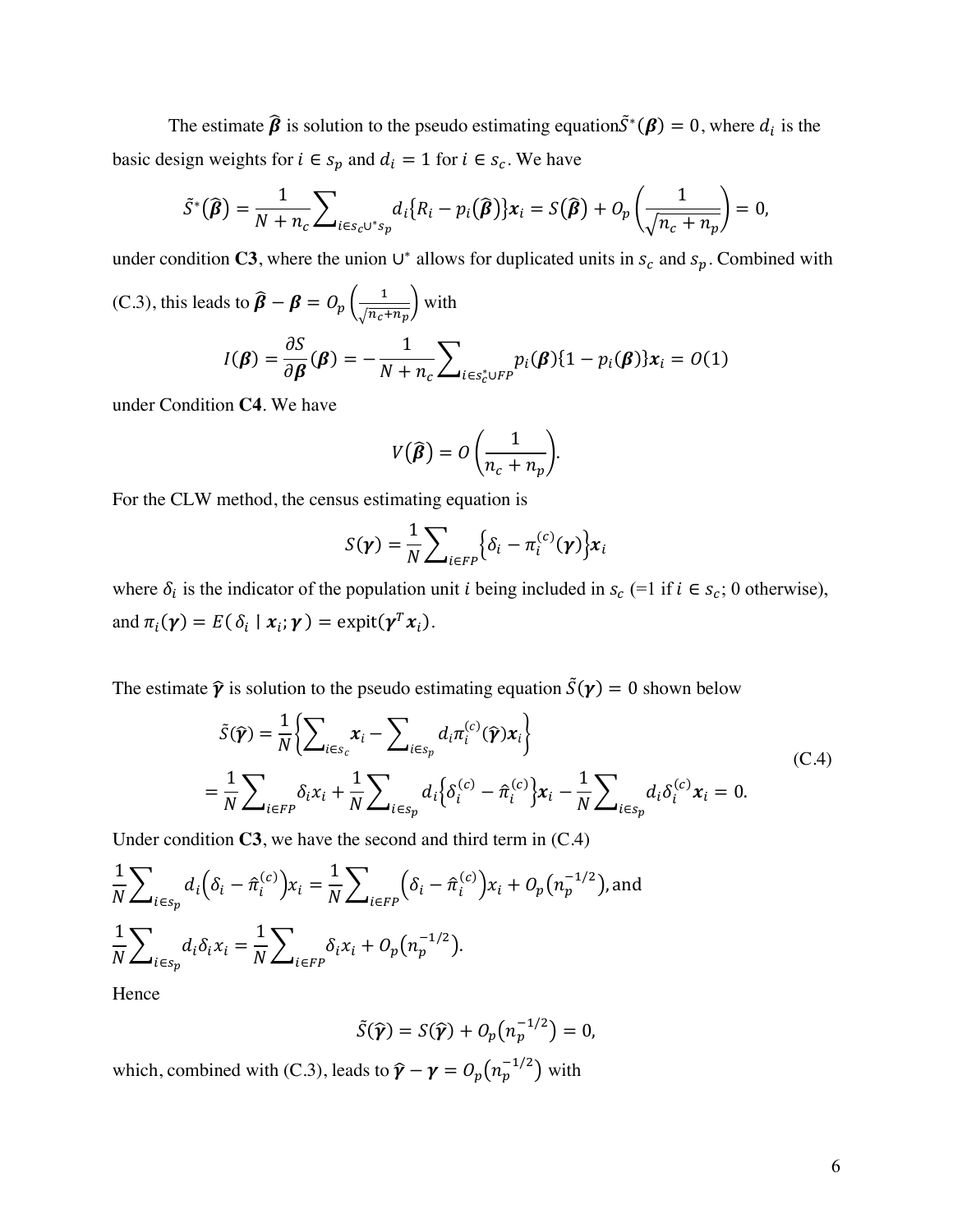$$
I(\boldsymbol{\gamma}) = -\frac{1}{N} \sum_{i \in FP} \pi_i^{(c)}(\boldsymbol{\gamma}) \Big\{ 1 - \pi_i^{(c)}(\boldsymbol{\gamma}) \Big\} x_i^T x_i = O(1)
$$

under condition **C6** in Chen, Li & Wu (2019).

We have

$$
V(\widehat{\boldsymbol{\gamma}})=O\left(\frac{1}{n_p}\right)
$$

As the result, the second term in (C.1) for the ALP and the CLW method has the order of

$$
O\left(\frac{1}{n_p+n_c}\right)
$$
 and  $O\left(\frac{1}{n_p}\right)$ , respectively. Combining the two terms in (C.1), we have

$$
V(\hat{\mu}^{ALP}) = O\left(\frac{1}{n_p}\right) + O\left(\frac{1}{n_p + n_c}\right) = O\left(\frac{1}{n_c}\right)
$$

and

$$
V(\hat{\mu}^{CLW}) = O\left(\frac{1}{n_c}\right) + O\left(\frac{1}{n_p}\right) = O\left(\frac{1}{\min(n_c, n_p)}\right).
$$

Therefore, in large samples we have  $V(\hat{\mu}^{ALP}) \leq V(\hat{\mu}^{CLW})$ , and the estimator  $\hat{\mu}^{ALP}$  is more efficient than  $\hat{\mu}^{CLW}$  especially when  $n_c \gg n_p$ .

## **D. Supplementary table on estimated coefficients of propensity models**

|                                       |            |         | <b>ALP</b> |         |  |
|---------------------------------------|------------|---------|------------|---------|--|
|                                       | <b>RDW</b> | CLW     | (FDW)      | ALP.S   |  |
| (Intercept)                           | $-8.92$    | $-8.92$ | $-8.92$    | 0.05    |  |
| Age (in years)                        | $-0.06$    | $-0.06$ | $-0.06$    | $-0.06$ |  |
| Age <sup>2</sup>                      | 0.00       | 0.00    | 0.00       | 0.00    |  |
| Sex (ref: male)                       |            |         |            |         |  |
| Female                                | $-0.10$    | $-0.10$ | $-0.10$    | $-0.03$ |  |
| <b>Education level</b>                | $-0.16$    | $-0.16$ | $-0.16$    | $-0.11$ |  |
| <b>Race/Ethnicity</b> (ref: NH-White) |            |         |            |         |  |
| NH-Black                              | 1.33       | 1.33    | 1.33       | 1.47    |  |
| Hispanic                              | 1.62       | 1.62    | 1.62       | 1.64    |  |
| NH-Other                              | $-0.35$    | $-0.35$ | $-0.35$    | $-0.28$ |  |
| <b>Poverty</b> (ref: No)              |            |         |            |         |  |
| Yes                                   | 0.15       | 0.15    | 0.15       | 0.11    |  |
| Unknown                               | $-0.01$    | $-0.01$ | $-0.01$    | 0.01    |  |
| <b>Health Status</b>                  | 0.24       | 0.24    | 0.24       | 0.24    |  |
| <b>Region</b> (ref: Northeast)        |            |         |            |         |  |